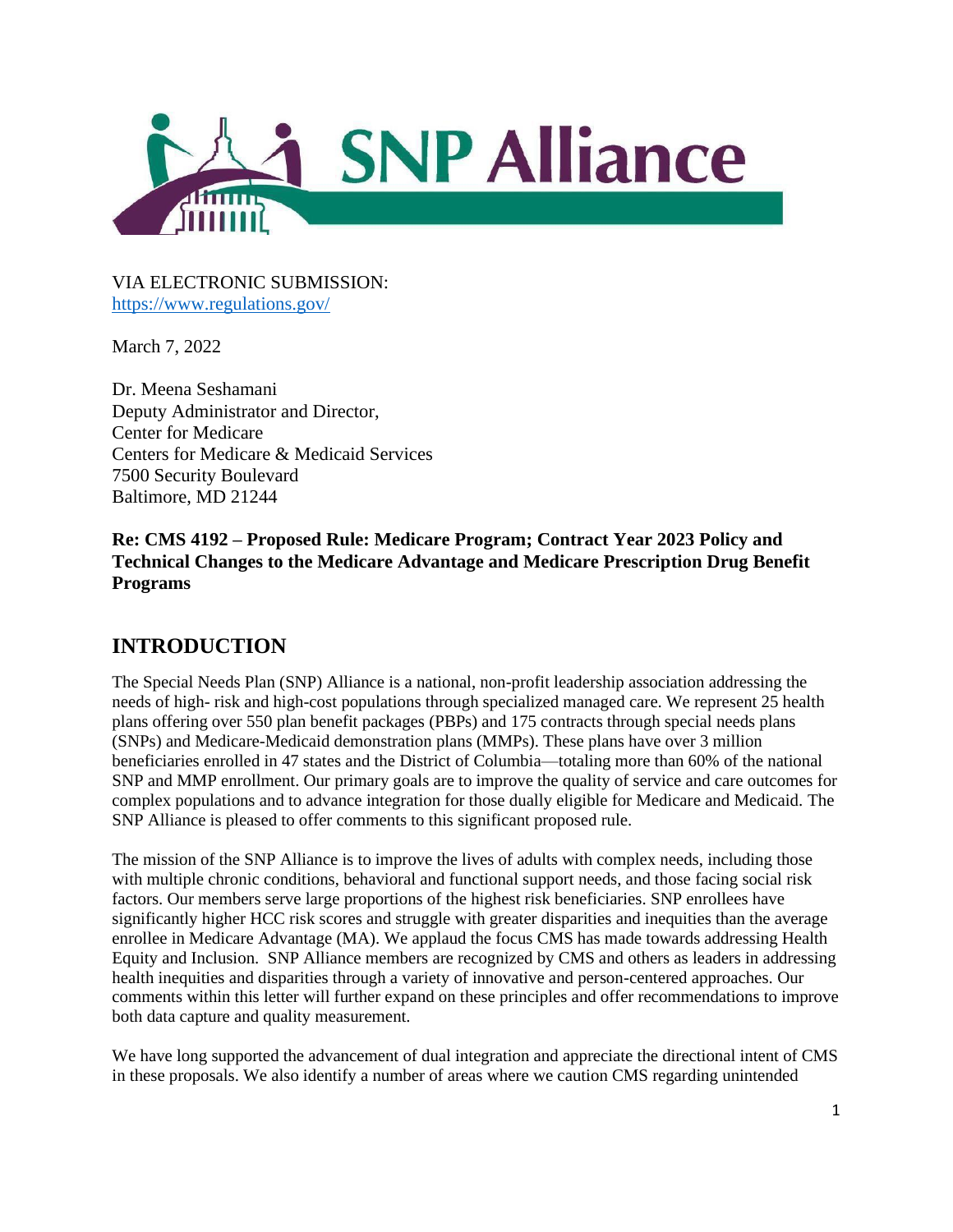consequences whereby specific areas of rulemaking may create barriers for the plans and the beneficiaries seeking integrated solutions. We have attempted to highlight those specific areas to offer constructive suggestions and recommendations, and also to identify those proposals that, we believe, will indeed continue the work to advance integration for those dually eligible for Medicare and Medicaid. We look forward to continued collaboration with CMS as rule provisions are implemented and as we continue our mutual efforts to improve services for the complex and diverse populations we serve.

# **SNP ALLIANCE SUMMARY of KEY COMMENTS**

## **Section II. A. 3-13. Medicare Medicaid Integration Provisions for People with Dual Eligibility**

The SNP Alliance commends CMS for proposing changes that will take significant steps towards clarification of integration policies, definitions, coverage and carve out parameters, enrollment alignment and cross walk opportunities for FIDE and HIDE SNPs and for providing pathways for application of key MMP features to D-SNPs. We also appreciate CMS endorsement of mechanisms that allow partially dual members to continue to have access to D-SNP enrollment and care coordination.

While many of these proposals involve welcome short term technical changes, CMS also seeks comment on conceptual changes that signal a long-range direction and pathway for D-SNPs to become the primary platform for Medicare and Medicaid integration for people with dual eligibility, a goal the SNP Alliance has long worked for and that was envisioned by the original SNP legislation as well as the 2018 BBA changes. As CMS points out, focus on the D-SNP platform for furthering integration makes sense given the widespread adoption, availability and popularity of D-SNPs as evidenced by growing enrollment, and significant ongoing investments by plan and states in D-SNP infrastructures. Further, we view these rule proposals as a logical alternative to other more radical integration proposals being considered, some of which would eliminate D-SNPs and call into question the continuation of these significant investments.

We note that many of these proposals will take substantial work for plans, and some may be somewhat painful, and to that end we have provided a number of constructive suggestions for consideration. In addition, in order to be successful, these steps towards integration will continue to require extensive state collaboration over time that will necessitate renewed focus on education and technical assistance to states.

We are pleased to support the CMS proposal for establishing advisory committees and suggest that members have access to participate through telecommunication when needed and to allow them to be compensated for their expertise and participation.

We recommend that CMS establish a technical expert panel to work out details of more standardized and comprehensive enrollment data exchanges and to include HCBS waiver status in that process. We also recommend that CMS look at how to better align MLR cost reporting definitions and requirements between Medicare and Medicaid prior to utilization of any integrated MLR. CMS should also be mindful of the lack of transparency and standardization of actuarial soundness across states as it considers creative means of coordinating supplemental benefits to reduce confusion about coverage, as well as to find savings for states. We support extending exclusively aligned enrollment to HIDE SNPs along with access to the frailty adjustment. We also suggest CMS might want to establish a technical expert panel of states and plans to identify and promote best practices for handling capitation of cost sharing in various case scenarios and to further explore barriers and solutions to capitation beyond FIDE SNPs.

We also strongly recommend that CMS further evaluate its current authorities and/or seek additional authorities where needed to make additional changes such as expansion of passive enrollment to align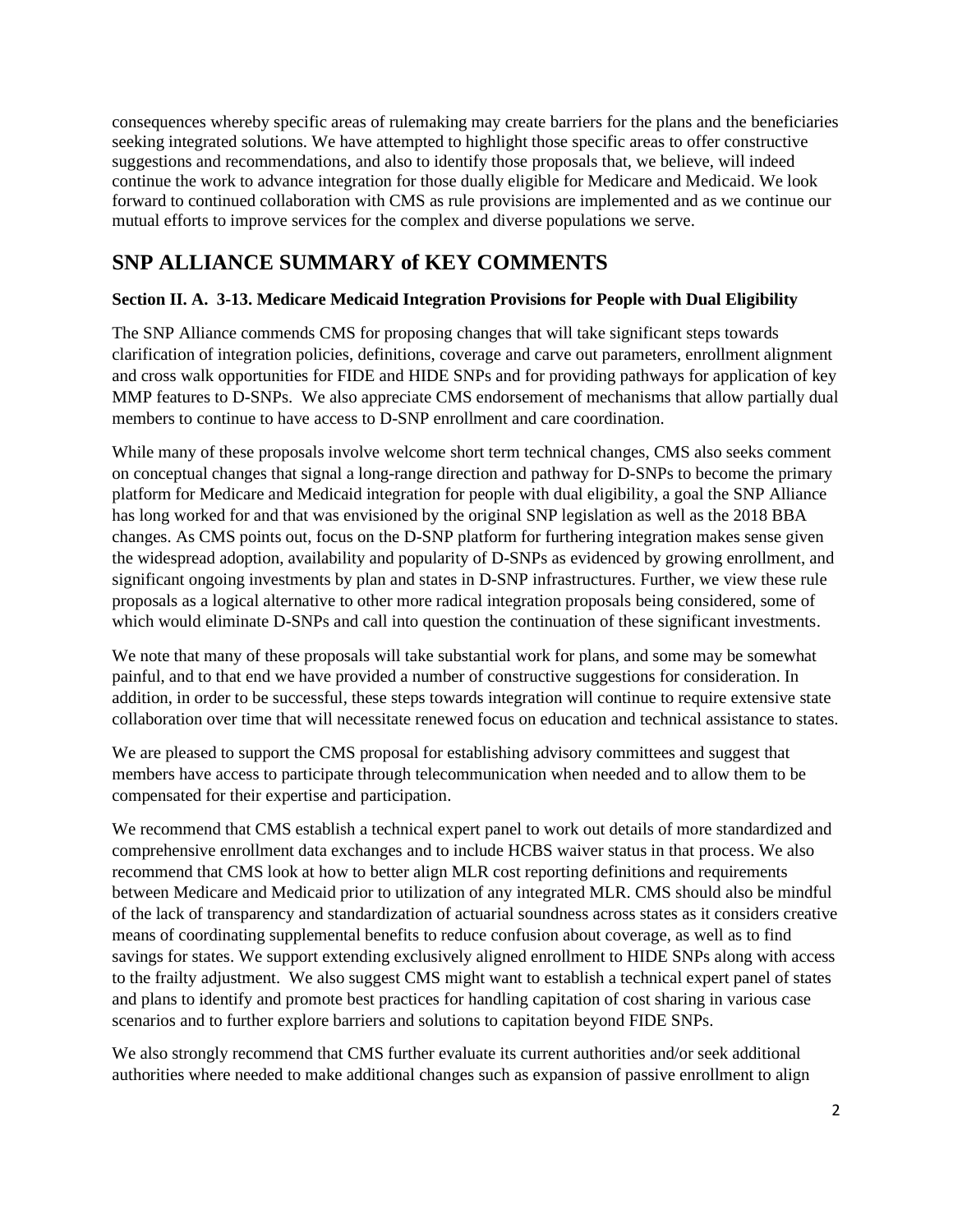with Medicaid passive enrollment policies and to address MA operational details that continue to impede integration. While this rule presents a refreshed opportunity to focus investments on D-SNPs and incorporate learning from the FAI demonstration, many other technical and operational modifications remain necessary to further tweak the D-SNP platform to fully meet the diverse needs of stakeholders for a seamless enrollee experience. We also support changes discussed at MACPAC for states to submit a plan addressing key elements for achieving further integration and to provide states with the necessary resources and expertise for implementing such plans and recommend that CMS work to develop and implement such an approach. In addition, we support new or clarified language to enhance CMS and MMCO authority to continue to facilitate more efficient operational integration in these programs.

Overall, we congratulate CMS for taking these next steps toward strengthening integrated programs for people with dual eligibility and are eagerly looking forward to continued collaboration with CMS for successful implementation as the rule is finalized.

#### **Section II. A. 4. Standardizing SDOH Questions on HRAs.**

The SNP Alliance has long called for recognition of social determinant of health characteristics which predominate in special needs populations and impact health outcomes. We support this proposal with modifications. We offer several recommendations to improve utility and advance the stated goals. First, we believe SDOH risk screening should be extended for dually-eligible beneficiaries enrolled in any type of MA plan. Second, we recommend CMS give attention to the top risk factors experienced by duallyeligible individuals (social isolation, food insecurity, housing instability). Third, we ask the Agency to consider how to recognize social risk information already collected from other individuals working with the beneficiary (multiple screeners, settings, and tools are already used). Fourth, we recommend that CMS consider the utility of using these other sources of SR information to populate the beneficiary's HRA when the information came directly from the beneficiary within a given timeframe (rather than asking the person to repeat the information or answer alternative questions on social risk again). Fifth, we recommend that CMS work with experts to harmonize data across screens and scoring algorithms, to create a cross-walk with guidance on how to standardize scoring. Finally, while we support CMS looking at whether the AHC assessment tool items are adequate, we pose a number of practical questions that need to be addressed. We strongly suggest considering utility and feasibility, supporting best practices, and avoiding unnecessary burden. We applaud CMS' commitment to working toward having standardized data around SDOH risk factors. We stand ready to assist in any way we can.

#### **Section II. A. 6. a. D-SNP Contracting Changes**

The SNP Alliance supports the opportunity to allow states to request that D-SNP contracts for exclusively aligned D-SNPs be combined under one plan contract number in a state, in particular where the plan and the state are in agreement on requesting this change, in order to assure that reported data reflects the D-SNP populations served under that contract. A single "clean" contract number for D-SNPs in each state is an important and game changing requirement for integration which has long been proposed and supported by the SNP Alliance because it can align performance evaluation and data collection and enable clearer understanding of DNP population outcomes and needs state by state. It also facilitates continuation of best practices from MMPs and other demonstrations as they transition from demonstration status. We appreciate that CMS paved the way for this change in its earlier NOIA guidance for 2023. We also appreciate the additional cross walk exception process and the outline of detailed steps which would be followed to achieve this change.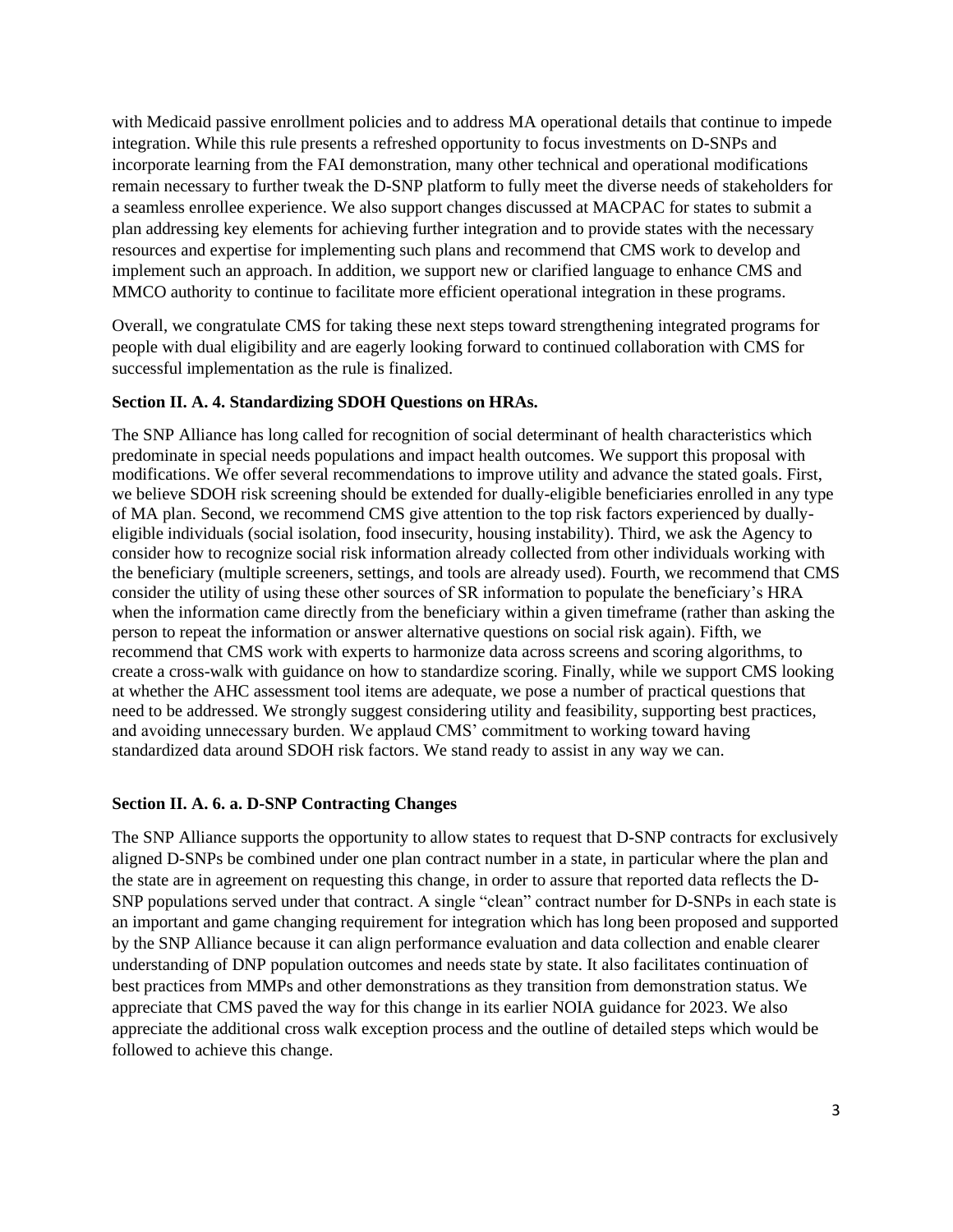However, many of our members, particularly those with multi-state contracts, have serious concerns about this change, because this change will impact Star ratings, measurement and data collection, Models of Care, supplemental benefits and IT systems. They are also concerned that requiring new contracts (and potentially new product names) may be confusing to existing enrollees subject to transition cross walks and thus result in unintended negative consequences for beneficiaries. CMS also needs to consider impacts on IT costs for plans, impacts on the frailty adjustment and impacts on Star measures, cut points and survey response rate changes and what additional work for D-SNPs and CMS and states will be necessary for implementing this proposal successfully. Some are suggesting there are other pathways to finding longer-term solutions that would be less disruptive and CMS should seriously consider such alternative suggestions. As the California MMPs transition to D-SNPs there may be opportunities for monitoring or testing new ways of implementing PBP level reporting which could also be instructive to this process.

The SNP Alliance provides a number of recommendations and suggestions for parameters and guard rails that should be in place to make this proposal more workable.

In moving forward, beneficiaries should not have to navigate hurdles and disruptions across two programs that arise from federal and state rule conflicts or duplications. Alignment around quality measures, models of care, and performance evaluation as well as rewards is very important. Additional guidance and capacity building will be needed by most States to make this fully operational and there are potential problems for health plans that operate across state lines, for example around a Model of Care. Characteristics of beneficiaries require providers and plans to navigate their care coordination across settings, disciplines and services and between the two programs. Complexity in chronic and medical condition management, behavioral health needs, social determinant of health needs, and long-term services and supports arise. In addition, the alignment of quality measurement can be another integrating mechanism or lack of alignment can present an unfortunate barrier. We request CMS identify a national core set of measures specific to dually- eligible special needs populations and request that states use these measures to evaluate integrated programs. We hope that this single D-SNP contract opportunity helps realize the goal of better alignment in programs, care management, provider service, and quality monitoring. We stand ready to assist CMS and states in this effort in any way we can.

#### *See also Related comments in II A 13 around Model of Care Coordination.*

#### **Section II. A. 14. Converting MMPs to D-SNPs**

The SNP Alliance supports the approach CMS proposes in this section with a caveat that there may be need for additional accommodations for some states and MMPs that have large investments in the FAI model. The SNP Alliance commends CMS for strongly signaling a direction for the future after the end of the FAI demonstrations, something our members, both D-SNP and MMPs, have requested for a number of years. We also commend CMS for working to incorporate key learning from the FAI by modifying key elements allowed to MMPs in order to adapt them for D-SNPs.

However, we also recognize that MMP members and some states and stakeholder groups have invested heavily in the FAI model. For example the OneCare program for people under age 65 in Massachusetts has been strongly supported by the state, plans and stakeholders. While we agree with not starting up any additional FAI demonstration states and continuing the planned phase outs, it may be beneficial to allow some high performing MMPs to remain in place permanently or stay in the FAI longer while transition processes are worked out, particularly where state authorities must be sought to include behavioral health or other services that had previously been carved out. CMS should consult stakeholder groups that may be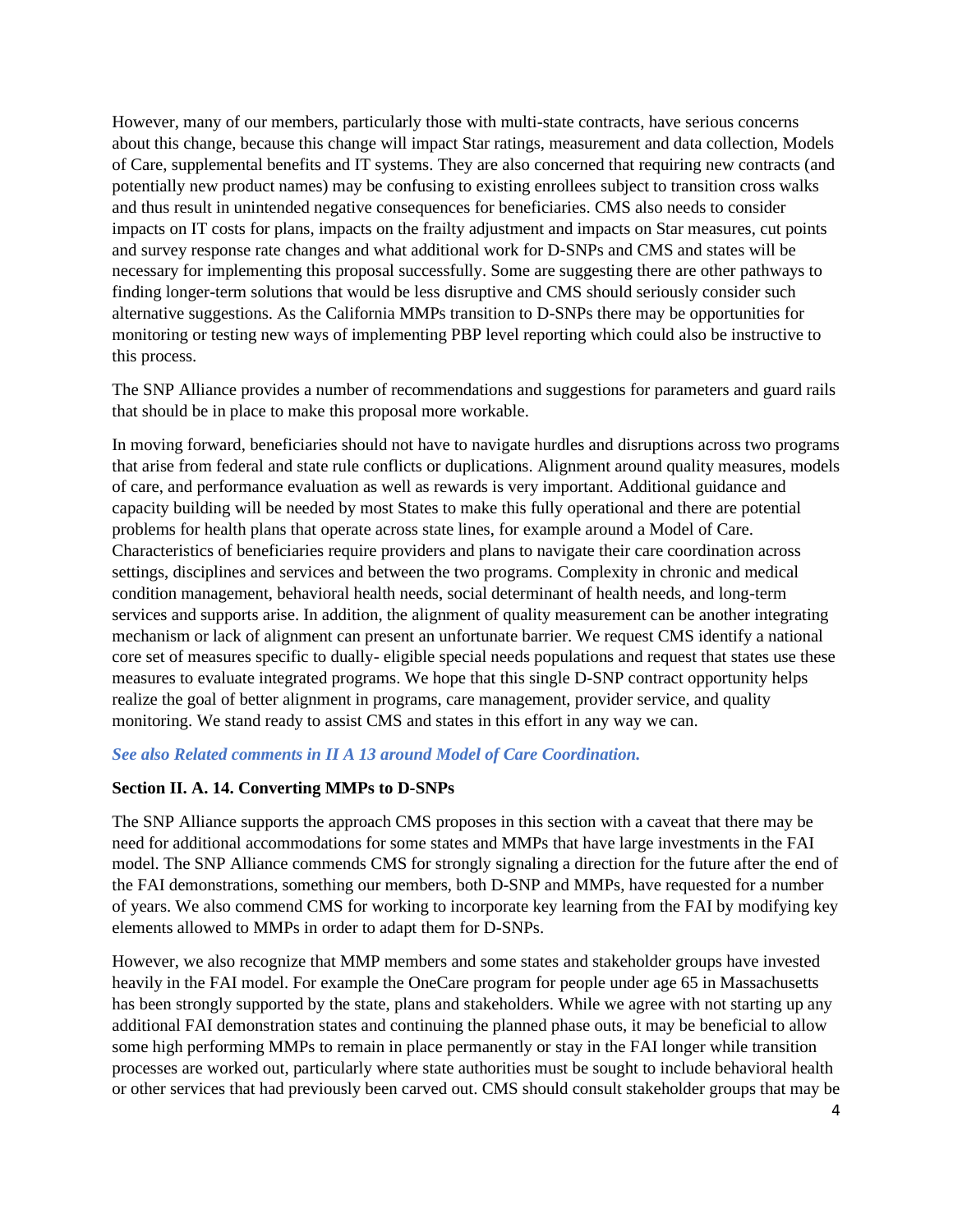heavily invested in their MMP models and consider the impact of features that may be lost such as passive enrollment and shared savings prior to final decisions in each state.

CMS should clarify as soon as possible whether CMMI authority can be extended or at what point it is no longer available, what authorities would be necessary for continuing high performing programs, or to what extent this is still an open question. In particular, CMS should address whether it will be possible for any of the current FAI states to remain in an FAI or whether all must be transitioned at once, or one by one, and announce transition dates for each. If additional time is needed to minimize disruption in a particular state it will be important to note these instances as soon as possible so everyone has a clear understanding of their path forward.

CMS outlines a number of policy and operational issues that must be addressed to make this transition work. We agree with these and suggest that CMS could help to avoid 50 different state approaches, by developing and offering several templates to states for starting points reflecting different stages that include minimum standards for key elements with some customization opportunities along with best practices needed to provide flexibility.

### **Section II A. 12. Maximum Out of Pocket (MOOP) Limits**

The SNP Alliance understands the importance to states of the changes to the calculation of the MOOP value, however we caution CMS to be conscious of unintended consequences. Since these changes will most certainly impact those plans serving the greatest number of dually eligible individuals, and will directly impact rebate dollars, the impact will be most significantly felt by those smaller D-SNP plans and will be translated into reduced supplemental benefits by the very members who need them most. Many D-SNPs already must use part of their rebates to buy down Part D premiums for their enrollees to assure they don't have premiums, putting them at a competitive disadvantage with other MA plans.

Secondly, this may drive greater numbers of dually eligible members AWAY from integrated D-SNP plans into general MA, thus further creating another barrier to address the goal of CMS and of the SNP Alliance to advance dual integration.

### **II. C. Amending MA Network Adequacy Rules to Facilitate I-SNPs**

We are concerned that the changes in contracting deadlines for the MA network adequacy proposal will make it even harder for small D-SNPs already facing challenges in obtaining providers to serve high-cost complex populations with serious SDOH barriers, even harder, driving up costs and stimulating provider resistance.

We also have recommendations on how network adequacy standards should recognize unique issues for I-SNPs. CMS' network adequacy requirements are intended to assure that members of MA plans have reasonable access to Medicare covered services. However, these requirements do not recognize the unique provider access and needs of individuals enrolled in an I-SNP. The SNP Alliance has had discussions with CMS around these issues and remains disappointed that CMS has not recognized the serious nature of these problems. Failure to recognize how providers and services are provided often results in an inability for I- SNPs to start up or to expand their service area because CMS does not consider access to provider types who travel to the facility to furnish services but whose offices are not located within CMS' time and distance standards and does not consider changes to network requirements for providers that I-SNP members seldom need. In addition CMS has not recognized the fundamental challenge arising from the increased concentration of market power by health care systems in their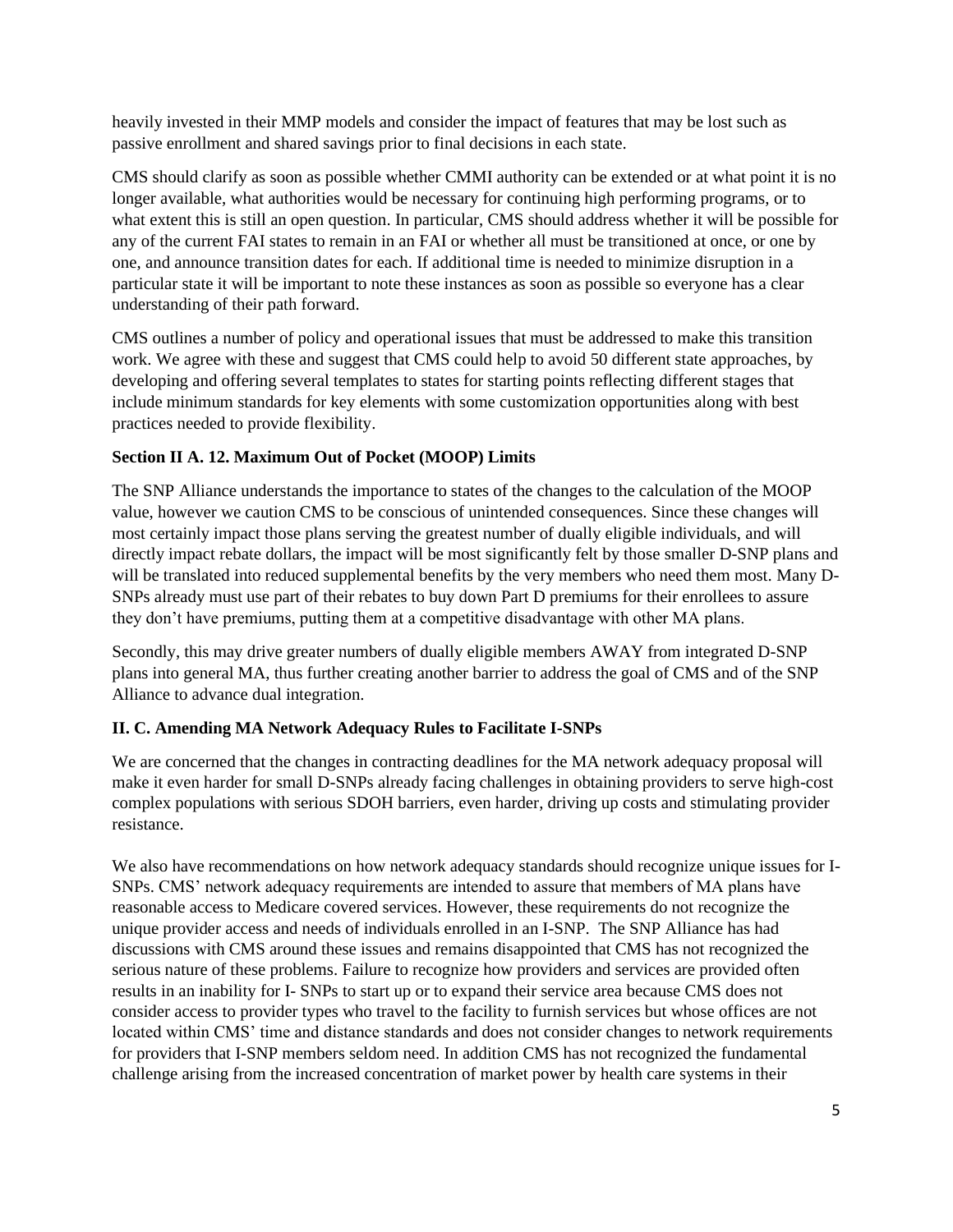catchment areas which has resulted in a growing number of markets health care systems unilaterally refusing to negotiate with I-SNPs regardless of the terms in circumstances where the health care system may currently contract with MAOs.

To address these problems, the SNP Alliance recommends a plan by which CMS could address these issues allowing I-SNPs the option of being approved either to offer both an I-SNP plan and other MA plans or to offer only an I-SNP plan. For I-SNPs that elect the latter option, the network adequacy requirements would be tailored to meet the access needs of Medicare beneficiaries residing in a nursing facility.

### **Section II. D. Part C and D Quality Rating System**

The SNP Alliance is concerned that the use of the HOS instrument and methods to calculate these measures is ill-advised, particularly during the measurement years of 2020, 2021 and 2022 as the impact of the pandemic continues. The virus and mutations remain present in communities and the impact on healthcare, social service, mental health and other providers in the measurement year has been profoundly negative. This has impacted ability of providers to conduct screening, communicate directly with their patients, and has impacted beneficiaries' experience of care. Such external environmental factors impact the self-report of the beneficiary on these HOS-derived measures. Special needs populations are particularly impacted, their enrolled members have complex conditions and high vulnerability to COVID-19. We are therefore concerned that data collected from the self-report HOS during these years to generate measures may indicate changes in provider practice or beneficiary behavior (reluctance to go into an office and inability to access telehealth given lack of technology) rather than health plan actions. In addition, survey response rates have been low and may not be representative of the enrolled membership in the plan. For these reasons, we cannot support this provision to include these three HOS measures and remove the 60 percent rule.

# **II. SNP ALLIANCE COMMENTS ON PROVISIONS OF THE PROPOSED RULE**

# **A. Improving Experiences For Dually Eligible Individuals**

## **3. Enrollee Participation in Plan Governance (§ 422.107)**

### *c. Proposal for D-SNP Enrollee Advisory Committee*

*CMS proposes to require MA organizations offering D-SNPs in a state to establish at least one enrollee advisory committee in each State to solicit direct input on enrollee experiences, including a reasonably representative sample of individuals enrolled in the D–SNP(s), to solicit input on, among other topics, ways to improve access to covered services, coordination of services, and health equity for underserved populations. Medicaid already requires an advisory committee for plans offering MLTSS programs and CMS states these committees could be combined. CMS asks for comment on whether more prescriptive requirements are needed and whether a merged committee could negatively impact an MLTSS committee.*

**SNP Alliance Comments:** The SNP Alliance is pleased to support the requirement that MA organizations sponsoring D-SNPs establish an advisory committee including enrollees, family members and other care givers for direct input on enrollee experiences and other important topics. We agree it is essential to include the perspective of these stakeholders in plan operations and that their input and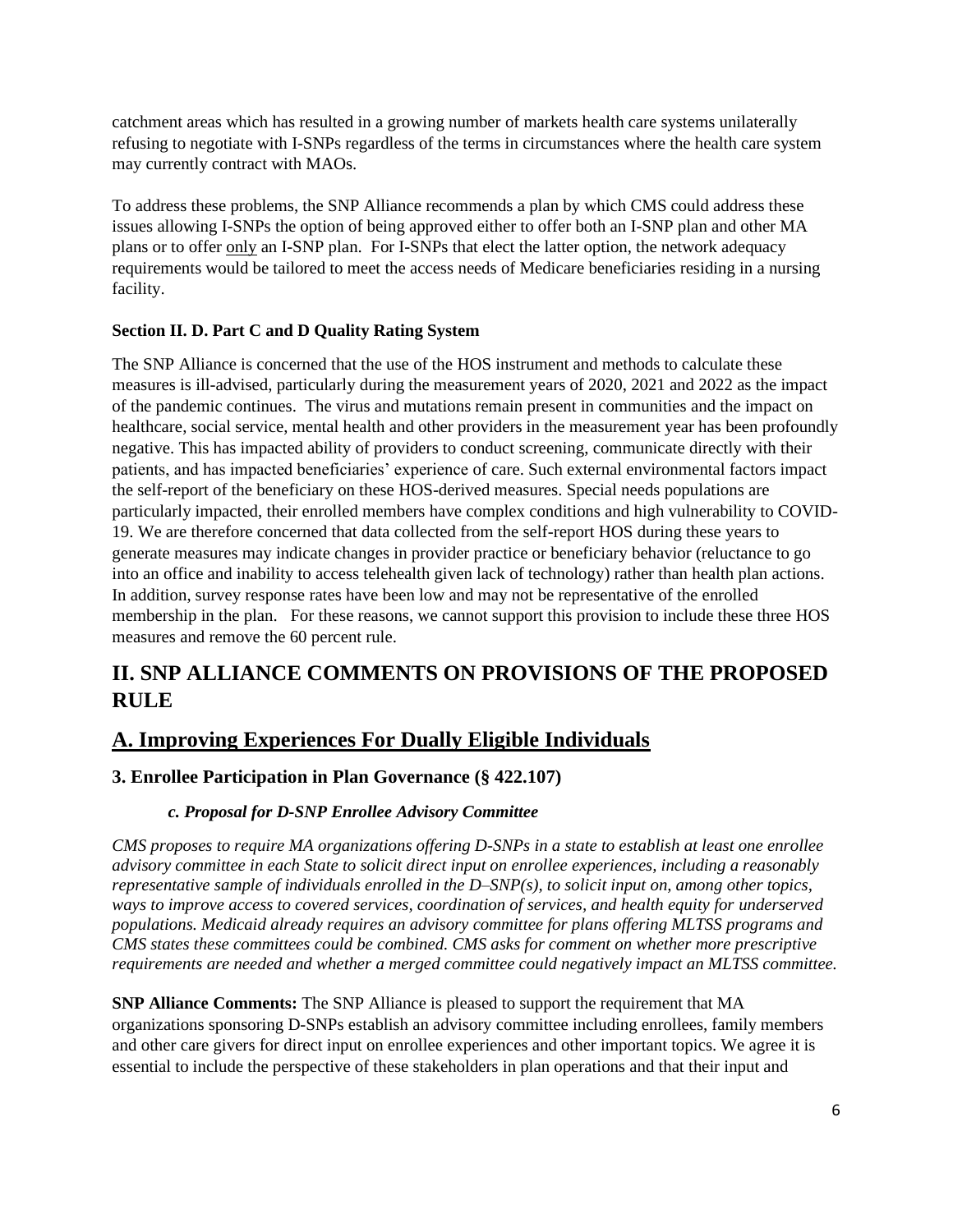feedback will strengthen the value of D-SNPs to members as it has in MMPs, and other programs cited by CMS.

In general we support allowing a combined advisory committee that includes both LTSS and non-LTSS members. Many SMAC contracts include both eligibility groups and it would be burdensome on states and plans and also on consumers to be required to establish and track feedback from two separate committees where significant issues would undoubtedly overlap unless the members, states and the plans agree there are important reasons to maintain separate committees and are willing to make the additional effort for two committees. However, we also understand that it would be best if the committee membership included members with the same managed care benefit structures and coverages. This could be resolved by allowing sub-committees of larger committees or other arrangements best worked out between states, stakeholders, and plans.

CMS should also clarify whether committees are to be organized at the contract level or the PBP level and should consider how the final rules related to the D-SNP contracting sections relate to the committee structures. For example, even if contracts are still allowed to be multi-state, it will not work for advisory committees to span states, given the need to coordinate with state Medicaid committees.

We agree with CMS that additional proscriptive requirements are not necessary at this time. Flexibility should be maintained to accommodate differences in populations served, service areas (rural versus urban for example), models of care and services provided, as well as to build on past experience of committees that are already in place and recognition that others would be just starting. Additional requirements at this point may be premature, as they could conflict with combining the two committees and/or with current or proposed committee parameters in states where such committees are already established and operating.

Once more of these committees are fully operational and as CMS monitors and evaluates committee experience as proposed through CMS audit protocols, CMS could consider added requirements in the future if necessary. CMS might also want to consider the option of implementing the committees in the FIDE and HIDE SNPs first, giving less integrated plans (coordination only D-SNPs without provision of Medicaid services or D-SNPs serving only partial-duals) a little more time to build their committees prior to starting audits.

Finally, we ask that CMS provide technical assistance and guidance documents and/or training to plans, states, and consumer advocates on effective and standardized practices for these committees. CMS should also clarify expectations around the meaning of "at least a reasonably representative sample of the population enrolled" requirement. In addition, CMS should make provisions for removing any barriers to enrollee participation by ensuring that appropriate transportation or other means of access to meetings is covered, allowing teleconferencing options, and allowing participants to receive some remuneration for their expertise, time and efforts, such as lunches or gift cards.

### **4. Standardizing Housing, Food Insecurity, and Transportation Questions on Health Risk Assessments (§ 422.101)**

*CMS proposes to amend § 422.101(f)(1)(i) to require that all SNPs (chronic condition special needs plans, D-SNPs, and institutional special needs plans) include one or more standardized questions on the topics of housing stability, food security, and access to transportation as part of their HRAs.*

**SNP Alliance Comments:** *We support with modifications.*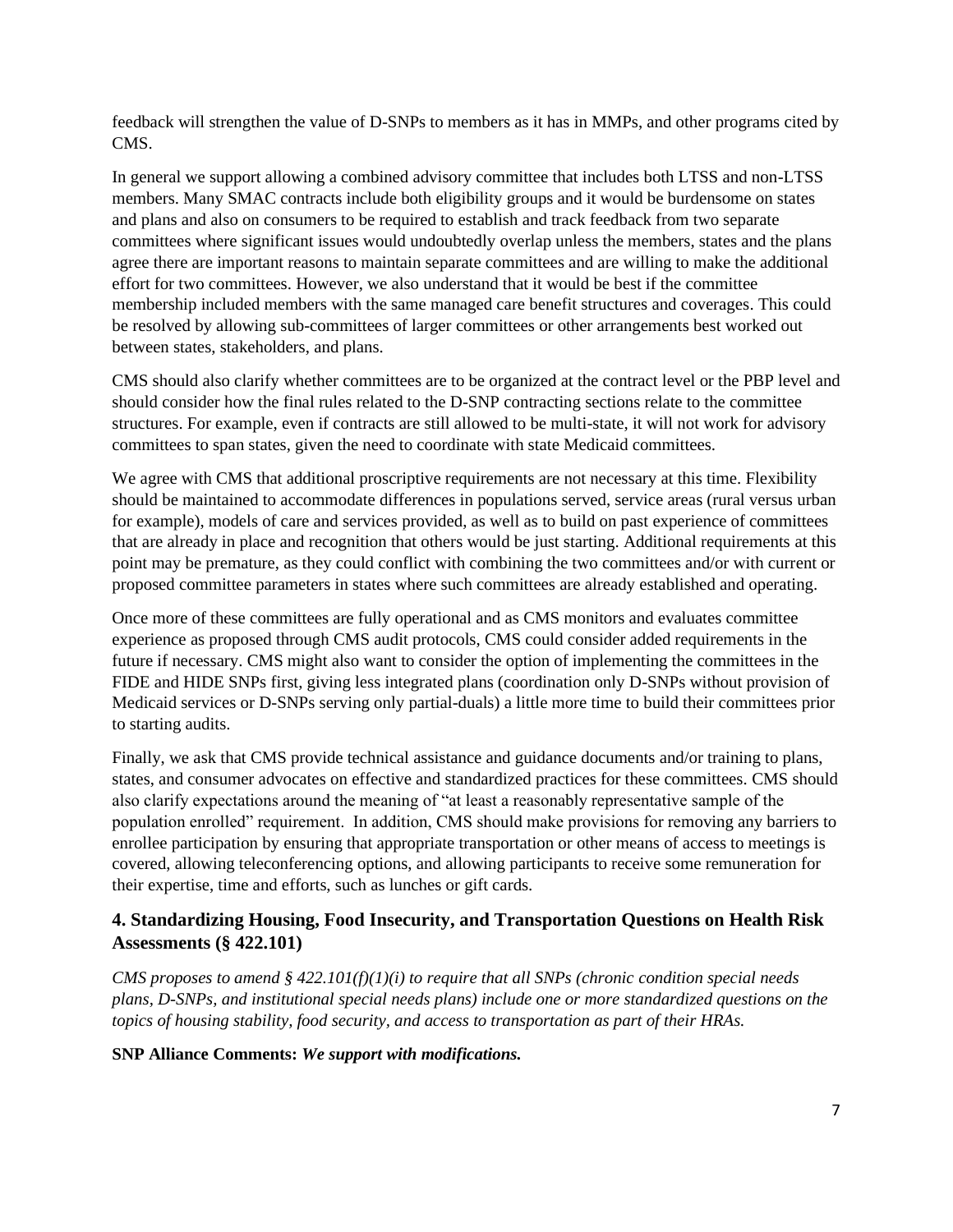The SNP Alliance has long called for recognition of social determinant of health characteristics which predominate in special needs populations. We support this with modifications. We offer several recommendations and considerations that we hope will improve utility and advance the stated goals.

*Consistent Screening for All Beneficiaries, Particularly Dually-Eligible Individuals -* There is an extremely robust body of evidence indicating that social risk factors impact health and health outcomes across all population groups, and that people who are dually-eligible are especially at risk. We believe it is crucial that social risk screening be done for all beneficiaries, particularly dually-eligible individuals, at least once a year, whether they were enrolled in a general Medicare Advantage plan, SNP, or in Traditional Medicare. This foundational for understanding individuals and for building better systems of care and support—all beneficiaries in these programs may have hidden risk factors that we hope they will share with providers in the course of their health and social support care-seeking. We'd recommend that CMS work to incorporate social risk factor (SRF) screening consistently across the Medicare and Medicaid programs.

*Additional Risk Factors Are Very Important* – In this and other rules, CMS is proposing enhanced social risk factor screening, on housing instability, food insecurity and transportation barriers. Based on working with special needs populations we recommend additional risk factors be included in this effort. Additional assessment around factors such as functional status, frailty, spoken language, and health literacy as these characteristics strongly impact both beneficiary behavior and care/treatment approaches. Moreover, the

*Need to Utilize Data from Many Sources -* We recommend that CMS work with stakeholders to harmonize and standardize SRF data obtained from many sources--so that where-ever and when-ever the individual beneficiary chooses to answer SDOH/social risk factor questions, there will be a standard way to score/interpret the information and capture/transfer this to an electronic record. Again, understanding a person's social risk factors helps understand some of the barriers to health for that person. Such barriers are also likely some of the impediments to achieving health equity at a population level.

*Requiring a Standard Tool or Standardizing Information? -* Over the last decade there have been efforts to develop, test, and use SDOH screening and assessment tools in all settings (including the AHC tool referenced). These efforts and the SDOH information generated have been welcomed by SNPs and MMPs. Many good tools, processes, and scoring algorithms have been developed. We have seen their use in clinics, FQHCs, social service agencies, care management programs, counties, government agencies, and other settings including by health plans—by physicians/primary care providers, care coordinators, county case workers, community health workers, and other disciplines. This work needs to continue and should be supported.

CMS issued the 2023 Advance Notice where it indicates NCQA is also developing a SRF measure for these areas. While we support standardization of SRF data, we believe requiring the use of one tool and focusing only on the HRA as the instrument and only on health plan as the screener will miss many opportunities to understand the beneficiary's risk issues and therefore will have limited impact. Utilizing multiple sources and creating a crosswalk from various data sources to a common standardized scale might be preferred if the goal is to have a timely and accurate picture of social risk factor vulnerabilities.

The SNP Alliance supports standardizing the scoring/scaling for key social risk areas and this direction by CMS. We do not know if the AHC screening items on housing, food, and transportation are widely used by providers or plans. We do know that providers and plans, as well as others, such as nonprofit advocacy or community organizations, counties, Medicaid agency case managers, are also conducting social risk screening.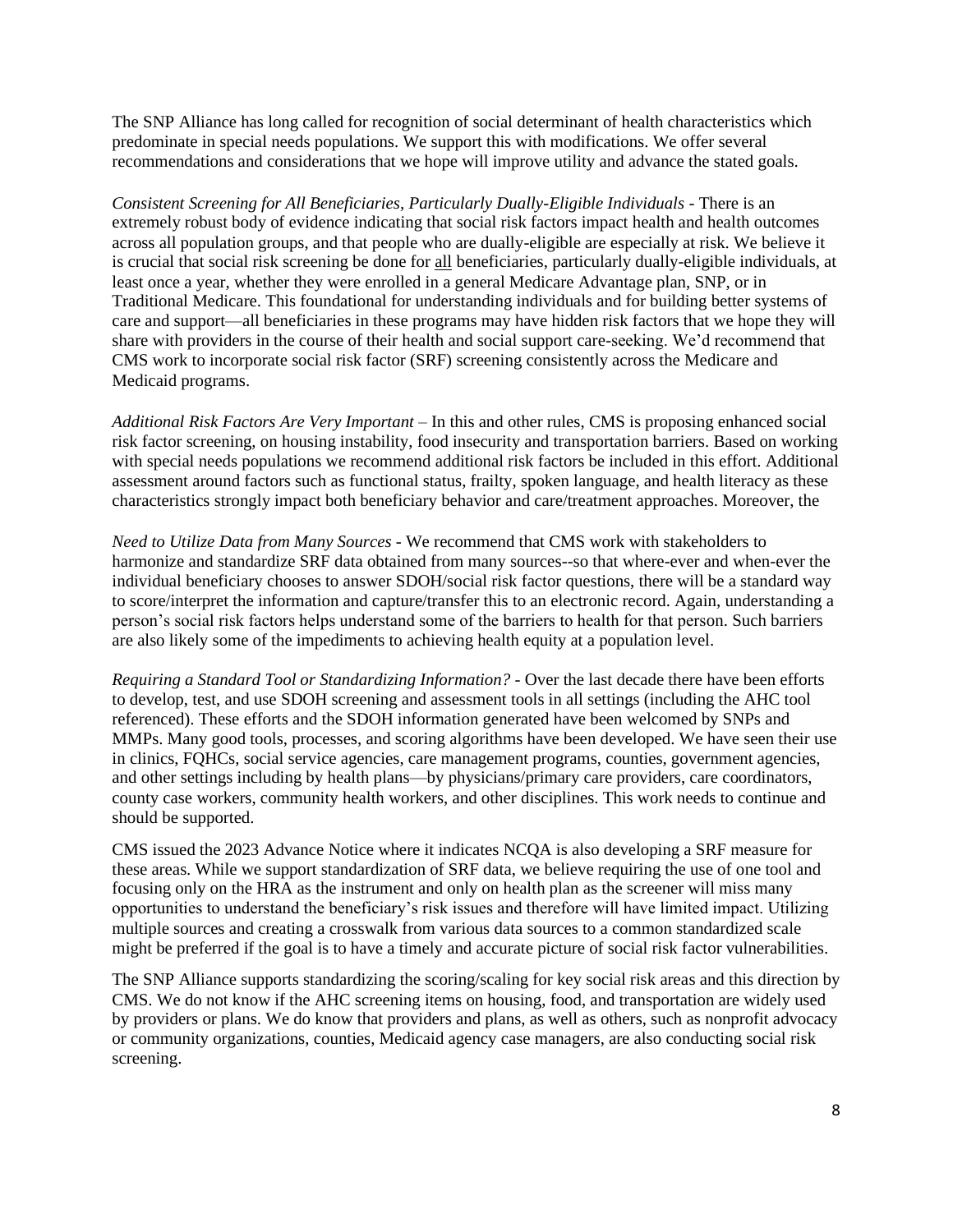CMS is encouraged to work with stakeholders to harmonize and standardize data obtained. This may be on top of a standardized HRA that plans administer once a year.

We have several recommendations along this line to improve the utility, feasibility, and accuracy of this effort:

- 1) Recognize the top risk factors experienced by dually-eligible individuals. Based on those enrolled in special needs plans, these top risk factors are: (*1) social isolation, (2) food insecurity*, and (*3) housing instability* (transportation is not ranked by SNPs we've surveyed as in the top three)
- 2) *Support the work already being done*—screenings, assessments, scoring, processes—are often already being done to obtain SDOH risk factor information directly from the beneficiary. We recommend using what is already collected and captured in a data set in a standardized way, and that providers, state or county agencies or others who work with the beneficiary must provide these data to the health plan (under Medicare and Medicaid, particularly for dually-eligible beneficiaries).
- 3) Recognize multiple sources of SDOH information, not only that which is collected from an HRA once a year; *allow these sources to populate that portion of the HRA* when the information is still timely/relevant/recent.
- 4) Develop a *sound methodology for cross-walking and harmonizing SDOH risk factor information* for each target item (e.g., housing instability, food insecurity, social isolation, etc.) across the frequently used validated instruments to allow for a consistent risk factor score/scale
- 5) Consider when/if there need to be *exclusions or adjustments*, such as if a person permanently resides in a nursing facility—the risk factors of housing and food insecurity may not be applicable.

Each one of these points is discussed in more detail to provide CMS with additional information and analysis from special needs health plans. We've worked to organize our comments to offer important and practical considerations to increase the utility and value around stated goals.

Top SDOH risk factors in the SNP and MMP populations –We've surveyed SNP and MMP members for five+ years on the many sources for SDOH information that they use to better understand these risk factors facing each member. These plans already use multiple sources, starting with the member (usually in conversation with their care manager, community health worker, primary care provider, or other regular social services provider). NOTE: *The HRA is not the primary source of SDOH information, nor should it be.*

As observed and reported by the care manager and clinical services teams as well as outreach specialists, the SDOH ranked priorities (in addition to addressing poverty) are: (1) social isolation, (2) food insecurity, and (3) housing instability. Transportation has not been as high on the list of observed needs/risk areas--perhaps because many SNPs provide transportation as a supplemental benefit, knowing that their members need access to transportation for medical appointments, and key daily living needs, such as getting food.

Allow Multiple Sources - We recommend that health plans be able to receive SDOH information from multiple sources and then crosswalk this to the standardized items preferred by CMS and use this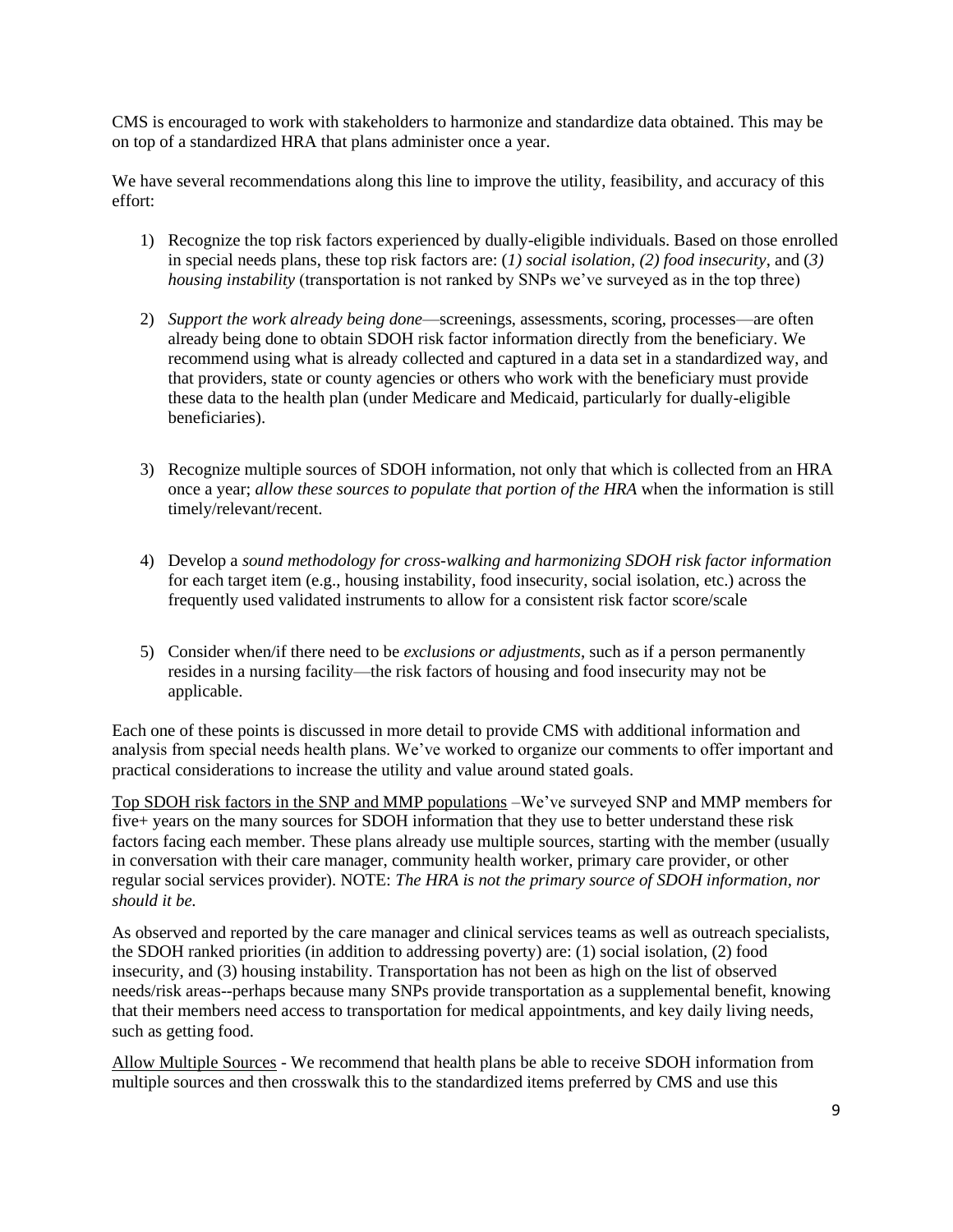information to populate the HRA. We do not believe requiring the use of one instrument at one time of administration by a health plan designee will recognize all of the important work and current sources, people, and timing for when SDOH items are queried.

SNPs already mine the following data sources for SDOH information:

- Care management interactions, care management records
- ICD-10 z codes
- Member surveys
- Member services contacts (phone and other communication)
- **•** Provider records/EMR or EHRs
- Enrollment forms
- HRA
- Claims data
- Encounter data
- **■** MLTSS or State Medicaid data For fully integrated plans where the state provides that information

This information comes from a variety of individuals who work with the member, and in the form of electronic data, manual records, and also may be generated from A.I. algorithms that are based on patterns of access, use, and other behavior by the member. The beneficiary is the primary source of data on SDOH. These other sources listed can provide "early warning signals" for the provider or plan to act earlier than might occur if waiting for an annual HRA to be completed. These multiple data sources are used for outreach, member support, care management, interdisciplinary teams, individualized care planning, service provision, treatment, and other purposes.

For example, if a dually-eligible person is receiving SNAP benefits to address food insecurity and is nearing the date when that person needs to re-apply, the care manager working with the individual may receive an alert one month early to ensure that the application is completed and submitted in time. This helps avoid a gap of weeks or months where the individual no longer has food assistance. In this example, the care management system is the SDOH risk factor data source—and the plan can use the information already collected to address this risk area. With all of the work put in place already by systems, providers, advocates, government agencies, and others, we assume CMS does not want to dismantle or supersede these efforts.

### Support SDOH Pathways and Validated Screening/Assessments Already in Place and Recognize the Beneficiary Preferred Contact –

*Consider the Beneficiary –*The beneficiary may be willing to report on their SDOH risk factors to a trusted provider, case worker, or other person who is involved in their care and have this information be included /considered in the Interdisciplinary Care Team communication, and incorporated into care planning, care management, and service provision. This would not rely on a once-a-year HRA process to obtain this SDOH information for health plans to be compliant. If the information from the member to a trusted provider would be acceptable to be transmitted to the health plan, then the health plan would be able to use this in HRA, ICP, ICT and other care coordination and outreach efforts.

An important consideration is that of burden and burnout on individuals who may be asked these SDOH questions multiple times. These types of questions are often seen as private/intimate questions, and the person who has the greatest trust of the person is often the best person to ask the questions. Timing is important as well. The HRA is conducted one time a year and many people choose not to participate or are hard to reach—this is not the primary source of SDOH information used by health plans anyway. We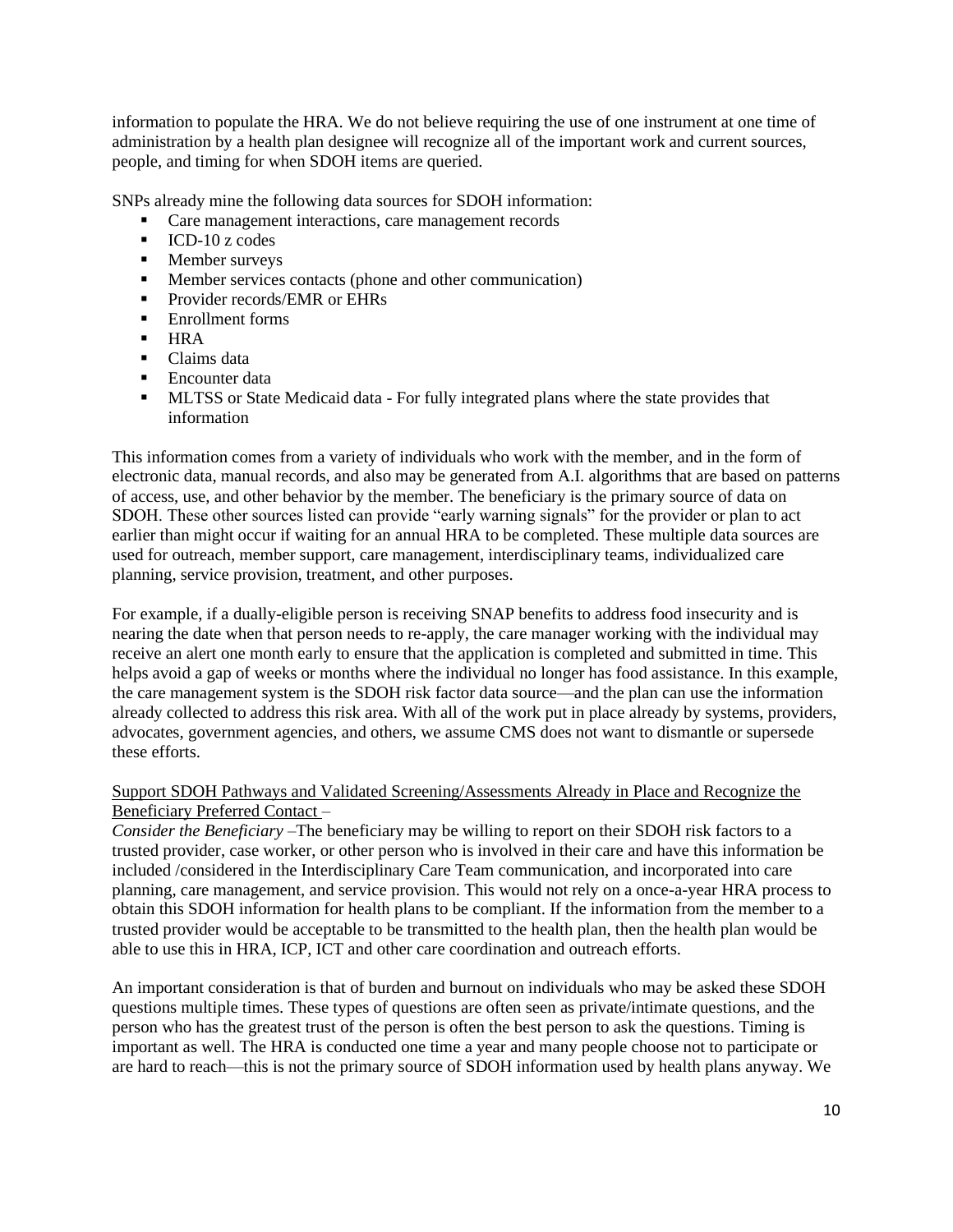would recommend that CMS recognize and support ways to populate standard SDOH items that would be incorporated into the HRA and other key elements of care, but not require one tool at one time.

Data Standardization - One consistently identified challenge reported by SNPs and MMPs is that there is no standardization in SDOH data definitions or harmonizing in scaling/scoring between instruments. To address this one can either require a specific instrument across all settings and providers as well as health plans (e.g. AHC) or allow for multiple instruments where items and scoring are cross-walked to create a universal scale. This is an important decision to be made around HOW to standardize data elements and items/scales to arrive at a comparable scoring method.

Standardizing after data collection using multiple sources would recognize and support the use of SDOH risk information already collected and will further the stated CMS objective: "*having a more complete picture of the risk factors that may inhibit enrollees from accessing care and achieving optimal health outcomes and independence, "and* also to*: "facilitate better data exchange . . .as well as facilitate the care management requirements."*

Cross-walk Methodology and Harmonize SDOH Sources for Equivalency - We recommend that CMS work with experts to conduct a cross-walk of the chosen SDOH risk factor items from validated instruments and then create an acceptable equivalence to harmonize, calibrate and connect the items, scaling, scores, and findings from the various instruments to one standardized universal scale for each SDOH risk item. This can be done. The process would require experts in survey design, quality measurement, SDOH risk areas, health I.T., and providers, plans, government agencies and consumer stakeholders. This effort is fundamental. Many have called for this work to happen; the time is right.

HHS/CMS would serve in a leadership role to ensure the crosswalk meets acceptable scientific standards has the appropriate testing among various population groups and can produce results that are usable. In this way multiple instruments would be the source of information that populates the SDOH items in a profile of the member (which could be then included in the HRA). It would be used to populate part of the HRA as long as the information was collected according to some parameters (e.g., directly from the member within the last year or specified time period) as an alternative to asking the individual directly again. In other words, if they've answered these SDOH items, that information would populate these items on the HRA.

With more data sources and disciplines involved—the individual beneficiary's response and information collected has exponentially greater utility. With this information harmonized using the universal scale, it can be used by the provider, plan, social service and support agencies—those who have a relationship with the individual in care planning, treatment, service provision, and coordination. Important information already being collected would not be lost or discounted, and this would reduce beneficiary refusal and burden.

*AHC Screening Tool -* If CMS choses to go ahead with the AHC assessment tool and the requirement to focus on the three risk factors and use the items as they are now in the AHC tool, we have the following questions:

- 1. Will all MA plans (not only SNPs) be required to perform annual screening through an HRA?
- 2. Would the standardized questions be required at the initial, reassessment, and transition HRAs?
- 3. Would responses by the individual where a need is found then trigger specific action within a specific time period by a specific entity (such as referral to a county case worker to respond and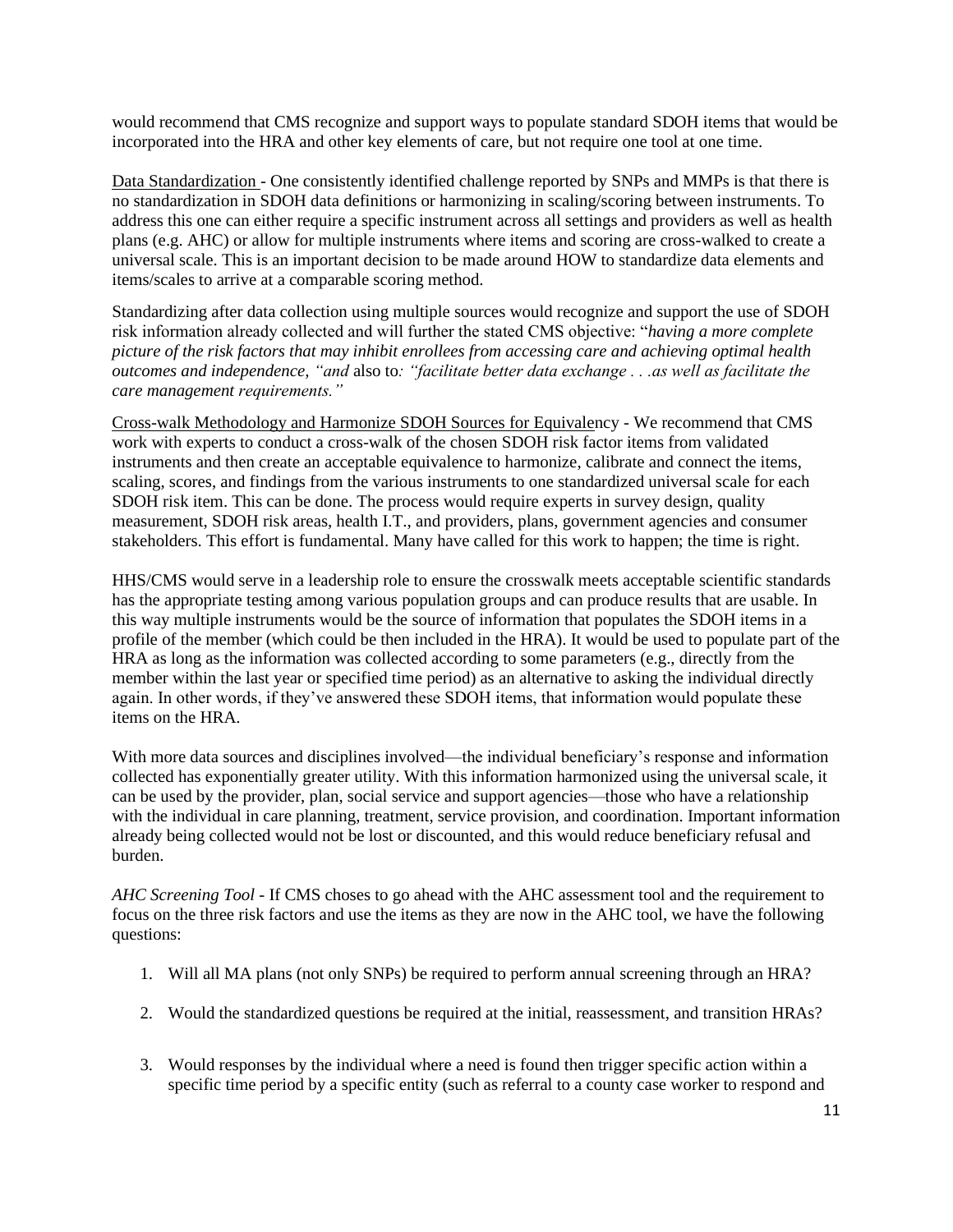assist with rental assistance)? Who will decide what action is necessary? Who/when is action/follow-up documented?

- 4. Have the AHC questions and scoring been tested with diverse population groups to ensure there is adequate understanding such as with persons having significant cognitive limitations or linguistically/ethnically diverse communities? Can this information be shared?
- 5. Are there considerations around accommodation, translation, or method/format changes needed to reach diverse individuals and gather the information in an appropriate manner? We are thinking of the diverse populations—ethnically, racially, linguistically, culturally—served by SNPs and would appreciate insights on how these groups have responded to the AHC screening questions and follow-up.
- 6. If an individual refuses to complete the HRA, but this information is gathered in other ways, can the health plan continue to utilize these other sources to comply with the spirit of the intent? How can this be demonstrated?
- 7. Will CMS be developing a standardized set of items for all HRA questions, not just the social risk factor questions? (currently there is not a standardized set of items or scale)
- 8. Are there exclusions (for example, Nursing Home Residents) We appreciate the importance of focusing on specific social risk areas and support this work. However, the housing, food, and transportation needs of people permanently residing in nursing facilities are already addressed. Would these questions be relevant for these individuals? There may be other important characteristics to consider as the measure is developed—such as contraindications, attention to beneficiary refusal and beneficiary rights/consent, and exclusions.

The improvement in consistent SRF screening, use of SRF data already collected, engagement of the person being screened, and aggregation of information to guide measurement are all steps that will be needed and capacity that must be built. We strongly support this work. These are building blocks for addressing health disparities and improving health equity.

Therefore, we encourage the efforts around SRF screening and Health Equity improvement and evaluation to be synchronized and aligned. Social risk screening, stakeholder outreach and engagement, measure development, and performance evaluation should be seen as components of a system to support health and health equity improvement.

In closing, we understand that CMS will be exploring with stakeholders the utility and feasibility of social risk screening. We hope that there is interest in the harmonization and universal scale for the chosen SDOH risk areas. We hope the agency will be open to the use of multiple instruments and reporters and recognize existing work that has been done to incorporate SDOH attention into care planning documents, EHRs, outreach and service records, and other databases. We applaud CMS' commitment to working toward having standardized data around SDOH risk factors. We stand ready to assist in any way we can.

## **5. Refining Definitions for Fully Integrated and Highly Integrated D-SNPs (§§ 422.2 and 422.107.**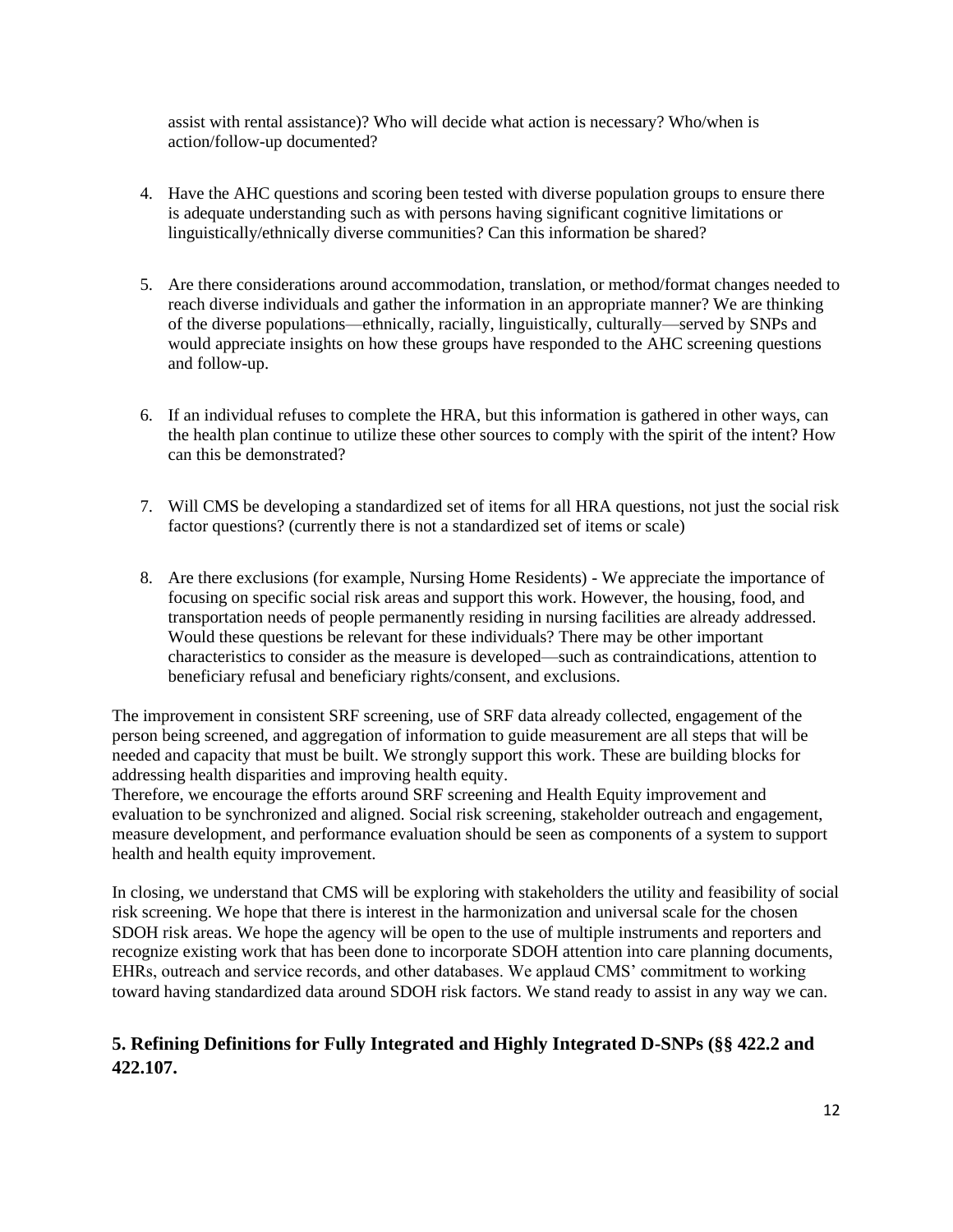#### *a. Exclusively Aligned Enrollment for FIDE SNPs (***§ 422.2)**

*CMS proposes that all FIDE SNPs must have exclusively aligned enrollment. CMS indicates that with this change, twelve plans would lose FIDE status but could continue as HIDE SNPs. Six would no longer get the frailty adjuster but could move to HIDE SNP status and CMS would allow a cross- walk and a separate PBP if plans can't meet this requirement in order to maintain access to the frailty adjuster. CMS also proposes that FIDE SNPs could no longer enroll partial dually eligible members, but CMS will allow separate PBPs for partially duals only.* 

**SNP Alliance Comments:** The SNP Alliance is pleased to support this provision. There are longstanding assumptions among many researchers and policy makers that FIDE SNPs already have exclusively aligned enrollment, and that such alignment is a basic element of integrated care delivery under a D-SNP model. The original demonstration plans that resulted in the first FIDE SNPs all had exclusively aligned enrollment as do the MMPs. However, more recently it has become obvious that current interpretations of technical regulatory provisions did not require that FIDE SNPs fully align their enrollment so that enrollees are provided both Medicare and Medicaid by the same plan or parent company, weakening the original intent for meaningful seamless coverage of services under one entity and causing confusion as to the purpose and definition of the FIDE SNP category.

We agree with CMS that the FIDE SNP should represent the highest level of integration and that this change will help clarify the currently confusing levels of integration among D-SNP categories while also assuring access to integrated grievance and appeals which are required for exclusively aligned plans and thus, we welcome this change. While this change will require some adjustment, where six plans may need to move to HIDE SNP status where they would currently lose access to the frailty adjustment, we appreciate that CMS provides a mechanism for affected plans to maintain access to the frailty adjustment through a separate PBP and by providing a cross walk exception to facilitate these enrollment changes.

We also recommend that CMS consider making exclusively aligned enrollment a requirement for HIDE SNPs and as part of that change, we recommend that CMS allow HIDE SNPs providing MLTSS services to access the frailty adjustment. With these new changes, there will be no significant differences between the Medicare populations served under HIDE status versus FIDE status, so there should be consistent payment rules between the two categories as well.

The SNP Alliance strongly supports pathways for continued enrollment of people with partial dual eligibility into D-SNPs. As more is known about the partial dual population it is clear that the characteristics of this group are more similar to fully dually eligible groups and can benefit from access to stronger care coordination models not generally available in non-SNP MAOs. While we understand that FIDE SNPs thus far have not included partial duals in their enrollments, we appreciate CMS clarifying their intentions on this issue by providing a pathway for continued enrollment of people with partial dual status into non-FIDE D-SNPs through establishment of separate or additional PBPs for each group. This provision will help avoid the complications arising from the differences in access to Medicaid benefits between the two Medicaid eligibility groups by allowing necessary distinctions in communications and member materials.

This PBP mechanism also allows for differences in supplemental benefits designs between full benefit dually eligible and partially dual eligible groups. Targeting some supplemental benefits to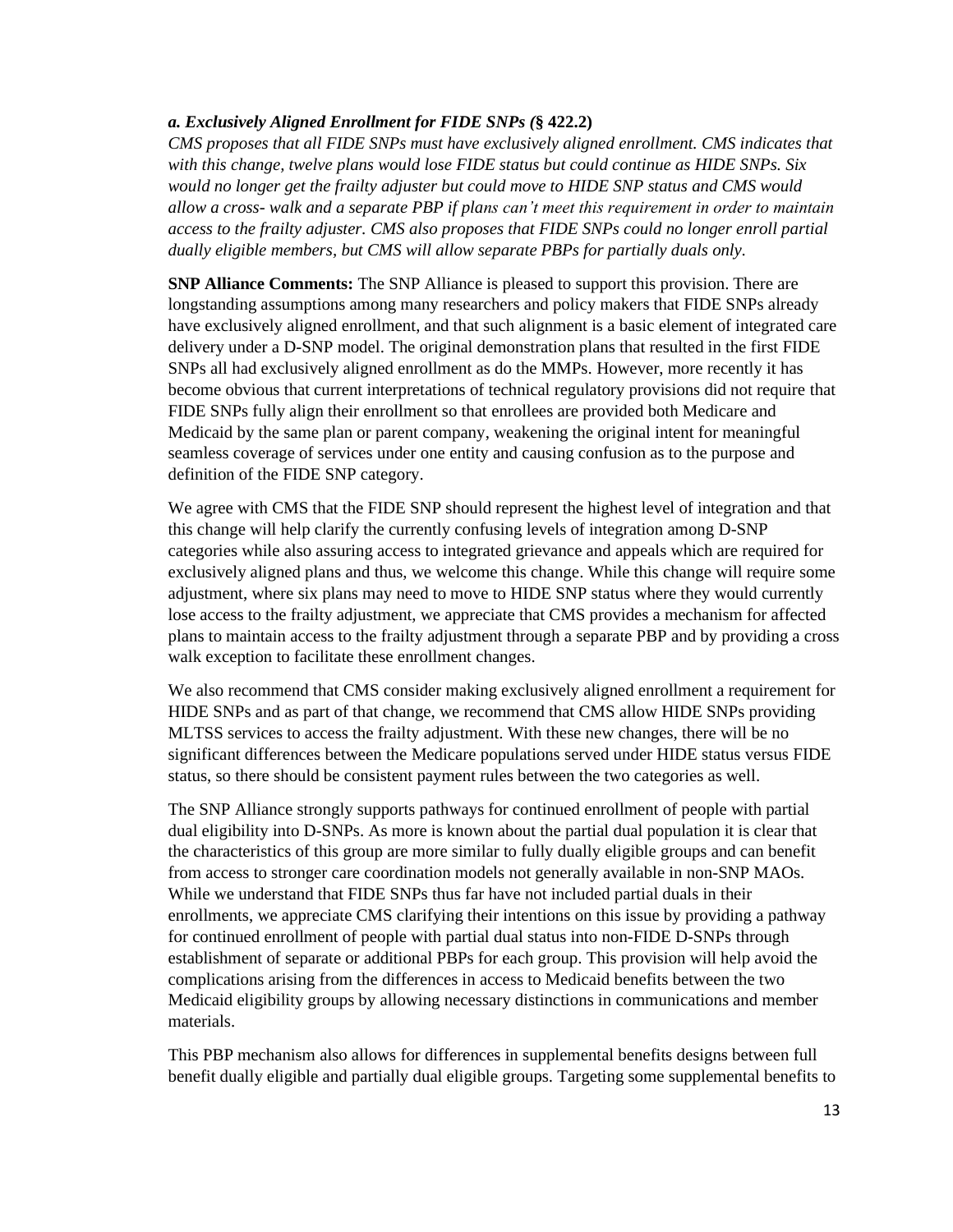members with partial dual eligibility who do not qualify for full Medicaid could increase access to services for that group and be useful to states, perhaps leading to some financial incentives for states to support D-SNP enrollment and possible shared savings opportunities.

While we recognize that these changes also place an additional burden on some plans, we believe these measures are much preferable to disallowing enrollment of those with partial dual status in D-SNPs as some policy makers have advocated and are far less radical than some other integration legislative proposals that have been promoted.

We are concerned that states will need extensive education and assistance to plan for these changes so we strongly request that CMS work closely with states to explain how they may need to plan ahead to change contracts and procurement accordingly as well as to encourage the use of the cross walks into D-SNP options for partially dual eligible members. Such options could include enrollment into HIDE SNPs. CMS should also work to inform states about how differences between aligned and non-aligned plans impact unified grievance and appeals and marketing materials and clarify that such unified features do not work well for non-aligned enrollees. We also recommend that CMS provide further clarification on the cross walk for transitioning unaligned enrollees from FIDE SNPs, including allowing plans to initiate such movement towards exclusive alignment.

Finally, SNP Alliance members point out that alignment should also include matching Medicare and Medicaid effective dates for enrollment and disenrollment into FIDE and HIDE SNPs. Without alignment of effective dates, there are significant gaps in coverage (often one to two months) where beneficiaries may still remain in non-aligned plans or FFS for either program causing disruption and confusion for members and providers as to what plan, program or system is responsible for providing benefits. We recommend that CMS look at states where effective dates have been aligned and facilitate CMS mechanisms that promote such alignment, including encouraging states to tweak their processes where needed and providing them technical assistance in how that can be done.

### *b. Capitation for Medicare Cost-Sharing for FIDE SNPs and Solicitation of Comments for Applying to Other D-SNPs*

*CMS proposes that FIDE SNPs would be required to capitate cost sharing including for QMB and non QMB FBDEs. All FIDE SNPs currently are capitated for cost sharing, CMS wants feedback on applying this requirement to all D-SNPs despite their observation that there are problems involved in that expansion.*

*CMS also solicits feedback on the pros and cons of requiring State Medicaid data exchanges to provide real-time Medicaid FFS program and Medicaid managed care plan enrollment data with D-SNPs, and the impact on States, Medicaid managed care plans, D-SNPs, providers, and beneficiaries.*

**SNP Alliance Comments:** The SNP Alliance supports the application of this proposal to existing and new FIDE SNPS. The ability to use one transaction for provider billing reduces burden on providers while facilitating more efficient integrated claim determinations and also reduces barriers to access to providers where some are electing not to serve dually eligible beneficiaries because of cost sharing issues. The fact that all FIDE SNPs are currently meeting this requirement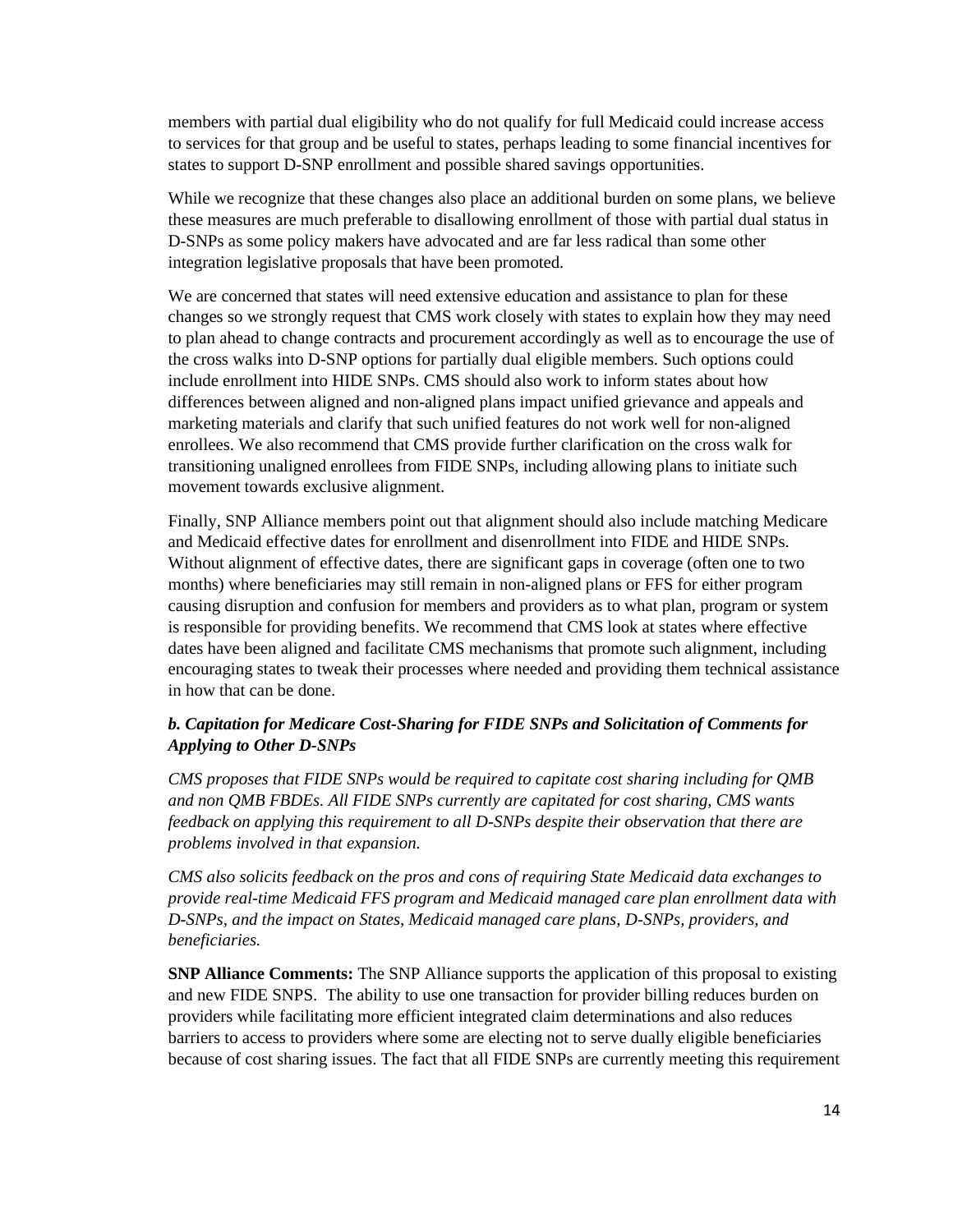indicates that it makes sense to build on this current experience to work toward application to all D-SNPs.

#### **Capitation of Cost Sharing Beyond FIDE SNPs**.

However, as CMS notes, applying this to all D-SNPs may pose additional challenges which, we want to clearly point out, can only be resolved by cooperation and agreement from states. While we agree with CMS goals to move in this direction, we are concerned that some states may be invested in their current cross over claims processes for cost sharing which may be organized based on historical Fee for Service (FFS) structures, separate from plan capitations. There is concern over the potential that some states might reject or reduce D-SNP contracting if it is too difficult for them to adapt their operations to accommodate this new feature. If CMS were to implement this for all D-SNPs, we also strongly recommend that CMS ensure there are mechanisms in place to avoid jeopardizing a D-SNP's overall SMAC agreement with the state over lack of agreement on this issue.

As CMS noted, it may be less complicated for states where there is no Medicaid managed care perhaps resulting in fewer barriers to making this change, however, it may still take some investment in actuarial and systems modifications for states to do so. CMS notes further complications arising when enrollment is not aligned between D-SNPs and Medicaid managed care organizations.

**Therefore, we further recommend that CMS provide further clarification of how this proposal would work in non-FIDE D-SNPs where the state does not adopt capitated arrangements to pay the D-SNP for cost sharing or how this provision would work when enrollment is not aligned. Whether or not CMS expands this provision beyond FIDE SNPS, we recommend that CMS develop additional technical assistance and guidance documents for states to assist them with implementation of this provision.** It could also be helpful if CMS could clarify whether additional FFP is available to state Medicaid agencies such as whether any needed IT changes for addressing this issue would qualify for the enhanced 90% Medicaid FFP and convey this to states. We also wonder whether there are any financial benefits for states in applying a capitation provision to both categories of Full Benefit Dual Eligibles (FBDEs), i.e. QMBs and Non-QMBs, and whether this could act as a small incentive for states to make such a change. If so, CMS should also point this out to states.

We suggest that CMS might find it helpful to establish a technical expert panel of states and plans to identify and promote best practices for handling capitation of cost sharing across various case scenarios and to consider some of the responses CMS may receive from proposals and requests for comment on capitating cost sharing beyond FIDE-SNPs.

Ultimately, we request that CMS explore its authority to make this a requirement for the state, instead of a requirement directly on the D-SNP, since states have control over this feature and D-SNPs do not.

#### **Enrollment Data Exchange**

CMS also requests comments on pros and cons of requiring State Medicaid data exchanges to provide real-time Medicaid FFS program and Medicaid managed care plan enrollment data with D-SNPs, and the impact of such a requirement on States, Medicaid managed care plans, D-SNPs, providers, and beneficiaries. The SNP Alliance has supported recent changes requiring daily submission of Medicaid dual status and eligibility data by states through the MMA files and we would support efforts to improve and increase exchange of useful data such as Medicaid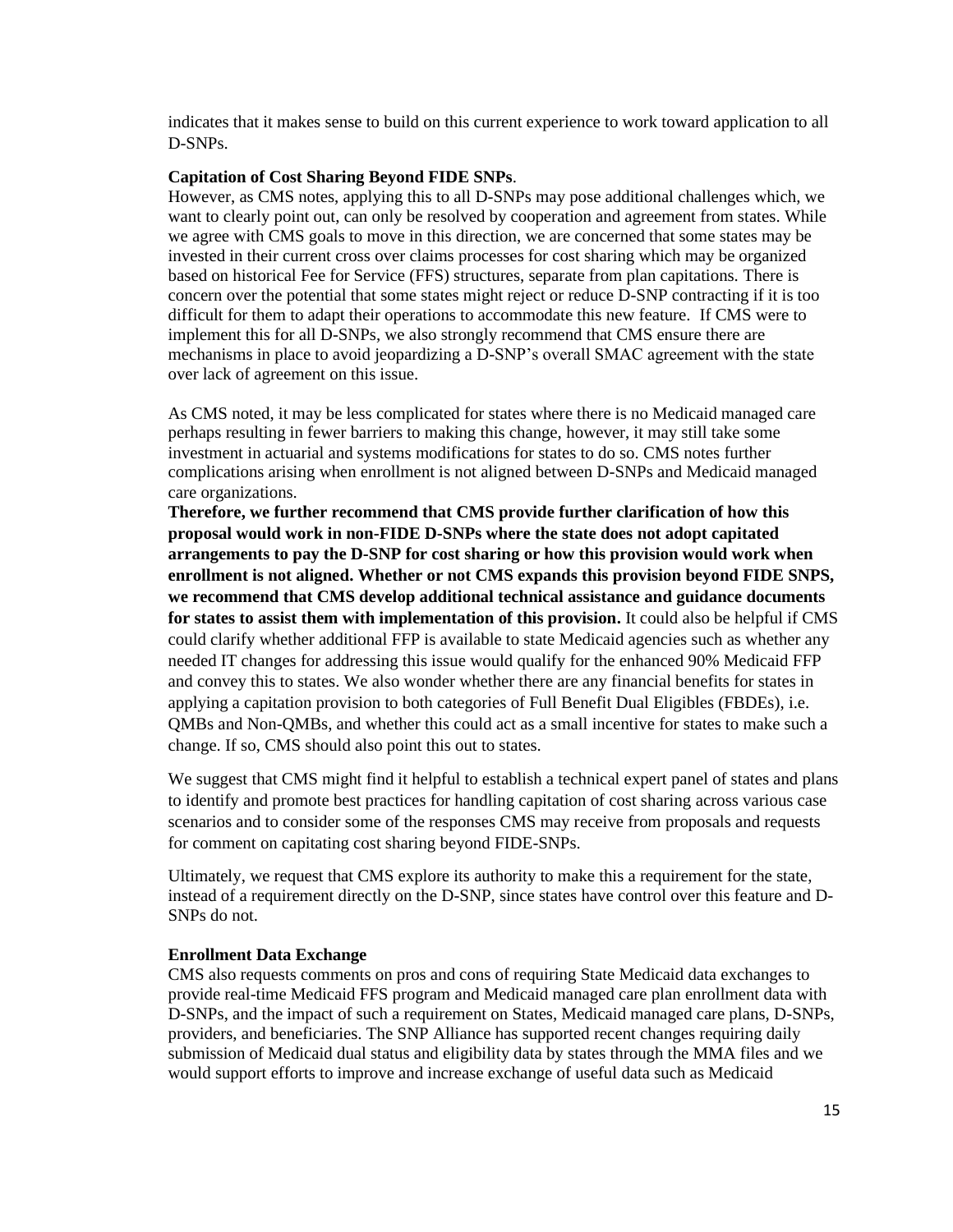enrollment between states and D-SNPs, particularly those where enrollment is not aligned. We are not sure whether "real time" data exchanges are realistic for states or what the advantages over daily submission of Medicaid and Medicare enrollment in the MMA or other files would be, however we support data exchange that would provide access to comprehensive information on which plans are responsible for which benefits and we think such a data base would benefit states, plans and ultimately beneficiaries by facilitating communications and care coordination between the payers.

The SNP Alliance has long pointed out that the current MMA data exchange includes a serious gap, in that there appears to be no consistent or required process for states to provide D-SNPs (especially those serving members with unaligned enrollment) with information on the Medicaid plans in which those enrollees may be enrolled as well as HCBS waiver status and contact names and numbers for Community Based Organizations responsible for providing those HCBS services. As we have stated before, obtaining this information directly from enrollees is often unreliable because of the complexity of Medicare, Medicaid and provider care system products and product names as well as language and cognitive barriers. Knowing where Medicaid enrollees are enrolled as well as their waiver status is necessary for D-SNPs in order to fulfill their integration requirements for coordination with Medicaid benefits. Current data sharing mechanisms for care coordination as required under the 2018 BBA requirements may cover only a subset of members. Since CMS already uses the MMA file to provide Medicare enrollment data to states, we have suggested it could include this Medicaid enrollment and waiver status data which states or CMS could then share with D-SNPs responsible for coordinating with Medicaid.

If it is not realistic to include this information in MMA files and share it back with D-SNPs, we continue to request CMS to determine other consistent and reliable methods of exchange which should be included in any proposed data exchange improvements. Some states have provider and plan portals that can be accessed to determine enrollment status, and some include clearly marked integrated products and waiver status in these portals. This might be another option, though it would still require daily maintenance and updating and would lack the utility of shared files that can manage a more comprehensive data exchange.

We strongly recommend that CMS establish a technical expert panel of states, plans, CMS and IT experts to work out details of this exchange. CMS should also assure states that related IT costs would be covered for at least 90% FMAP for any necessary system changes on their part. We continue to be interested in working with CMS to find solutions that provide efficient and timely tools to states and plans for sharing of this essential information and would look forward to participating in this effort.

#### *c. Scope of Services Covered by FIDE SNPs*

#### **(1) Need for Clarification of Medicaid Services Covered by FIDE SNPs**

*CMS says the way they have interpreted current provisions which allows carve out of all BH and other services "consistent with state policy" is not in keeping with full integration. FIDE SNPs should represent the highest level of integration. However they would revise carve out policies and allow some according to section A. 1 e. below.*

**SNP Alliance Comments:** The SNP Alliance appreciates CMS' acknowledgement that previous carve out provisions were not consistent with the original intent of integration goals and that the FIDE SNP definition needs clarification. We welcome and support this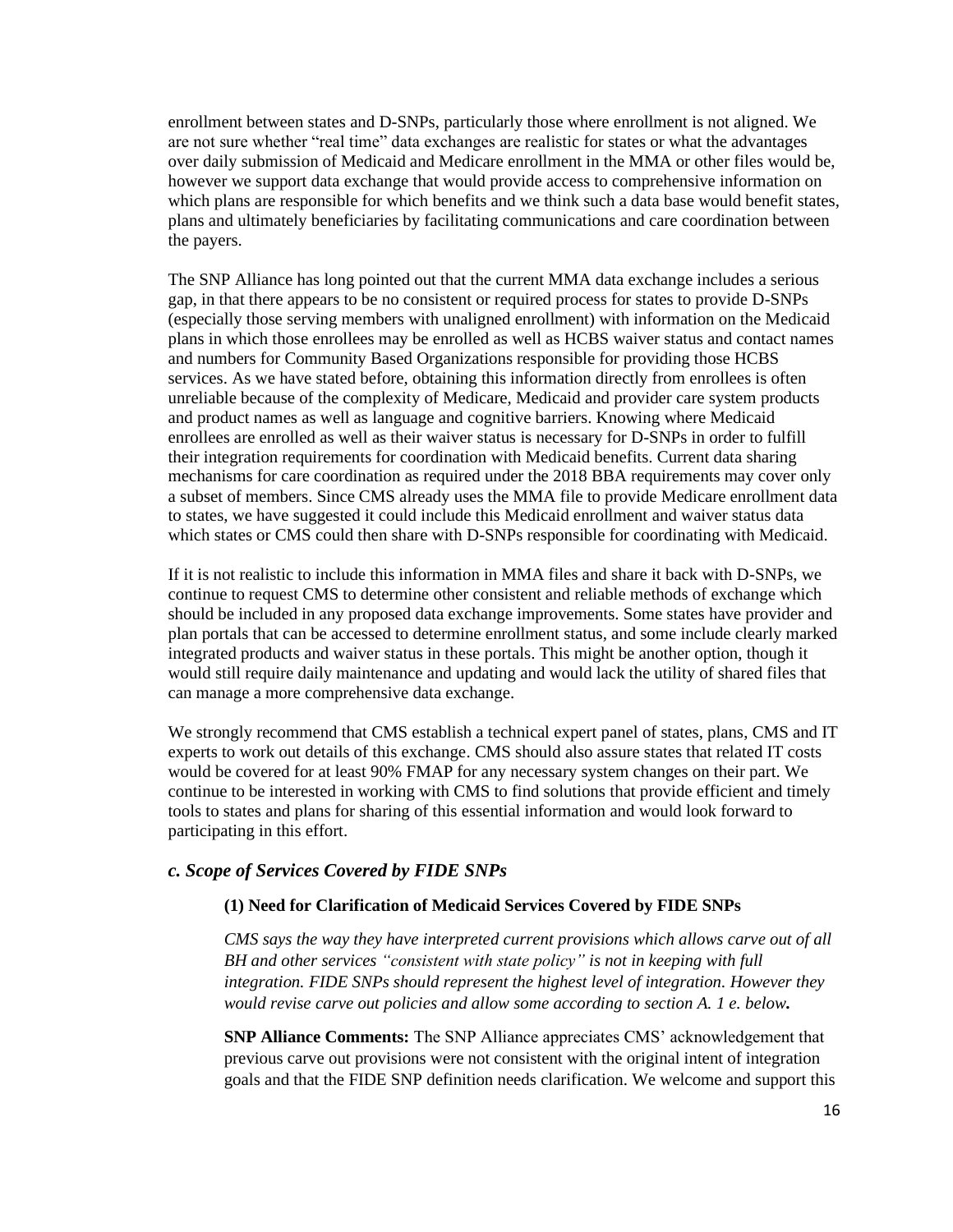change along with the continued flexibility to allow some limited carve outs. (See further discussion of carve out language below under Section e. Medicaid Carve-outs and FIDE SNP and HIDE SNP Status.)

#### **(2) Requiring FIDE SNPs to Cover All Medicaid Primary and Acute Care Benefits**

*CMS would require FIDE SNPs to cover all primary and acute care benefits covered by Medicaid including cost sharing, CMS asks for comment on examples for items that should be exempted. CMS would not consider NEMT to be primary or acute.*

**SNP Alliance Comments:** The SNP Alliance supports this requirement. This provision provides further clarity and standardization to the FIDE SNP definition and also begins to address our previously requests for further consistency and transparency in the contract review process. However, additional clarification on how states will conform to this requirement and what happens if a state refuses to clarify their contracts is still needed. We agree with CMS that NEMT, while an important services, should not be considered a primary or acute care services for purposes of this definition.

We do have a question as to how dental benefits will be considered under this proposal. Some states cover dental benefits under Medicaid, though coverage is often limited, and some may not. Some states have contracts with larger dental management companies to provide such benefits making it harder to include these benefits in D-SNP capitations. Many MA plans including some D-SNPs provide additional dental services through supplemental benefits. CMS should clarify whether and how dental benefits are considered as part of the scope of benefits and carve out policies.

### **(3) Requiring FIDE SNPs to Cover Medicaid Home Health and Durable Medical Equipment**

*CMS proposes that this provision would be effective 2025 and is not expected to impact any current FIDE SNPs.*

**SNP Alliance Comments**: The SNP Alliance supports this proposal. Again, this provision appears consistent with the original intent of the FIDE SNP category of integration and other changes being made. We appreciate the delayed implementation in 2025 in case there are unforeseen issues and request that CMS clarify what happens if states do not conform to this requirement.

#### **(4) Requiring FIDE SNPs to Cover Medicaid Behavioral Health Services**

*CMS has allowed FIDE SNPs to have full carve out of behavioral health (BH) services, but CMS points out conflicts between their 2019 final rule which added BH to FIDE SNP requirements and their "consistent with state policy" language. Therefore CMS proposes to replace the earlier language with "requires coverage of the following benefits to the extent Medicaid coverage is available to individuals eligible to enroll in a FIDE except as approved by CMS" in A. 5 e. below.*

**SNP Alliance Comments:** The SNP Alliance welcomes CMS' clarifications which would correct previous inconsistences, help reduce confusion as to the different D-SNP integration categories and strengthen the FIDE SNP as the most integrated D-SNP model.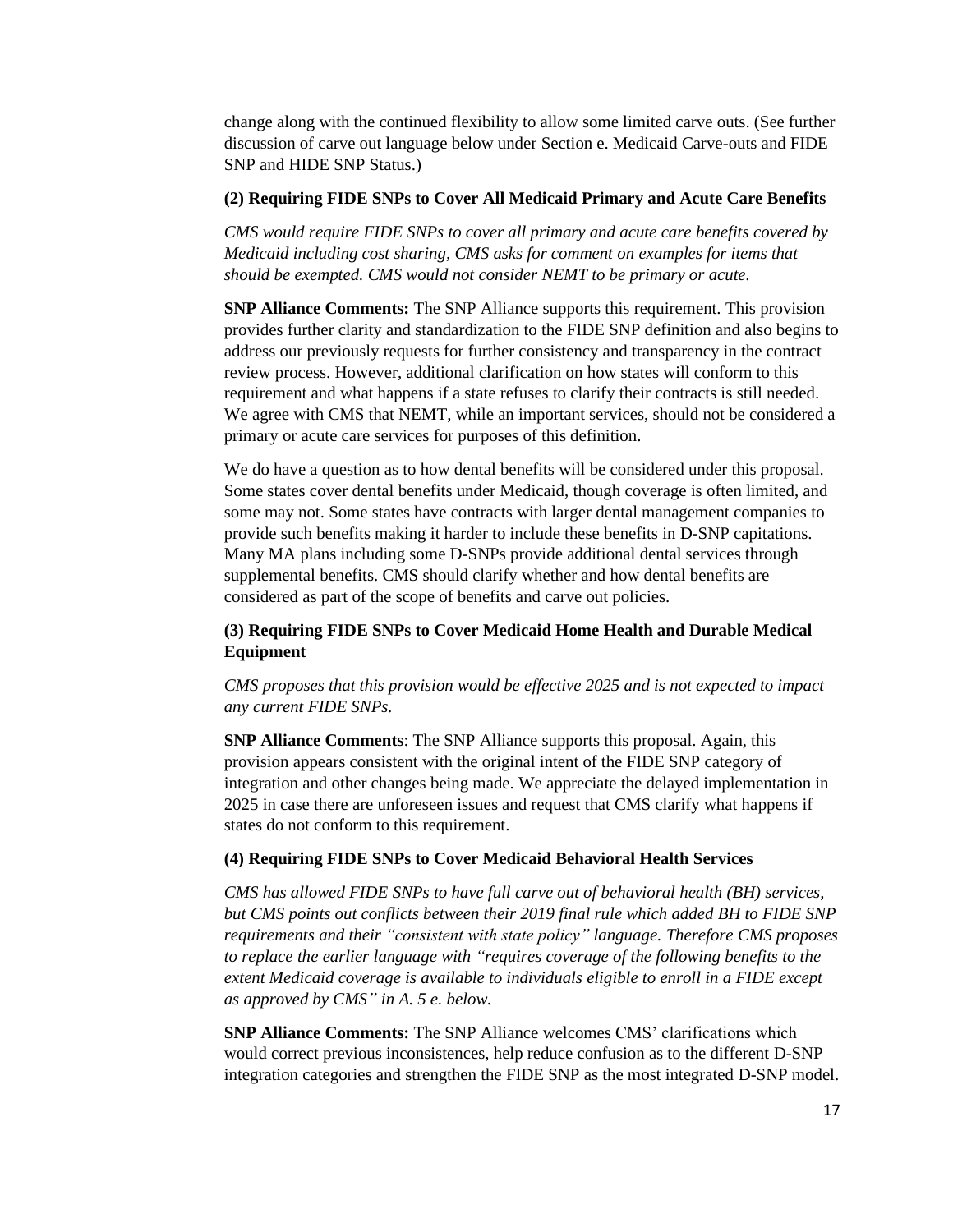We also appreciate the delayed effective date of 2025 which we hope provides enough time for states and plans to make any necessary network changes.

While we appreciate the analysis that CMS has provided on impacts on current FIDE SNPs, given that there is great variety among states on how behavioral health programs are designed, funded and delivered, CMS should provide further clarification on how the remaining seven FIDE SNPs will be able to comply with this requirement, as well as provide technical assistance to both D-SNPs and the states involved to find pathways for them to comply. CMS could also consider a longer timeframe for compliance or additional temporary carve outs to allow for transitions. CMS should also clarify what happens if states do not want to conform to this requirement.

### *d. Clarification of Coverage of Certain Medicaid Services by HIDE SNPs (422.2)*

*CMS updates the HIDE SNP definition with similar language to that for FIDE SNPs though it requires at minimum that MLTSS OR BH be included. CMS also clarifies that LTSS includes "community based LTSS and some days of nursing facility coverage services during the plan year" or behavioral health to the extent Medicaid coverage of such services is available to individuals eligible to enroll in a HIDE SNP in the state.*

**SNP Alliance Comments:** The SNP Alliance supports this proposal. This provision also parallels the FIDE SNP provisions, and further clarifies the differences between D-SNP levels of integration, reducing current confusion and providing more transparency of the SMAC review process that determines these categories of integration while continuing to allow some carve outs and retaining the initial flexibility for HIDE SNPs to provide either LTSS or behavioral health services. However, we request clarification on whether these or other CMS provisions in this rule limit HIDE SNP enrollments to exclusively aligned enrollment or otherwise limit unaligned HIDE SNP plans. While we fully support enrollment alignment, we also recognize that states may be on different pathways towards that goal and may need some flexibility to design programs and benefit offerings to meet their needs as they move along. For example, we can envision such flexibility might also be needed temporarily to reduce beneficiary disruptions while states seek legislative, procurements or other permissions to make these changes. We request that CMS provide additional clarification on defining these options for states.

#### *e. Medicaid Carve-outs and FIDE SNP and HIDE SNP Status.*

*CMS proposes to codify current CMS policy allowing limited carve-outs from the scope of Medicaid LTSS and Medicaid behavioral health services that must be covered by FIDE SNPs and HIDE SNPs.* A *D-SNP may meet the FIDE SNP or HIDE SNP definition at § 422.2 even if the contract between the State and the plan carves out some Medicaid LTSS, as long as the carve-out, as approved by CMS, applies primarily to a minority of beneficiaries eligible to enroll in the D-SNP who use long-term services and supports (*and or *behavioral health) or constitutes a small part of the total scope of Medicaid LTSS (or behavioral health) provided to the majority of beneficiaries eligible to enroll in the D-SNP. CMS seeks comment on whether they have struck the right balance in permitting such carve-outs, including comments on several examples cited.*

**SNP Alliance Comments:** The SNP Alliance supports this proposal since it codifies current policy and CMS has already acknowledged that there have been inconsistencies in past interpretations. However, without eliminating the necessary CMS flexibility for conducting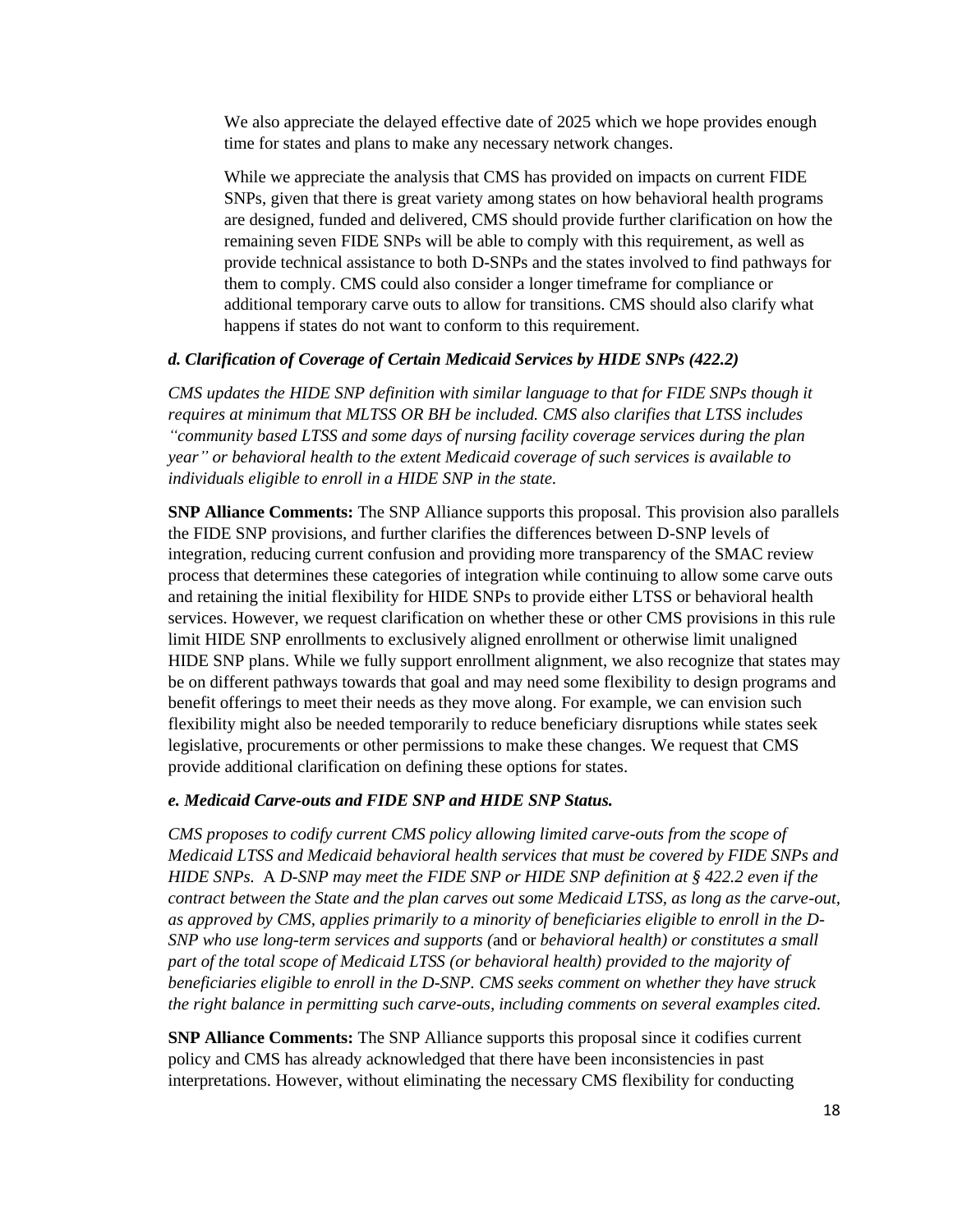reviews and making these decisions, the SNP Alliance requests more clarification on what is meant by "a minority of beneficiaries eligible to enroll" and "small part of the total scope of services." CMS should provide additional examples or further description of the review process they will utilize to make these determinations. In addition, please see comments on dental benefits mentioned earlier. CMS should also clarify what happens in certain states that impose caps on MLTSS eligibility resulting in enrollment limits and how this carve out provision would be applied or affected in those cases.

In addition, CMS should take into consideration when determining criteria for carve outs in applicable integrated plans (AIPs with exclusively aligned enrollment) that even minor Medicaid carve outs can greatly complicate the unified G&A process to which they are subject, causing more confusion for beneficiaries and providers as well. CMS should educate states about these impacts as part of the process.

#### *f. Service Area Overlap between FIDE SNPs and HIDE SNPs and Companion Medicaid Plans*

*Currently, D-SNPs can meet the requirements to be designated as a FIDE SNP and HIDE SNP even if the service area within a particular State does not fully align with the service area of the companion Medicaid plan (or plans) affiliated with their organization, CMS says this is an unintended loophole and that some plans have been approved with little overlapping service areas (as pointed out by MedPAC and MACPAC). CMS proposes to require that the FIDE or HIDE SNP capitated contract must include the entire D-SNP service area starting in plan year 2025. CMS will not limit the Medicaid service areas. CMS wants comments on alternatives such as a minimum percentage or to codify how current requirements could allow this and whether this would accomplish integration goals in this rule.* 

**SNP Alliance Comments:** The SNP Alliance supports applying this proposal to FIDE SNPs since all of them currently already comply with this requirement. The SNP Alliance has long held the position that dually eligible members should be enrolled under one parent company for both Medicare and Medicaid as are most FIDE SNP enrollees. But for actual enrollment alignment to take place and for any efficiencies or simplifications and effective care coordination to be gained for both plan sponsors and members there also needs to be significant overlap of service areas. We have often asked for more detail on how CMS conducts SMAC reviews and how decisions on HIDE status are being made and we continue to wonder what has led to decisions that result in little alignment, so we appreciate CMS' willingness to review these policies and propose this more aligned approach. We believe that this change is better than the status quo and will create improvements addressing overall policy goals for enhancing integration.

We also appreciate CMS providing options for HIDE SNPs to achieve additional enrollment alignment or to utilize cross walks exceptions to serve members in non-HIDE coordinated D-SNPs. We are hopeful that as states become aware of the need to address this issue in their contracting that they will make the necessary changes. However CMS must aggressively educate states about how this issue impacts access to integrated options for people with dual eligibility and we urge CMS to provide states strong guidance and technical assistance on the need to address this issue in their procurement practices.

We also note that coming into compliance may take longer than the proposed 2025 effective date. Therefore, we support temporary extension of the current policy which permits D-SNPs to be designated HIDE SNPs even if their service area within a particular State does not fully align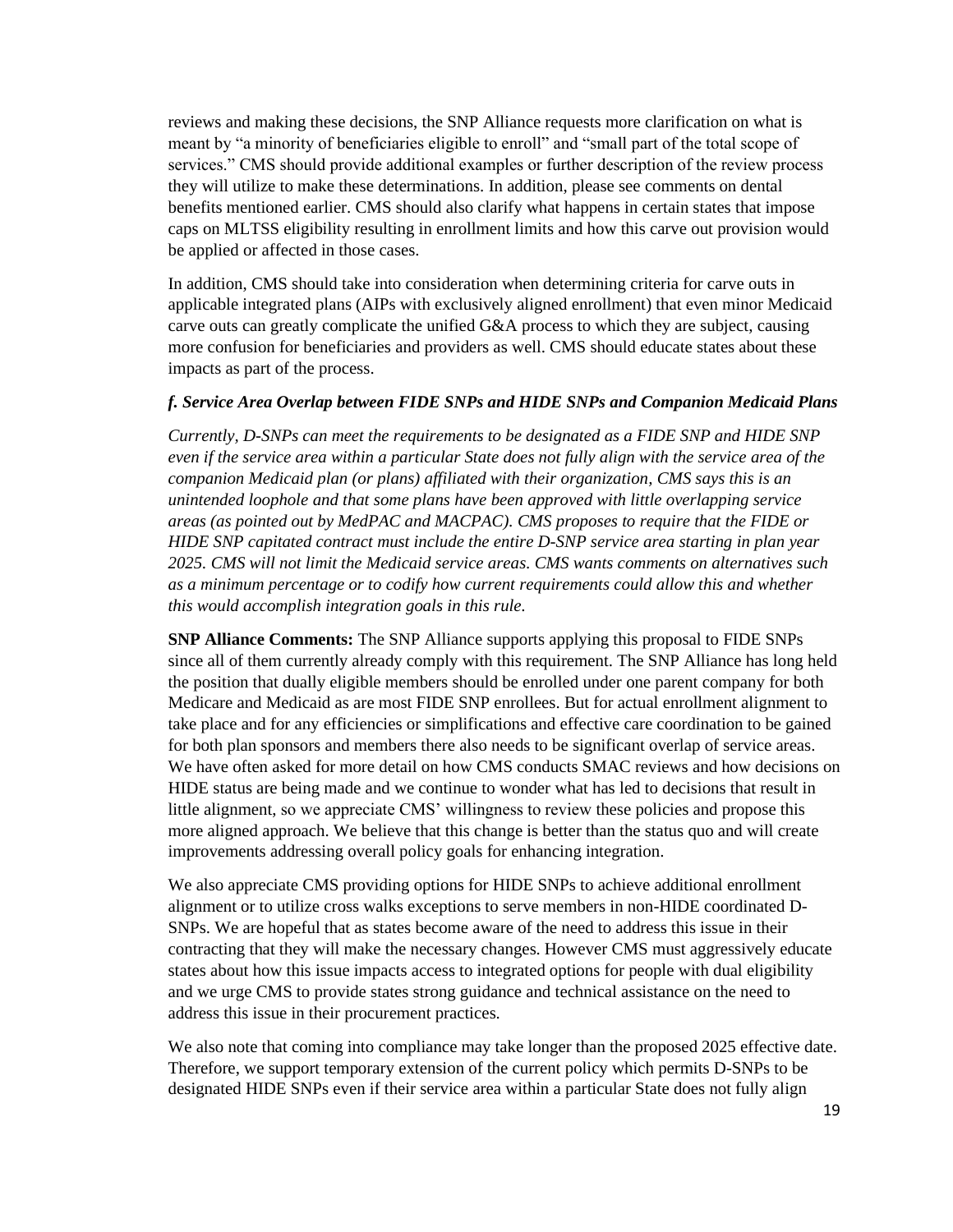with the service area of the companion Medicaid plan (or plans). This should be carefully crafted to be invoked only on a limited and temporary basis for the purpose of reaching a goal of full compliance for HIDE SNPs in cooperation with a state. Such a policy would provide CMS and plans some flexibility as HIDE SNPs and states work to phase in more aligned arrangements over time. At this point we would not support a specific minimum percentage of a service area because a useful percentage would be hard to determine. Would it be based on geography, population density or access to medical services, characteristics of enrollment or some other metric? Since service areas can be assessed in a variety of ways, we would support an attestation for this provision. If CMS sees problems with the attestation process, they could address this in a later proposed rule.

We see no need to include FIDE SNPs in such an amendment and would oppose their inclusion since it would erode some of the alignment currently expected as part of fully integrated plans, and also could interfere with data collection changes designed to capture outcomes for integrated programs as proposed elsewhere in this rule.

### **6. Additional Opportunities for Integration through State Medicaid Agency Contracts (§ 422.107)(e)**

### *a. Limiting Certain MA Contracts to D-SNPs*

*As indicated in the November NOIA guidance, CMS proposes to codify a pathway for States with parameters for how CMS will work with the State when the State wishes to require D-SNPs with exclusively aligned enrollment in that State to operate under D-SNP-only MA contracts and use specific integrated enrollee materials using the existing MA application process. CMS says this will promote quality ratings reflecting dual populations outcomes and experiences specific to the state, greater transparency on financial experience, and allow state specific MOCs as well as provider networks specific to D-SNPs. CMS says most D-SNPs are in contracts that also include other types of plans, but this will only affect those D-SNPs with exclusively aligned enrollment and there are not that many states requiring exclusively aligned enrollment at this point. They propose a list of follow up steps including cross walks for handling this process.* 

**SNP Alliance Comments:** The SNP Alliance supports this opportunity, in particular where the plan and the state are in agreement on requesting this change. A single "clean" contract number for D-SNPs in each state is an important and game changing requirement for integration which has long been proposed and supported by the SNP Alliance because it can align performance evaluation and data collection and enable clearer understanding of DNP population outcomes and needs state by state. It also facilitates continuation of best practices from MMPs and other demonstrations as they transition from demonstration status. We appreciate that CMS paved the way for this change in its earlier NOIA guidance for 2023. We also appreciate the additional cross walk exception process and the outline of detailed steps which would be followed to achieve this change.

However, many of our members, particularly those with multi-state contracts, have serious concerns about this change, because this change will impact Star ratings, measurement and data collection, models of care, supplemental benefits and IT systems. They are also concerned that requiring new contracts (and potentially new product names) may be confusing to existing enrollees subject to transition cross walks and thus result in unintended negative consequences for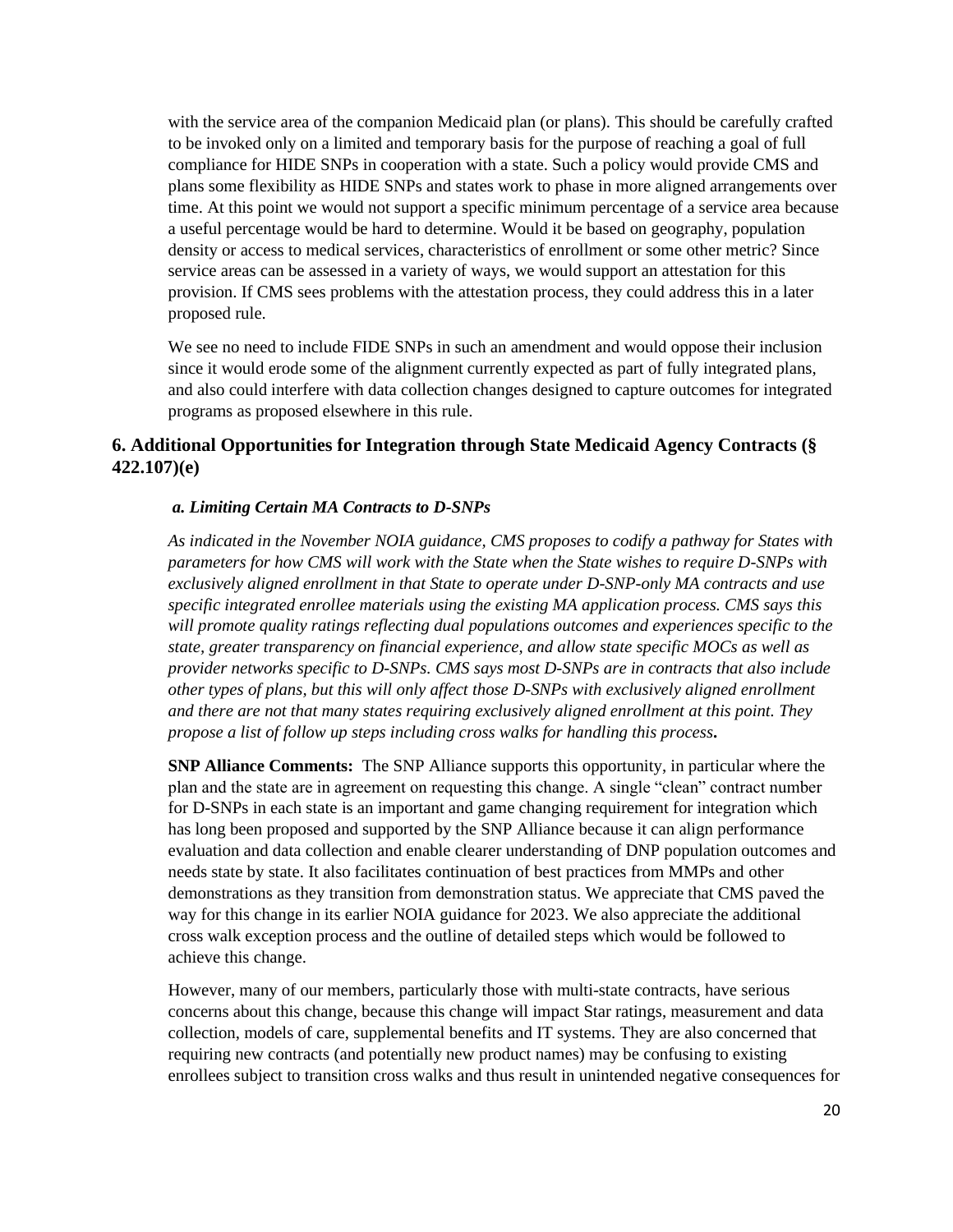beneficiaries. CMS also needs to consider impacts on IT costs, potential costs for creating or changing legal entities, impacts on the frailty adjustment and impacts on Star measures, cut points and survey response rate changes and what additional work for D-SNPs and CMS and states will be necessary for implementing this proposal successfully. Some are suggesting there are other pathways to finding longer-term solutions that would be less disruptive and CMS should seriously consider such alternative suggestions. As the CA MMPs transition to D-SNPs there may be opportunities for monitoring or testing new ways of implementing PBP level reporting which could be instructive to this process. In addition CMS could consider the MN FIDE SNP experience with a unified CAHPs survey which eliminates duplicative CAHPs surveys and should increase their return rate.

At the same time, many members of the SNP Alliance, including a number of FIDE SNPs and MMPs, have had long experience with contract level measurement and data collection provisions which reflect their aligned membership resulting in data and tailored MOCs for more useful for CMS, states, D-SNPs and beneficiaries. The SNP Alliance acknowledges all of these concerns and makes the following suggestions for what will be required to make such a proposal work.

The SNP Alliance supports aligned enrollment so that the dually-eligible individual can be enrolled in one health plan for both sets of benefits and so that the federal and state processes, measures, and review are integrated as much as possible. The person should not have to navigate hurdles and disruptions across two programs that arise from federal and state rule conflicts or duplications. This is so important for people who have benefits from both Medicare and Medicaid—they deserve an integrated approach. We also agree that alignment around quality measures, models of care, and performance evaluation as well as rewards is very important.

However, additional guidance and capacity building will be needed by most States to make this fully operational and there are potential problems for health plans that operate across state lines, for example around a Model of Care. The Model of Care offers an example of operational considerations needed to have states integrate with federal requirements. Characteristics of beneficiaries require providers and plans to navigate their care coordination across settings, disciplines and services and between the two programs. Complexity in chronic and medical condition management, behavioral health needs, social determinant of health needs, and longterm services and supports arise. There should be one model of care approach that is clear.

In addition, the alignment of quality measurement can be another integrating mechanism or lack of alignment an unfortunate barrier. We request CMS identify a national core set of measures specific to dually- eligible special needs populations and request that states use these measures to evaluate integrated programs.

In the interim while this is being developed, we encourage there be separate cut points (benchmarks) for D-SNPs. Plans with similar enrollment profiles (SDOH, complexity, and other characteristics) should be compared to each other rather than to general MA plans. Work by researchers has demonstrated that SNP populations are different than general MA plans ([Medicare Advantage vs. Traditional Medicare Beneficiaries Differ | Commonwealth Fund\)](about:blank). This could improve the accuracy and utility of performance results and reporting and guide quality improvement. It would provide more accurate benchmarks for dually-eligible individuals.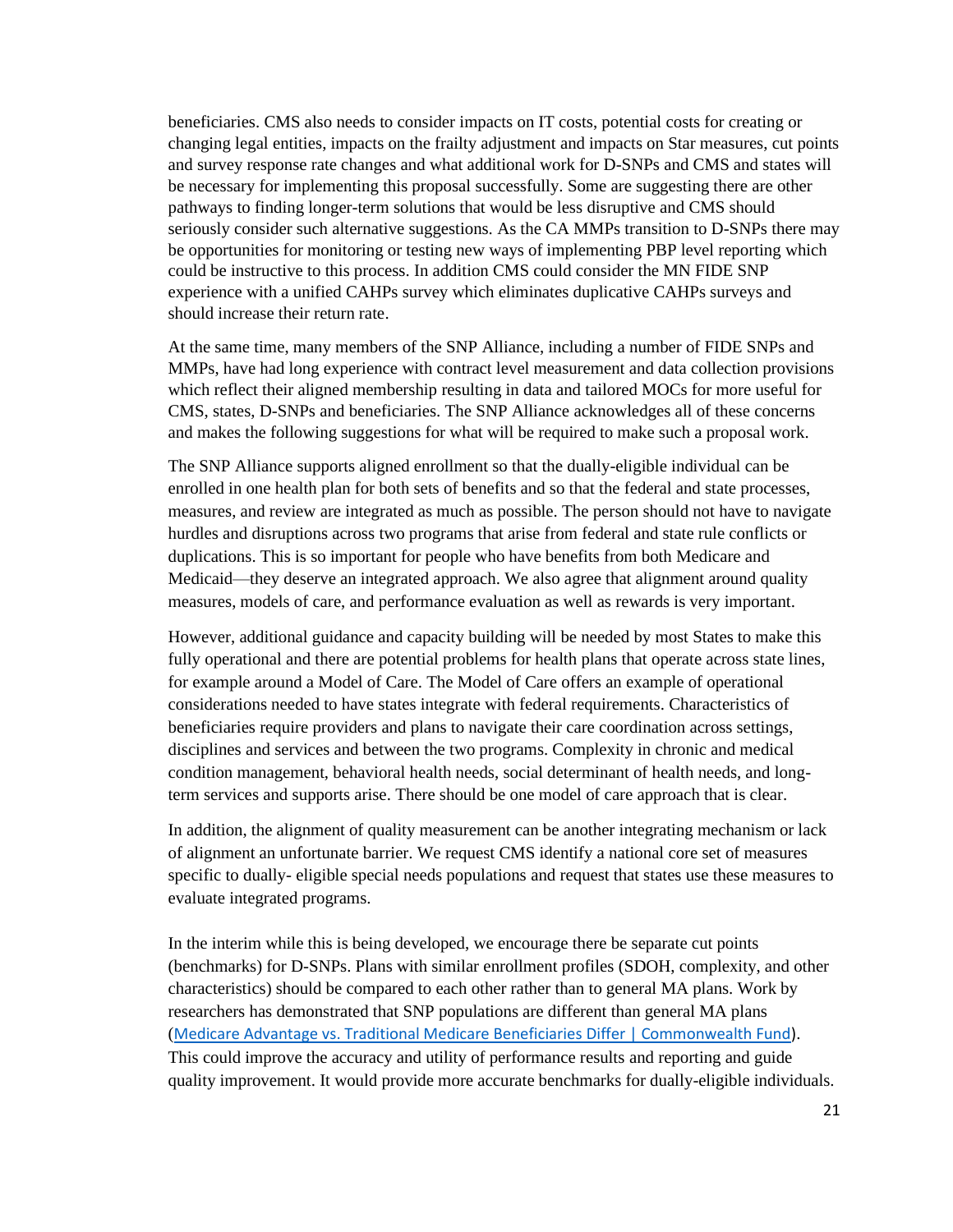States are interested in this information as well. We hope that this single D-SNP contract opportunity helps realize the goal for better alignment in programs, care management, provider service, and quality monitoring. We stand ready to assist CMS and states in this effort in any way we can.

#### *See also Related comments in II A 13 a.*

#### *b. Integrated Member Materials*

*CMS intends to facilitate a State's election to have D-SNPs with exclusively aligned enrollment use certain communications materials that integrate content about Medicare and Medicaid. Under this proposal, the applicable Medicaid managed care and MA requirements and standards would continue to apply to the integrated materials. CMS would codify a pathway by which CMS would coordinate with a State that submits a letter of intent indicating that they choose to require, through its State Medicaid agency contract, that certain D-SNPs use an integrated SB, Formulary, and combined Provider and Pharmacy Directory according to operational and administrative process they would establish. CMS also considered including the EOC and the ANOC in the scope of this process and ask for comment on whether that would suit state needs better, but also mention due to the PRA process it might be better to reassess that at a later date.* 

**SNP Alliance Comments:** The SNP Alliance supports this provision, noting that the need for integrated member materials it is a long-standing SNP Alliance position. However, since CMS cannot change timelines for preparation of materials, we agree CMS should start with the initial documents SBs, Formulary and Directories and reassess integration of EOCs and ANOCs once those documents are in place except in cases where collaboration on those additional documents already exists.

In addition, CMS should require states, in their letter of intent, to indicate support from D-SNP partners for proceeding with this approach and CMS should assure requirement of involvement and cooperation with participating D-SNPs in this process. For example, CMS could provide additional guidance and technical assistance to states by outlining and requiring a standardized coordinated process across states for including or consulting with all plans in a given state with the goal of reaching consensus/agreement with all participating plans on basic models and changes. This process should include agreement by the state to abide by necessary CMS review process timelines and should specify which materials are included. Such a process has already been in use in some D-SNP and MMP states. CMS should consider establishing a workgroup including states, plans and consumer advocates to develop this process.

In addition, many D-SNPs and MMPs note how the current MMP handbook is more useful to members than the current form of the EOC. As part of the reassessment of the ANOC and EOC documents in the PRA process, the SNP Alliance continues to request CMS to facilitate allowing D-SNPs to use the member handbook format and approach upon request and agreement with the state. If this is not possible, CMS should clarify what additional authorities are needed in order to do so.

Finally, please see again comments in 5.a. regarding alignment of enrollment dates. Unaligned enrollment dates also complicate efficient and timely distribution of integrated member materials.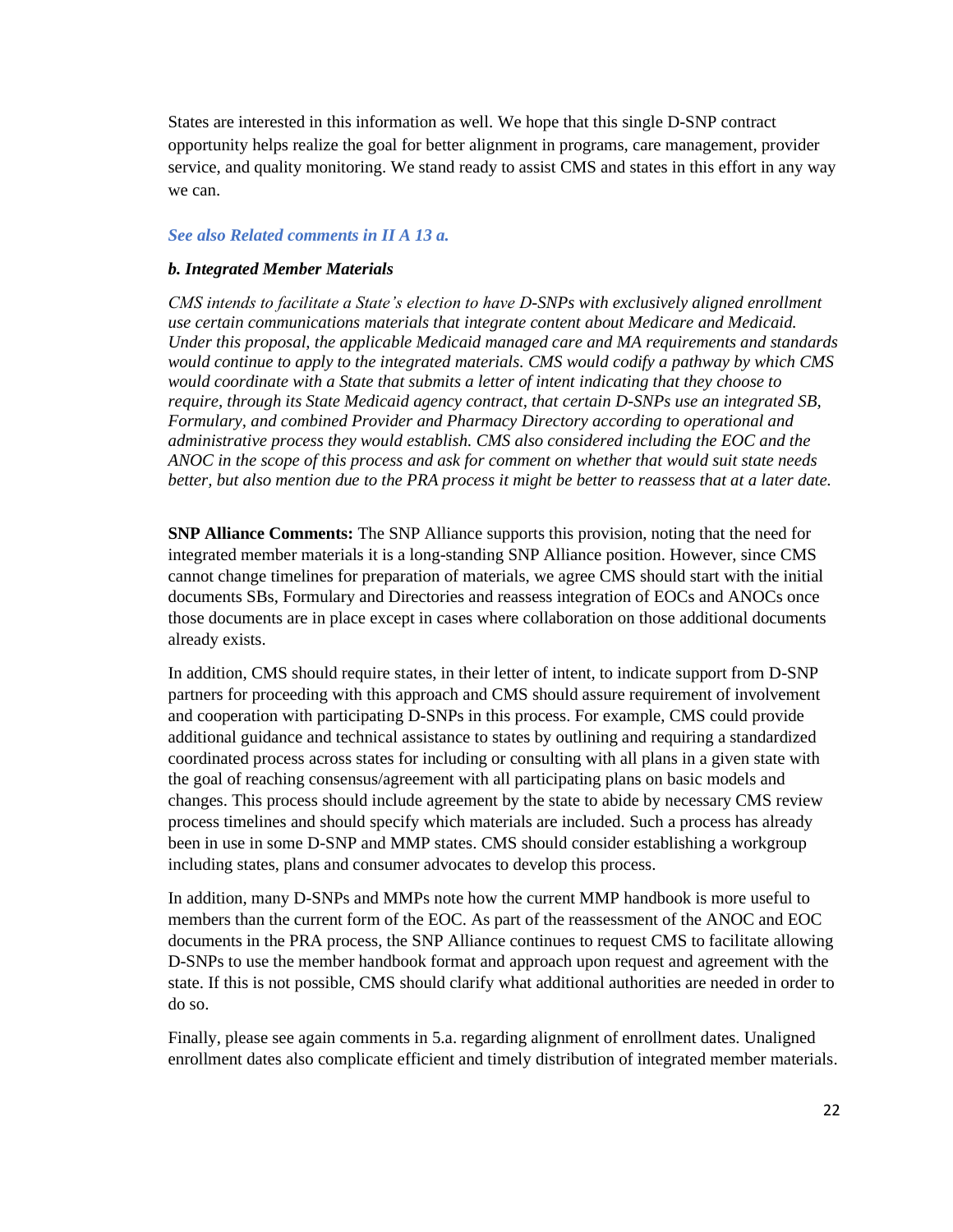CMS should work with states to implement necessary state and federal changes that will support alignment of enrollment dates.

#### *c. Joint State/CMS Oversight (§ 422.107) (e)*

#### **(1) State Access to the Health Plan Management System**

*CMS proposes allowing access by States to the CMS Health Plan Management System (HPMS) (or a successor system) to better coordinate State and CMS monitoring and oversight of D-SNPs that operate under the conditions described at proposed paragraph (e)(1). (These are the MA organizations offering D-SNPs with exclusively aligned enrollment that maintain one or more contracts that only include one or more D-SNPs with a service area limited to that state.)*

*State access would be limited to approved users and subject to compliance with HHS and CMS policies and standards and with applicable laws in the use of HPMS data and the system's functionality. Based on the current architecture of HPMS, approved State officials would only have access specific to information related to those MA contract(s).* 

**SNP Alliance Comments**: The SNP Alliance supports this provision, contingent on CMS and state assurance that appropriate safeguards will be in place for state employees accessing HPMS to assure protection of proprietary information.

#### **(2) State-CMS Coordination on Program Audits**

*CMS proposes to coordinate with State Medicaid officials on program audits for exclusively aligned D-SNPs under a contract number limited to certain D-SNPs in that state. This coordination would include sharing major audit findings for State awareness related to D-SNPs subject to proposed paragraph (e)(1).*

#### **SNP Alliance Comments:**

While the SNP Alliance recommends support of this provision in general, this provision needs additional parameters. We applaud the goal of reducing the number of program audits and reducing duplication for single contract D-SNPs. There should be alignment and reduction in administrative burden for all parties involved. With regard to care coordination specifically – tied to the Model of Care—the federal and state efforts need to be aligned, particularly documentation and timeframes, whenever possible. Therefore, we recommend that CMS provide guidance to states on the current federal care coordination program audits (e.g., content, process, data submission requirements on sample of records of members to audit care coordination practices consistent with the plan's Model of Care, timing, review process, etc.). We recommend capacity-building, technical support, and assistance to the states and additional training for CMS auditors and the states. Currently all plans have their MOC reviewed and scored (conducted by NCQA) and CMS may audit the plan within the approval period (conducted by CMS auditors based on the MOC submitted to NCQA)—states should be encouraged to consider what is already done and then determine if there is anything over and above needed, and then coordinate on that content, process, and timing with CMS. Wherever possible, these should be linked. That D-SNPs that have a clean audit are deemed in compliance with state standards, wherever possible.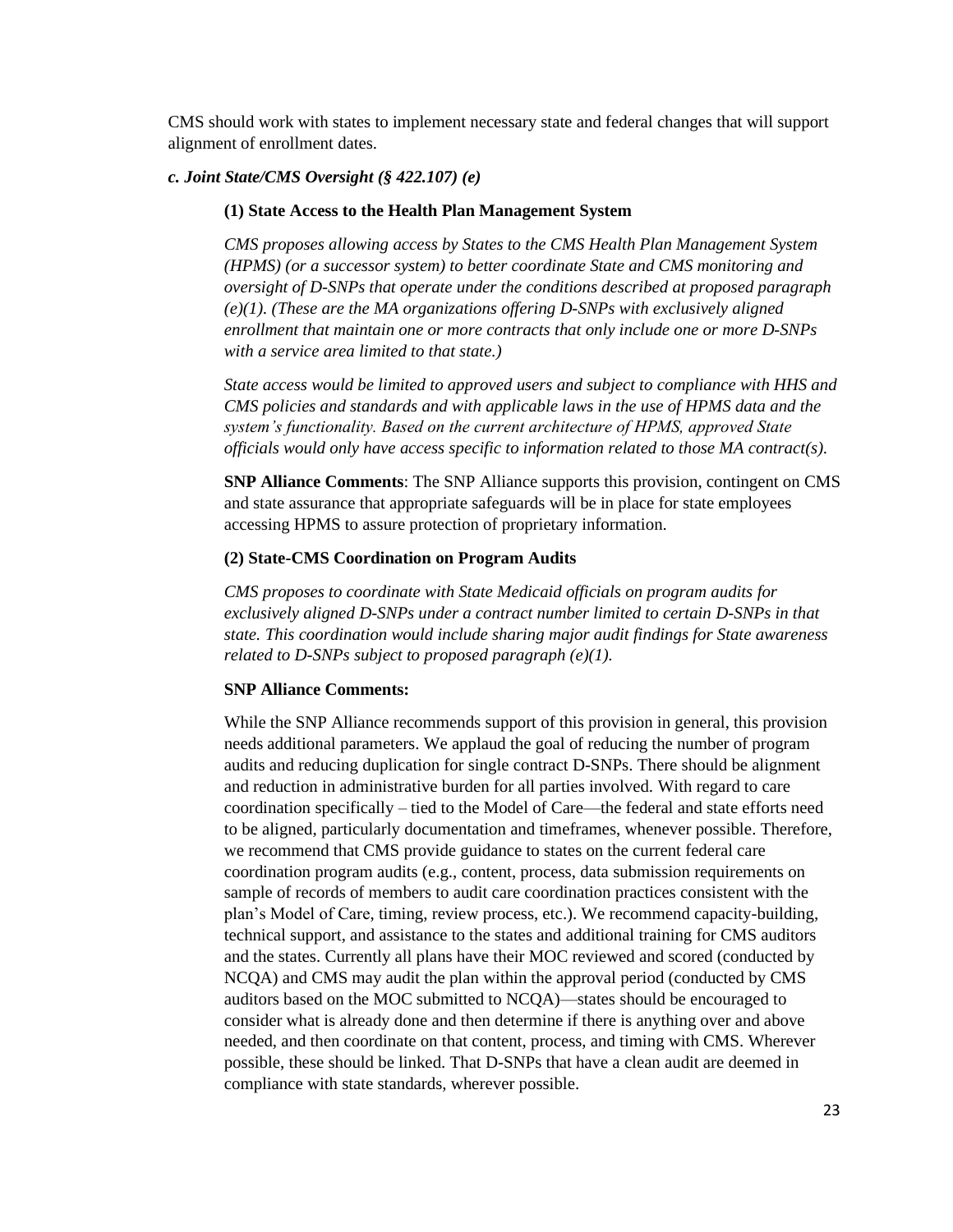Enhanced training for State and CMS auditors would be needed to increase awareness of state specific additions and of federal requirements for special needs plans. Again, where possible it would be preferrable for one audit to be deemed as meeting the requirements of both sets of requirements so that the plan is in compliance with both set of requirements if the results are reviewed and approved by the other government agency. If that is not possible, at a minimum CMS and the states should work together to develop a cross-walk reference for auditors and for plans to ensure that the expectations and parameters (e.g., data elements, records required, timeframe period, sample, timing, etc.) are clear and not in conflict with one another. Plans should be provided with a process for appeal at both the state and federal levels.

#### **(3) State Input on Provider Network Exceptions**

*CMS proposes to use existing authority and flexibility for the review of medical provider networks network exceptions, to solicit and receive input from State Medicaid agencies. CMS intends to reach out to States when a MA organization with a D-SNP contract described in § 422.107(e)(1) ((exclusively aligned enrollment etc.) submits an exception request that does not meet the requirements at § 422.116(f)(1). In those instances, CMS may collaborate with the respective State to identify if there are other factors, as described at § 422.112(a)(10), that may be relevant before making a determination on the exception request.*

**SNP Alliance Comments:** The SNP Alliance supports this provision. It reflects a longstanding SNP Alliance position and previous SNP Alliance proposal stemming from our 2017 network adequacy work group discussions with CMS. The Minnesota demonstration experience indicated that states can be helpful in providing additional information that can prevent unnecessary network disapprovals. However, we also strongly recommend that CMS add a provision that would require notification and consultation with the affected plan when this process is invoked so that they are fully informed of any additional factors that are being considered.

#### *d. Comment Solicitation on Financing Issues*

*Based on experience in the FAI, CMS is assessing whether there are ways to take two elements of MMP financial methodology and apply them to D-SNPs: (1) integrated MLRs; and (2) consideration of the expected impact of benefits provided by MA organizations on Medicaid cost and utilization in the evaluation of Medicaid managed care capitation rates for actuarial soundness.*

**SNP Alliance Comments:** The SNP Alliance appreciates CMS' efforts to evaluate FAI mechanisms for how they could apply to D-SNPs, something we have long advocated. In general we support CMS' creative exploration of these possibilities and encourage additional analysis, modeling and thought to develop them further. The directions these proposals signal would be preferable to major changes included in more radical proposals that would eliminate D-SNPs or require D-SNPs to adopt MMP payment methodologies. These proposals provide windows into how MMP experience could be applied to D-SNPs to work toward improving state incentives for integration through allowing access to some savings or perceived value, without major disruption to current D-SNP financing and infrastructure. We also appreciate CMS' May 27, 2021 guidance providing more information on how to coordinate supplemental benefits with Medicaid.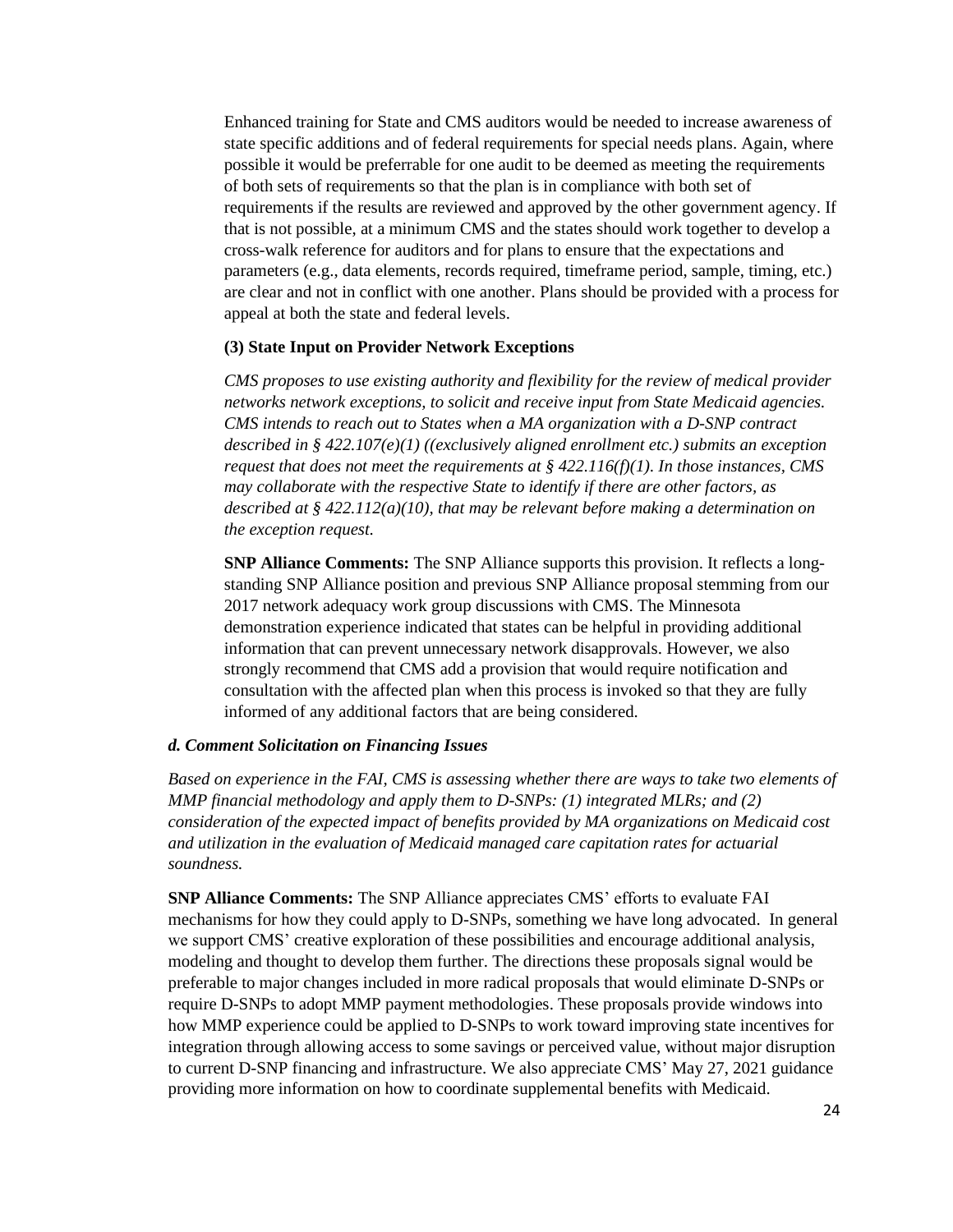SNP Alliance members do have concerns about how useful and accurate an integrated D-SNP MLR would be, given the differences between Medicare and Medicaid MLR requirements, how impacts of supplemental benefit data overlapping Medicaid services would be distinguished and evaluated, and how variations in supplemental benefits due to bid and benchmark changes from year to year would be factored in. In particular we recommend CMS look for ways in which definitions and cost reporting between the two requirements could be more aligned or standardized. We encourage CMS to consult plans and states as they move forward with these concepts and to provide additional modeling and detail on how these can work under the D-SNP platform. The SNP Alliance would appreciate being involved in this ongoing effort.

However, we also want to raise the prospect that focusing on advocating for integrated programs largely on the basis of cost savings to states may be a shortsighted approach. We note that overall, MMPs have not achieved significant savings for most states, and that other D-SNP models have been effective at managing hospitalizations and providing access to primary care and MLTSS services without promises of shared savings, indicating value to beneficiaries and reasons for promotion of integrated care beyond financial impacts.

Furthermore, as is well known, ongoing savings in managed care programs for highly complex populations is also more elusive due to unmet needs (including SDOH needs that are unrecognized by risk adjustment systems). While some savings may occur after initial implementation due to closer management of obvious issues, costs often rise later as unmet needs are addressed. In addition large segments of dual populations served under SNPs (those with severe disabilities, chronic or terminal illnesses or facing end of life care) are not likely to improve over time. As the FAI phase out, there is less reason to carry over the CMMI criteria that there must be program savings to indicate the success of integrated programs. MAOs are not held to those current CMMI standards, and Medicaid capitations for integrated D-SNPs are set by states according to their own needs and separate standards of Medicaid actuarial soundness. (Initial CMMI criteria discussed for the FAI would have allowed budget neutrality with improvements in quality.)

There may be enough good reason to pursue integration based on the widespread agreement that it makes more sense than the current fragmented and inefficient system, that primary and acute care should of course be coordinated with behavioral health and long-term services and supports, and that a more unified system would be simpler for beneficiaries, along with evidence of beneficiary satisfaction. It is possible that with advocacy and encouragement, other incentives such as access to implementation resources and ongoing increased FFP for administrative and IT changes, improved coordination, quality, access and simplification for beneficiaries may prove to be as or more important to states than savings promises.

## **7. Definition of Applicable Integrated Plan Subject to Unified Appeals and Grievances Procedures (§ 422.561)**

*CMS proposes to expand the universe of D-SNPs that are required to have unified grievance and appeals processes by reorganizing the definition of applicable integrated plan and after January 1, 2023 to include certain combinations of Medicaid managed care plans and D-SNPs that are not FIDE SNPs or HIDE SNPs but meet three other alignment conditions where enrollees receive all of their Medicare and Medicaid benefits that are available through managed care in the State through a D-SNP and affiliated Medicaid managed care plan and provide at least one of the following Medicaid services: home health,*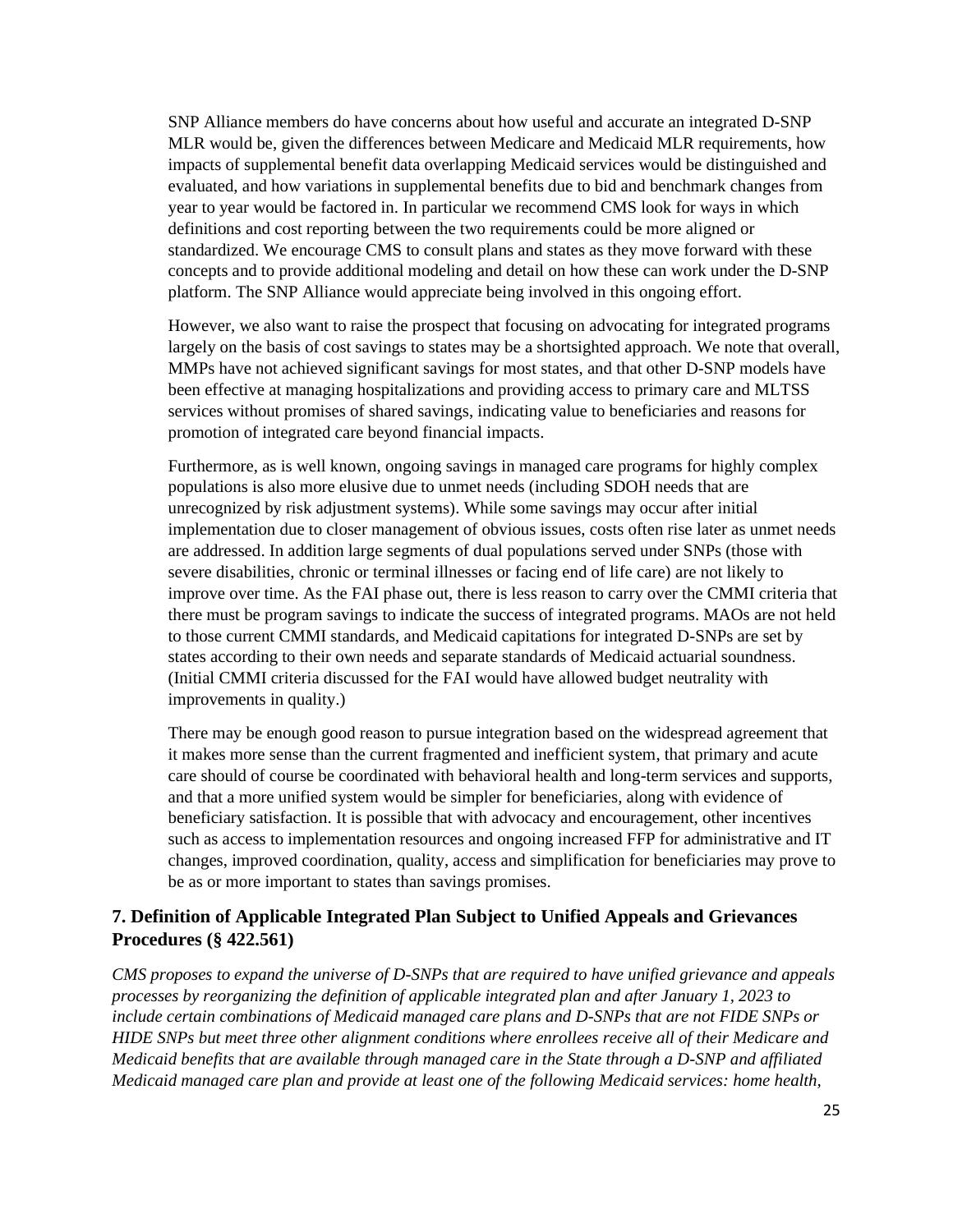### *DME or nursing facility services. This provision also extends the requirement for continuation of benefits during appeal to these D-SNPs.*

**SNP Alliance Comments:** The SNP Alliance supports this recommendation since it continues to move towards more consistent policy for dually eligible consumers by increasing integration and pathways to integration for additional plans. CMS should provide further clarification that this would not apply to non-exclusively aligned plans. CMS also should clarify what happens when states are not willing to engage in the additional administrative effort it will take to modify their current grievance and appeals processes to adopt the uniform process.

# **8. Permitting MA Organizations with Section 1876 Cost Contract Plans to offer Dual Eligible Special Needs Plans (D-SNPs) in the Same Service Area (§ 422.503(b)(5))**

*This provision allows entities in Minnesota that currently offer both D-SNPs (subject to the Administrative Alignment demonstration waiver) and cost contract plans in the same market to continue enrollment in both plans after the end of the demonstration, thus avoiding potentially significant disruption to enrollees. More broadly, the exception removes a regulatory barrier that, in Minnesota and several other states, can impede D-SNPs from entering a market where cost contract plans operate. CMS tracked it and found no problems and is now extending it beyond the demonstration.*

**SNP Alliance Comments:** The SNP Alliance commends CMS for proposing this long hoped for change which is highly technical and therefore not easily understood. It will provide relief to several SNP Alliance members in MN as their administrative alignment demonstration phases out, and who have been relying on a CMMI waiver granting an exception to the current policy through the demonstration and so would not have been able to continue to operate under the current rule.

# **9. Requirements to Unify Appeals and Grievances for Applicable Integrated Plans (§§ 422.629, 422.631, 422.633, and 422.634)**

*Based on initial implementation experience and feedback from stakeholders, CMS is proposing several adjustments, clarifications, and corrections. They do not intend for these proposals to substantially change current policy.*

**SNP Alliance Comments:** The SNP Alliance supports these changes, which are largely technical but and helpful clarifications for applicable integrated plans. The SNP Alliance particularly appreciates the accommodation of state Medicaid representatives which will ultimately simplify beneficiary representation when both Medicare and Medicaid benefits or overlapping benefits are involved. CMS should also clarify that providers appealing on behalf of beneficiaries cannot do so for reimbursement purposes.

## **10. Technical Update to State Medicaid Agency Contract Requirements (§ 422.107)**

*CMS strikes the State Medicaid Contract requirement for documentation of how D-SNPs verify Medicare eligibility.*

**SNP Alliance Comments:** In general the SNP Alliance supports simplifications such as this proposal. While this provision applies to contract requirements for D-SNPs to document Medicare verification, (which they already do through other means upon enrollment) some plans note that it is important for states to track Medicare eligibility as well and referencing it in the contract enables states to provide them with information that distinguishes between types of dual eligibility such as MSP, FBDEs and partially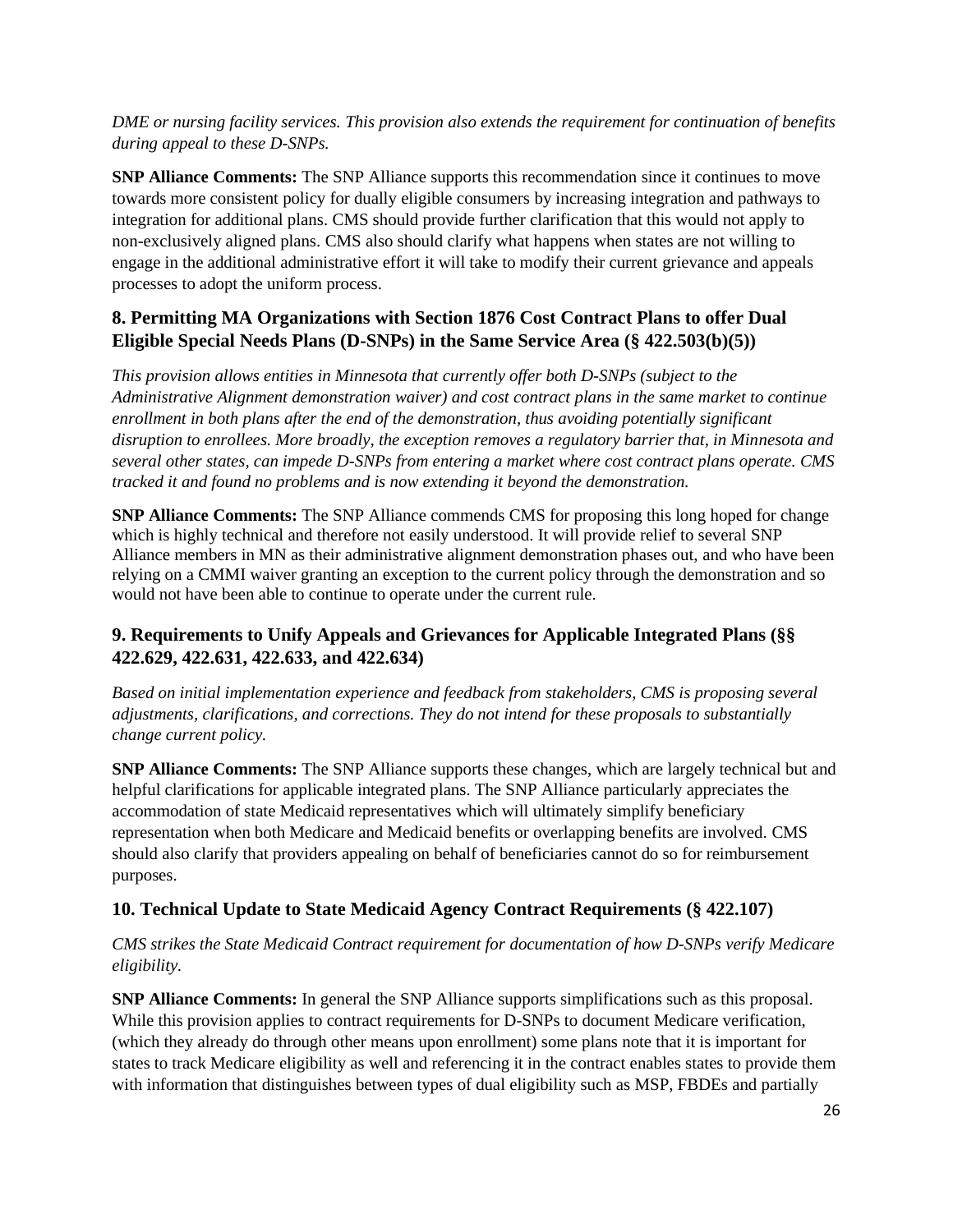dual members. CMS should evaluate this provision further to determine how such data is being used by plans and states before striking the requirement.

## **11. Compliance with Notification Requirements for D-SNPs that Exclusively Serve Partial Benefit Dually Eligible Beneficiaries (§ 422.107(d))**

*This provision would exempt partial dual only D-SNPs from data exchange requirements where the MAO also offers a full benefit only D-SNP with enrollment limited to FBDEs and meets integration criteria and is in the same state and service areas and the same parent company. Currently there are nine such partial dual only PBPs and they would be able to continue.* 

**SNP Alliance Comments:** The SNP Alliance supports this provision and thanks to CMS for allowing this alternative that supports continued enrollment of partial duals in D-SNPs where they have access to additional care coordination.

## **12. Attainment of the Maximum Out-of-Pocket (MOOP) Limit (§§ 422.100 and 422.101)**

*CMS proposes to specify that the MOOP limit in an MA plan (after which the plan pays 100 percent of MA costs for Part A and Part B services) is calculated based on the accrual of all cost-sharing in the plan benefit, regardless of whether that cost sharing is paid by the beneficiary, Medicaid, other secondary insurance, or remains unpaid because of State limits on the amounts paid for Medicare cost-sharing and dually eligible individuals' exemption from Medicare cost-sharing.*

**SNP Alliance Comments:** This proposal appears to provide some savings for states and more complete Medicare cost sharing for providers. However, MA plans will incur higher costs in bids, and many are concerned about the impact on smaller integrated D-SNPs because this will significantly reduce rebates and thus decrease available supplemental benefits, and/or in lower benchmark areas, result in premiums that dually eligible members can't pay.

The SNP Alliance understands the importance to states of the changes to the calculation of the MOOP value, however we caution CMS to be conscious of unintended consequences. Since these changes will most certainly impact those plans serving the greatest number of dually eligible individuals, and will directly impact rebate dollars, the impact will be most significantly felt by those smaller D-SNP plans and will be translated into reduced supplemental benefits by the very members who need them most. CMS should consider that many D-SNPs must first buy down the Medicare Part D premium to ensure that dual beneficiaries are not subject to Part D premiums before any rebates can be employed for other types of supplemental benefits including those that help them compete with larger MAOs. Secondly, this may drive greater numbers of dually eligible members AWAY from integrated D-SNP plans into general MA, thus further creating another barrier to address the goal of CMS and of the SNP Alliance to advance dual integration.

## **13. Comment Solicitation on Coordination of Medicaid and MA Supplemental Benefits**

*CMS seeks comments on examples of potential coordination of Medicaid and MA supplemental benefits and on other potential ways that D-SNPs and States can work together to coordinate Medicare and Medicaid benefits in order to improve D-SNP enrollee experiences and outcomes*.

## **(a) Using the D-SNP Model of Care (MOC) to Coordinate Medicaid Services**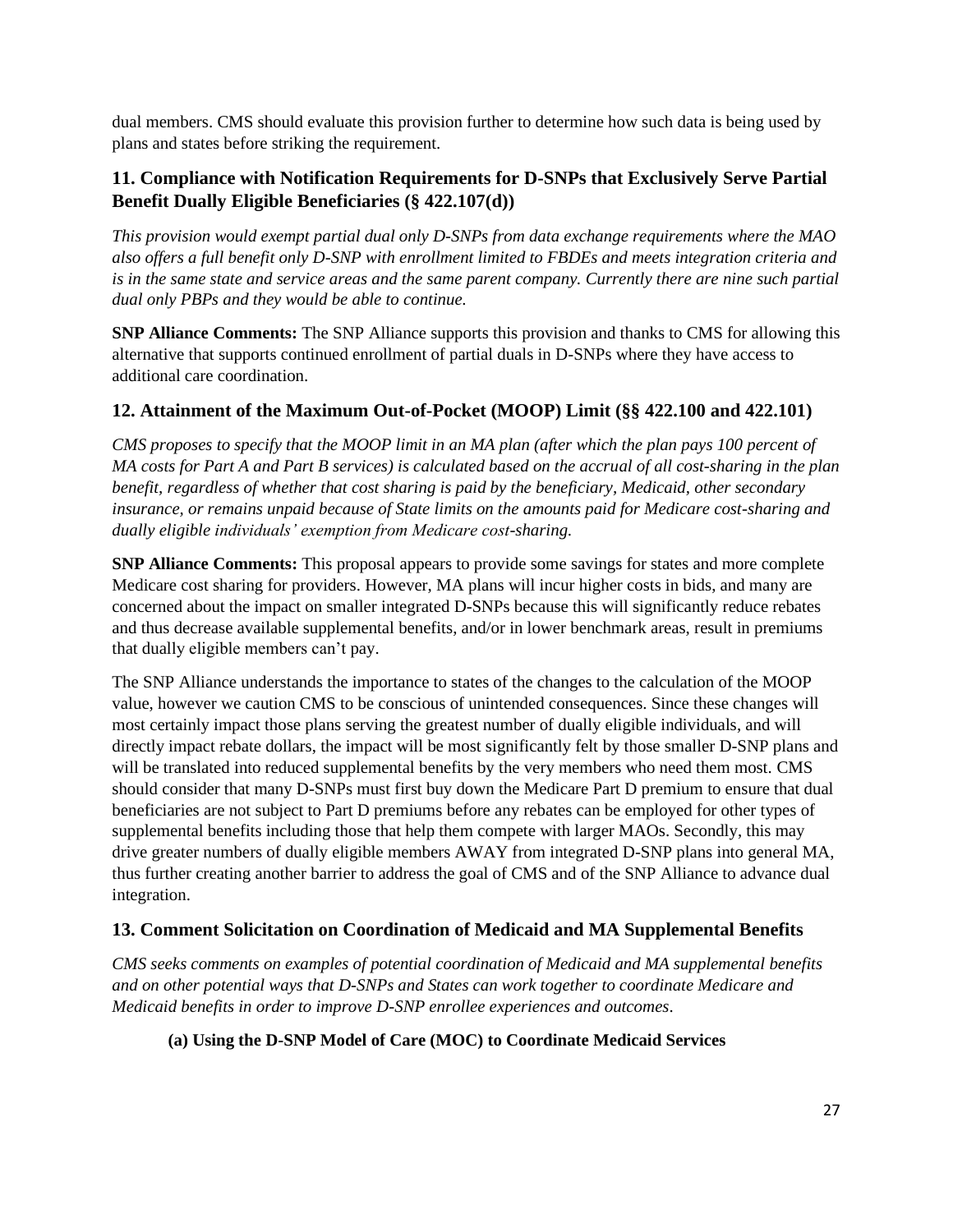### *CMS points out that the D-SNP MOC also provides a vehicle for State Medicaid agencies to work with D-SNPs to meet State goals to improve quality of care and address SDOH.*

The SNP Alliance supports integrated care delivery and understands that coordination of MOCs with Medicaid requirements is important. However, while we support flexibility for States, this section describes various options and alternatives for States to apply to D-SNPs MOCs (presumably not on I-SNPs or C-SNPs) which, without appropriate parameters, could make it hard for special needs plans to operate their care coordination and management approaches effectively. This could be overly intrusive—such as requiring the plan to use specific staff from the community rather than hire their own staff to perform certain functions. As written, this is unclear where the limits on State action would be set and by whom. Having the state dictate hiring and staffing and setting payments seems over-reaching. We need more information on how this would be operationalized.

There are special needs health plans that have developed highly effective care models with more than three decades of experience with these special populations. We would not want to see this dismantled inadvertently by well-meaning state action that supersedes the best practices developed by these plans. CMS contracted with RAND to explore best practices in top quality rated health plans for addressing social determinants of health among dually-eligible beneficiaries – the case studies featured were all special needs plans and all members of the SNP Alliance (see: [RAND-CMS 2018\)](about:blank).

SNPs create a model of care document by describing the structures and processes for member outreach, assessment, care planning, interdisciplinary team communication, service coordination, specialty provider networks and provider training, and other functions that comprise their care coordination and care management approach. They also identify key quality improvement targets around their special population subgroups. SNPs use one set of national standards to develop their Model of Care for review by a national organization (NCQA) and for approval by CMS.

If there are multiple State-issued additional requirements that do not sync with the federal requirements, then health plans may be caught in the middle. We offer our recommendations to CMS here to increase the feasibility and utility of this opportunity. We number our recommendations as "Additions."

### Addition #1 – Incorporate Language that State requirements must take into account CMS requirements-

For example, around Model of Care, we request that CMS require that states begin with existing federal MOC guidelines (NCQA/CMS-issued Model of Care Guidelines updated annually) and add in state-specific coordination and related requirements only where those items are not already covered in the federal MOC requirements.

The federal MOC is based on statutory requirements so every SNP must comply. States may not alter the federal guidelines or issue requirements that force plans to go against the federal mandates, but they can add requirements pertaining to unique aspects of their\*r state Medicaid services or processes around care management and related activities (such as in the FAI or other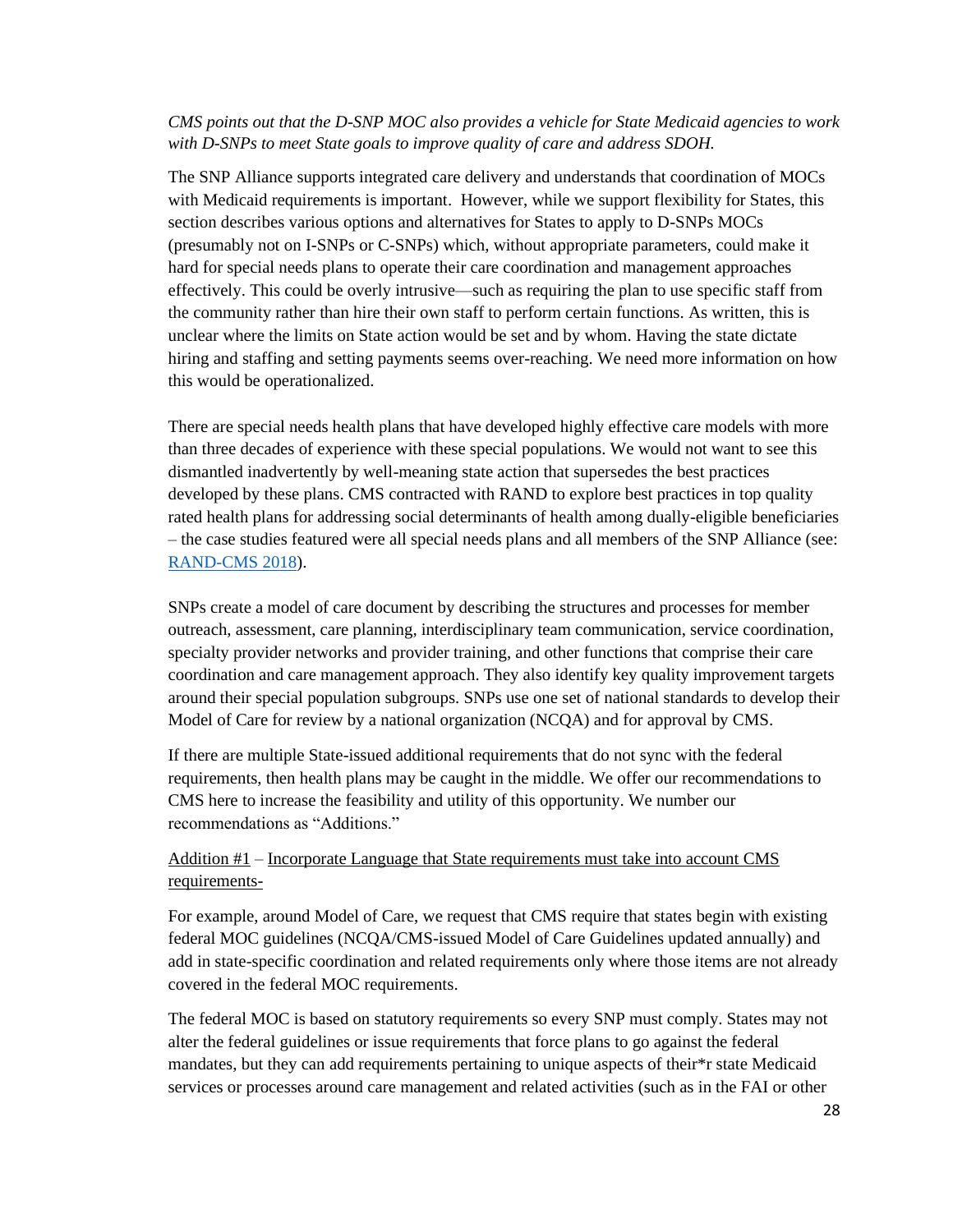demonstrations). We'd look to CMS to educate, provide resources, and assist states to start with the MOC federal guidelines and produce a redline "add-only" version that highlights additions to the MOC and submit these to CMS for approval.

Addition  $#2 -$  Educating/Assisting NCQA - We further recommend that CMS then submit these state-specific MOC documents to NCQA for their training of NCQA reviewers—not for scoring plans MOC differently, but to be aware of what the state is also asking plans to do. In other words, reviewers should not penalize SNPs for following state requirements, and this may occur if the NCQA reviewers are not aware of additional state-specific expectations. CMS would need to be clear that NCQA scoring of MOC submissions should be based ONLY on the federal guidelines, not state additions to allow for national standards to be applied consistently across health plans.

Addition #3 – National Repository of State-specific Requirements – It would be very important as this D-SNP single contract was expanded to be available at a national level to have an accessible, searchable repository of all of the MOC Federal-State versions that health plans would need to comply with—to maintain fidelity to contract requirements. As the number of versions for Model of Care or other state-specific care coordination requirements grows, this could potentially expand to 50 state versions. Currently the NCQA reviews and scores all MOCs on behalf of CMS. Therefore, we'd ask CMS to contract with NCQA or other agency to create and maintain a national MOC federal-state repository updated annually that would identify the State-specific additional requirements over and above the national/federal MOC guidelines.

This would need to be searchable and organized by element and factor and domain as set forth in the MOC national guideline template. A searchable database platform would allow states and plans (particularly those that serve beneficiaries in multiple states) to more easily track statespecific MOC additions and stay in compliance. It would also help safeguard from states applying requirements that run counter to national requirements. The plans that serve people in more than one state would need such information in a timely and accessible format.

Addition #4 – Alignment on review of MOC or other requirements - Currently NCQA scores all MOCs and provides a 1-, 2-, or 3-year approval cycle based on score received. Those NCQA staff or consultants who are charged with reviewing the MOCs would need to have additional training on state-specific requirements that have also been applied on plans in that state (or in multiple states if their members cross state lines in one D-SNP single contract). This is necessary to align the MOC review process and reduce confusion by plans, NCQA reviewers, and state or CMS auditors. All need to be aligned and informed in order to assist in making this single D-SNP contract opportunity work.

Alignment and coordination of requirements, training for states on federal standards and Medicare requirements, and roles and actions of NCQA, and CMS (e.g., MOC, program audits) are necessary to ensure an efficient and effective Medicare and Medicaid coordination process. This is also important around quality measurement for dually-eligible individuals. The alignment of quality measurement can be another integrating mechanism or lack of alignment an unfortunate barrier. We request CMS identify a national core set of measures specific to duallyeligible special needs populations and request that states use these measures to evaluate integrated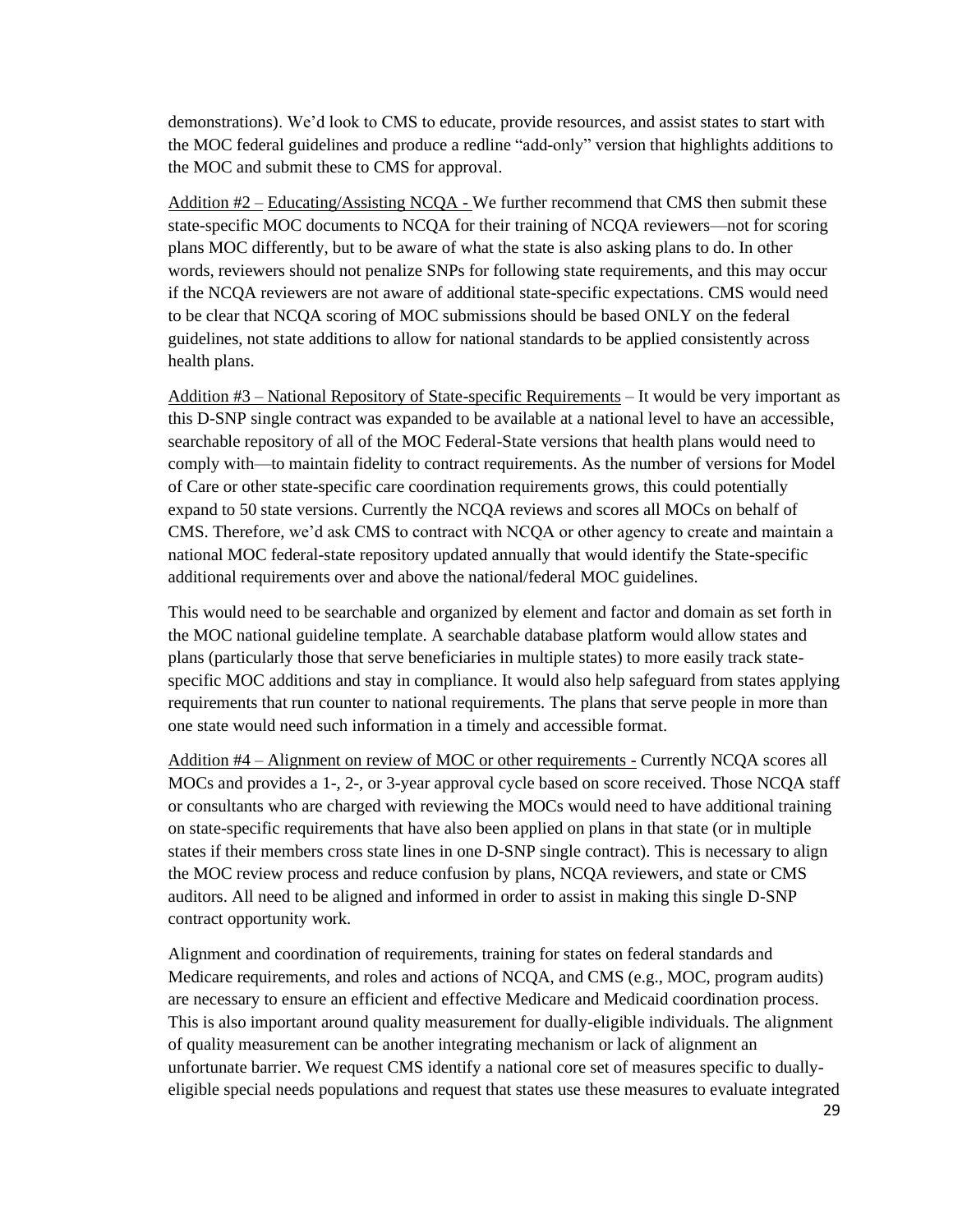programs. Plans with similar enrollment profiles (SDOH, complexity, and other characteristics) should be compared to each other rather than to general MA plans. Work by researchers has demonstrated that SNP populations are different than general MA plans [\(Medicare Advantage vs.](about:blank)  [Traditional Medicare Beneficiaries Differ | Commonwealth Fund\)](about:blank).

This could improve the accuracy and utility of performance evaluation guide quality improvement. We all know the high cost of duplication, conflicting regulatory requirements, and high burden on providers, plans, or members. We support taking the time to review and align federal and state requirements. Toward that end we recommend creating a national repository of state to federal requirements including MOC and quality measures/methods, with expected timeframes that is searchable will be an important resource—for clarity, transparency, training, efficiency, and quality improvement toward the goal of making this more viable as it is scaled nationally.

#### **(b) Coordinating Coverage of Medicare Cost-Sharing**

*D-SNPs in States with capitations can combine Medicaid capitated payments and Medicare rebate dollars to more fully cover MA cost sharing provided that the State Medicaid capitation payment and MA bid do not both pay for the same costs. The amount paid using MA rebates must be based on the actuarial value of the reduction in Medicare cost-sharing that is part of the MA plan benefit design, and the State Medicaid capitation payment must be based on the actuarial value of Medicare cost-sharing paid for Medicare Parts A and B services under the "lesser-of" payment method. The overall reduction in Medicare cost-sharing must be actuarially equivalent to the Medicare cost-sharing paid for by the Medicaid capitated payment plus the Medicare rebate dollars allocated to additional reductions in Medicare cost-sharing compared to the actuarial value of Medicare cost-sharing in the original Medicare FFS program.* 

**SNP Alliance Comments:** The SNP Alliance appreciates the additional discussion of coordination of supplemental benefits provided in the preamble in addition to the previous guidance on coordination of supplemental benefits issued on May 27, 2021. We support an amendment to  $422.100(d)(2)$  as CMS proposes, to clarify that supplemental benefits for dually eligible enrollees would meet Medicare uniformity requirements when some enrollees receive a benefit from Medicaid while others (on waiting lists or not currently eligible under Medicaid criteria) receive that benefit through a D-SNP supplemental benefit.

We request more information on how other MLR supplemental benefit reporting changes in Section G. would figure into methodologies for determining and or tracking overlapping benefits to prevent double payments and as mentioned earlier we recommend that CMS consider some standardization or alignment of cost definitions and reporting between Medicare and Medicaid MLR requirements. We also request that CMS to encourage states to use capitation and more transparent actuarial soundness methodologies which would simplify these determinations and tracking mechanisms. We caution CMS that Medicaid actuarial soundness methodologies can vary considerably from state to state and there is a general perception that these processes lack transparency (as discussed in the March 3, 2022 MACPAC meeting) leading to concern that there may be pressure to lower Medicaid rates in response to misunderstanding about the scope of some of the more targeted supplemental benefits.

In addition, CMS should provide additional training and technical assistance to plans and states for better understanding of these arrangements and opportunities and to encourage establishing ongoing of methods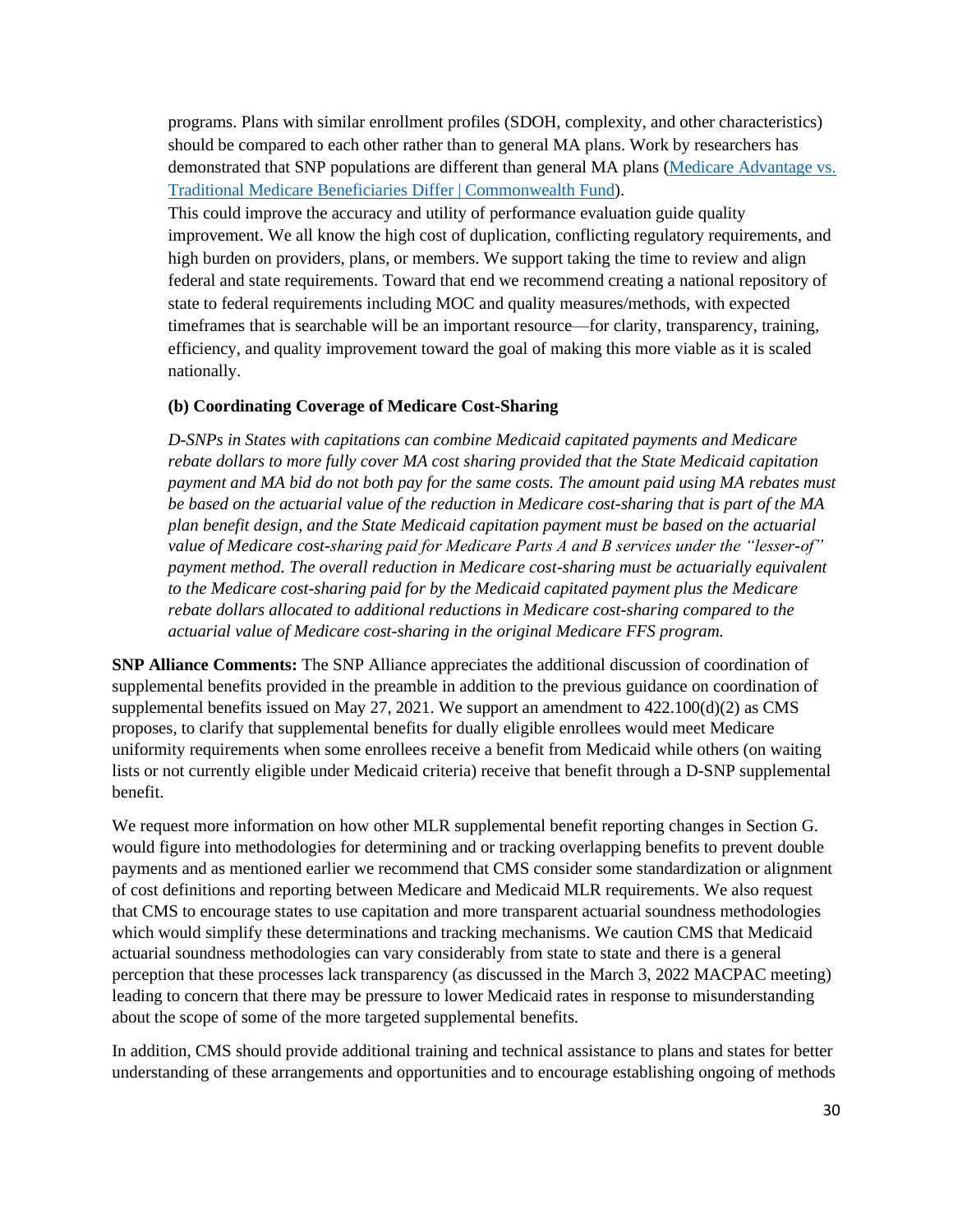of exchanging information on supplemental and Medicaid benefits to reduce confusion. While we appreciate the earlier guidance provided, we suggest that CMS take that to the next step by providing states and plans with more detailed templates or suggested methods for determining where a supplemental benefit begins and ends and how that relates to any overlapping or similar Medicaid services.

In relation to use of plan rebates for "buying down" cost sharing, in some cases we believe some plan contracts are already picking up cost sharing for dually eligible members, but that this may not be clearly understood by all parties. For example, as mentioned earlier, many D-SNPs are already applying significant rebates to Part D premiums to assure that dually eligible enrollees do not have to pay them, but many states are not even aware of this. Therefore, we would support requiring states to more clearly delineate how cost sharing is handled in its contracts with D-SNPs. D-SNPs should also be able to negotiate how supplemental benefits including cost sharing are recognized or included in these contracts.

Further, while we agree with the general logic of the preamble discussion with regard to cost sharing and rebates, as noted earlier we have some concerns about expectations around this benefit. D-SNPs cannot control states decisions about whether and how to capitate cost sharing or how they apply their actuarial soundness methodologies. While we agree capitation is the best way to handle cost sharing, some states have not adopted this approach (see earlier discussion of capitation of cost sharing in Section 5.b.) When cost sharing is not capitated, it will reduce the ability of plans to offer creative approaches such as those outlined in the CMS preamble discussion.

In addition, as these policies are further developed, we hope that CMS is mindful and can also remind states that there is already great competitive pressure on D-SNPs around demand for supplemental benefits. First D-SNPs, especially those that are very integrated, have tended to be smaller entities, and have to use considerable rebates just to keep up with general MAO supplemental offerings to attract members (including buying down the Part D premium as mentioned). Second, by design they are going to be serving larger proportions of members with complex care and SDOH needs, and risk adjustment systems are often not sensitive enough to pick up all of those nuances. Third, many of the supplemental services states may want to see covered can be expensive (such as CMS examples of home and community-based services) and of longer duration than may be possible under benefits that may change from bid year to bid year. While the new opportunities to offer these benefits should be of great value to states and to dually eligible beneficiaries, care must be given to ensure that state expectations are realistic and sustainable and CMS messages to states should include some of these cautions.

## **14. Converting MMPs to Integrated D-SNPs**

*CMS points out substantial changes in the integrated care landscape since the FAI was created that offer the opportunity to implement integrated care at a much broader scale than existed when MMPs were first created. As a result, should CMS finalize the proposals in this rule that facilitate or require greater integration, CMS would work with the states participating in the capitated financial alignment model during CY 2022 to develop a plan for converting MMPs to integrated D-SNPs*

*The process for converting MMPs to integrated D-SNPs would depend in part on each State's circumstances. States may choose to use the opportunities under proposed § 422.107(e) to structure the integrated D-SNP products to replicate key features of MMPs or submit letters of intent to MMCO. CMS seeks comment on this contemplated approach to working with States to convert MMPs to integrated D-SNPs.*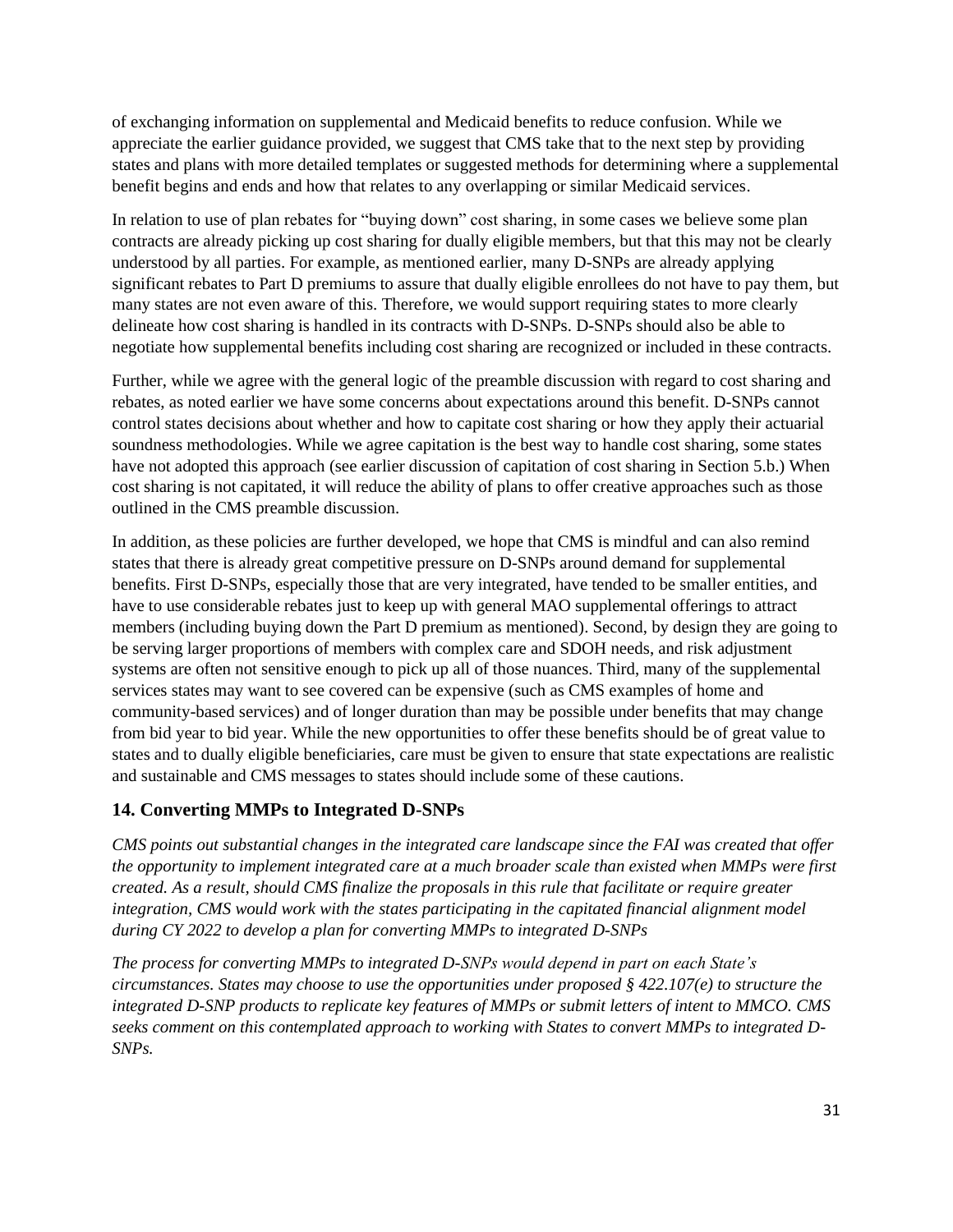**Preliminary SNP Alliance Comments:** The SNP Alliance supports the approach laid out by CMS with a caveat that there may be need for additional accommodations for some states and MMPs that have large investments in the FAI model. The SNP Alliance commends CMS for strongly signaling a direction for the future after the end of the FAI demonstrations, something our members, both D-SNP and MMPs, have requested for a number of years. We also commend CMS for working to incorporate key learning from the FAI by modifying key elements allowed to MMPs in order to adapt them for D-SNPs.

We especially appreciate that CMS is providing D-SNP pathways for transition of FAI demonstrations that are ending and is working closely with states and plans in these situations, including facilitating the continuation of some MMP features in their D-SNP successors under the same parent companies. We agree that the broad availability of D-SNPs in nearly all states, the evidence of considerable investment in this model, and the permanence of the D-SNP platform provide the best foundation for focus on future integration efforts. Therefore we view this rule and these statements from CMS as a large step forward consistent with SNP Alliance previous requests and positions.

However, we also recognize that MMP members and some states and stakeholder groups have invested heavily in the FAI model. For example, we understand advocates involved in OneCare in MA, which is specifically designed for and by people with disabilities under age 65 may object to the termination of their FAI demonstration. MMPs may have actuarial concerns about changing the financing model, how to compete with larger MAOs with high levels of supplemental benefits and impacts on cost sharing arrangements. In addition, there are key elements of the MMP demonstrations that may be lost since they have still not been fully addressed in this rule, including passive enrollment, and incorporation of MLTSS measures, along with fully integrated financing that allows states to share in savings. We appreciate that CMS is trying to find creative ways to address what may be otherwise lost but it may take some time, and additional CMS authority to fully fill those gaps. As soon as possible CMS should further consult stakeholders in those states where the FAI is scheduled to end.

Therefore, while we agree with not starting up any additional FAI demonstration states and continuing the planned phase outs, it may be beneficial to allow some high performing MMPs to stay while transition processes are worked out particularly where authorities must be sought to include behavioral health or other services that had previously been carved out. In a few cases, such as the OneCare demonstration where states and consumers strongly support continuation of the MMP model and it has been seen as successful, CMS should consider allowing some demonstration plans permanent authorization. CMS should clarify as soon as possible whether CMMI authority can be extended or at what point it is no longer available or requires additional authorities and to what extent this is still an open question and announce this information clearly.

Based on that information, CMS should address whether it will be possible for any of the current FAI states to remain in an FAI or whether all must be transitioned at once, or one by one, and transition dates for each. If additional time is needed to minimize disruption in a particular state it will be important to note these instances as soon as possible so everyone has a clear understanding of their path forward and to avoid politicization of decision making.

CMS outlines a number of policy and operational issues that must be addressed to make this transition work. We agree with these and suggest that CMS could develop and offer several templates to states for starting points reflecting different stages that include minimum standards with some customization opportunities along with best practices needed. If we are to move in this direction, it is going to be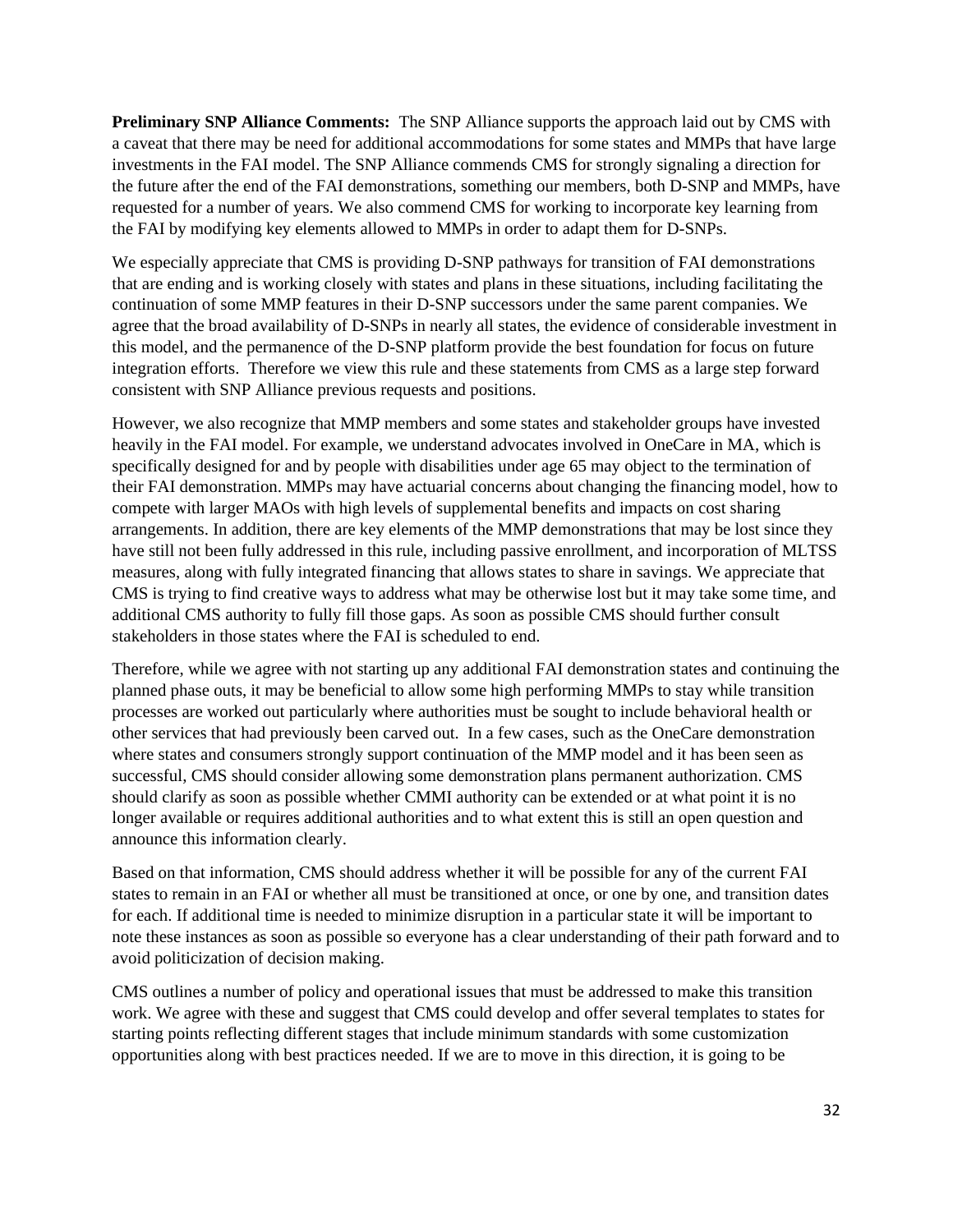important to provide states with some flexibility while also some nationwide standardization to avoid ending up with 50 different versions of D-SNP integration.

CMS should also pay particular attention to current features being discussed at MACPAC where states contracting with D-SNPs would submit a plan to CMS that addresses key elements as specified by CMS for pursuing integration. We assume such a process could identify areas where there will be clear parameters for various operational and policy features as well as where customization is allowed. However, the biggest barriers to further integration will likely be tackling operational alignment between CMS and state Medicaid processes and timelines for enrollment and procurement. We recommend that CMS look at how longstanding successful D-SNP models are resolving these issues and advocate for further application to additional D-SNPs. If CMS does not have current authority to address the kind of day-to-day operational alignment that will be needed to afford a more simplified and seamless beneficiary experience similar to what has been provided under the MMPs or the D-SNP Administrative Alignment demonstration, CMS should make that clear and work with Congress and stakeholders to seek that authority.

# **C. Amend MA Network Adequacy Rules by Requiring a Compliant Network at Application (§ 422.116)**

*CMS proposes to amend § 422.116 to require MA applicants to demonstrate that they meet the network adequacy standards for the pending service area as part of the MA application process for new and expanding service areas and to adopt a time-limited 10-percentage point credit toward meeting the applicable network adequacy standards for the application evaluation.*

## **SNP Alliance Comments:**

The SNP Alliance recommends that CMS consider the impact of this proposal on obtaining network participation by providers, in general but also particularly for smaller SNPs. SNPs already face challenges in obtaining network agreements with providers because SNPs enroll only those beneficiaries with higher complexity needs compared to other MAOs. This proposal could give providers greater leverage to negotiate higher rates. Many providers do not want to sign contracts in a timely manner under the current timelines for network requirements and SNPs expect this earlier deadline will lead to even more push back from providers (especially those with large market shares) impeding negotiations, creating uneven playing fields and driving up payment rates. If it is more important to move up the timelines, CMS could allow utilization of letters of intent instead.

In addition, the SNP Alliance would like to take this opportunity to re-introduce key public policy issues and concerns about flaws in current network adequacy requirements with respect to their appropriateness for I-SNPs. We raised these issues with CMS in our network adequacy workgroup discussions a few years ago but did not receive a response as to why our input was not addressed. We request that CMS reevaluate these issues and for that purpose we provide the following rationale and recommendations.

• I-SNPs offer Medicare beneficiaries a program that has been documented to improve the quality of care and to promote cost effective health care services furnished to nursing facility residents. Further, I-SNP enrollees are predominately beneficiaries who have dual eligible and/or Part D LIS status. This is the population that traditionally has suffered from health disparities. Thus, supporting the growth of I-SNPs would align with an important public policy objective of the Biden Administration.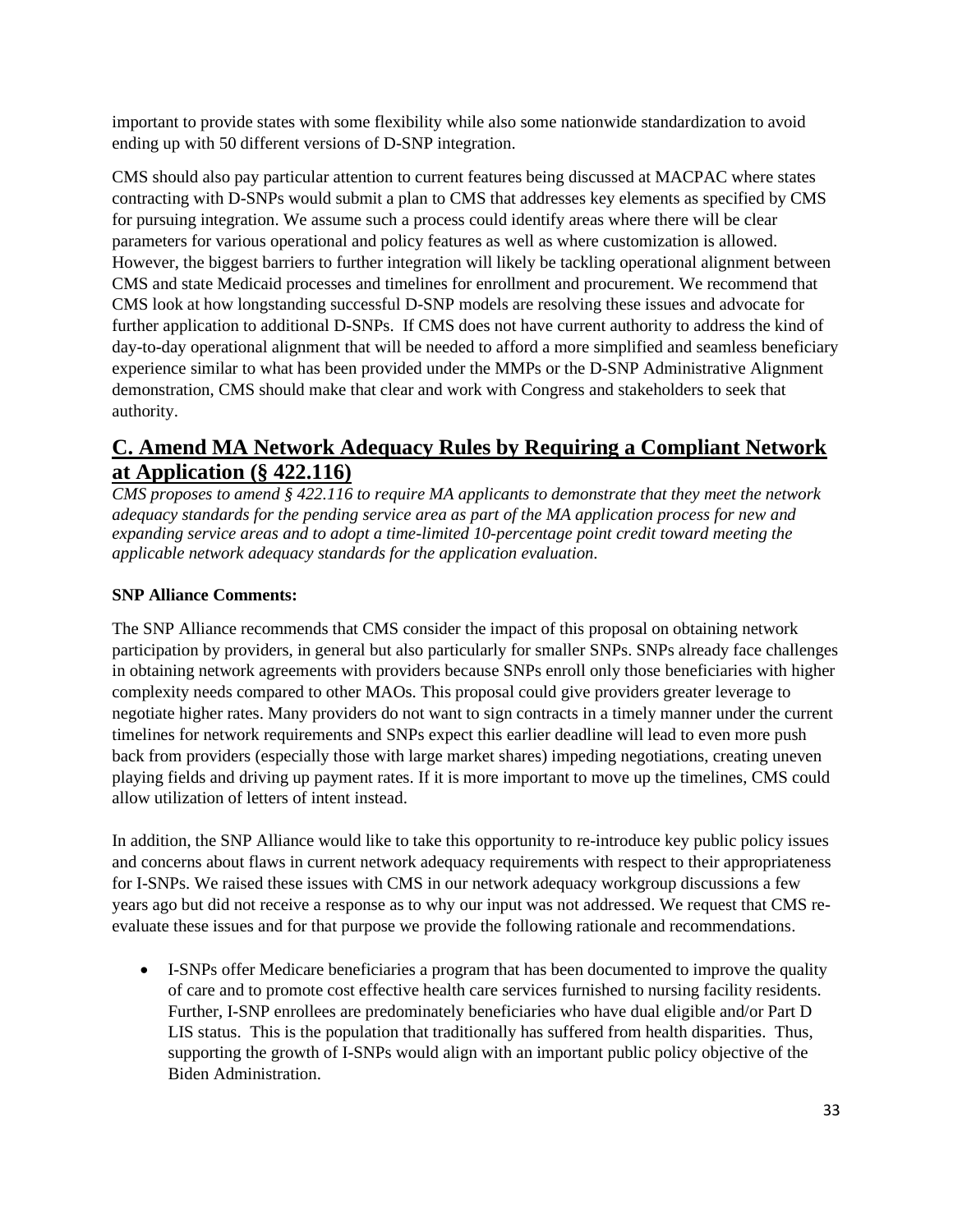- CMS' network adequacy requirements are intended to assure that members of MA plans have reasonable access to Medicare covered services. However, these requirements do not recognize the unique provider access and needs of individuals enrolled in an I-SNP. Failure to recognize how providers and services are provided often results in an inability for I SNPs to start up or to expand their service area due to:
	- o CMS refusal to consider access to provider types who travel to the facility to furnish services but whose offices are not located within CMS' time and distance standards;
	- o CMS' failure to adjust their network access requirements for provider types for which nursing facility residents rarely need; and
	- o CMS' failure to recognize and address a fundamental challenge arising from the increased concentration of market power by health care systems in their catchment areas. This power has resulted in a growing number of markets health care systems unilaterally refusing to negotiate with I-SNPs regardless of the terms in circumstances where the health care system may currently contract with two MAOs.

### **SNP Alliance Recommendations:**

To address these issues and concerns the SNP Alliance has the following recommendations.

- 1. First, the SNP Alliance recommends that CMS allow I-SNPs the option of being approved either to offer both an I-SNP plan and other MA plans or to offer only an I-SNP plan. For I-SNPs that elect the latter option, the network adequacy requirements would be tailored to meet the access needs of Medicare beneficiaries residing in a nursing facility. The SNP Alliance believes that CMS is not precluded from adopting this approach through its regulations. This approach would facilitate the offering of I-SNPs to residents of nursing facilities who live in areas where it is impossible for the sponsor to meet the general network adequacy requirements for the reasons discussed here.
- 2. CMS would then have the option of adopting the following recommendations either through the establishment of I-SNP-specific access standards or through inclusion in the exceptions portion of CMS' Medicare Advantage and Section 1876 Cost Plan Network Adequacy Guidance:
	- a. If the applicant wanted to be approved to offer only an I-SNP, the review of the I-SNP's network access requirements would be measured from the location of the contracted nursing facilities.
	- b. For purposes of meeting access requirements, CMS would accept documentation that would demonstrate certain practitioners visit the nursing facility a minimum number of days a month to see patients. A practitioner would no longer be excluded from the network adequacy review if the practitioner's address for Medicare enrollment purpose was beyond CMS' time and distance standards, because the practitioner is furnishing service where the member lives.
	- c. Modify access standards for practitioner types, such as chiropractors. I-SNP members very rarely access chiropractic care. The access standards should reflect these patterns of care.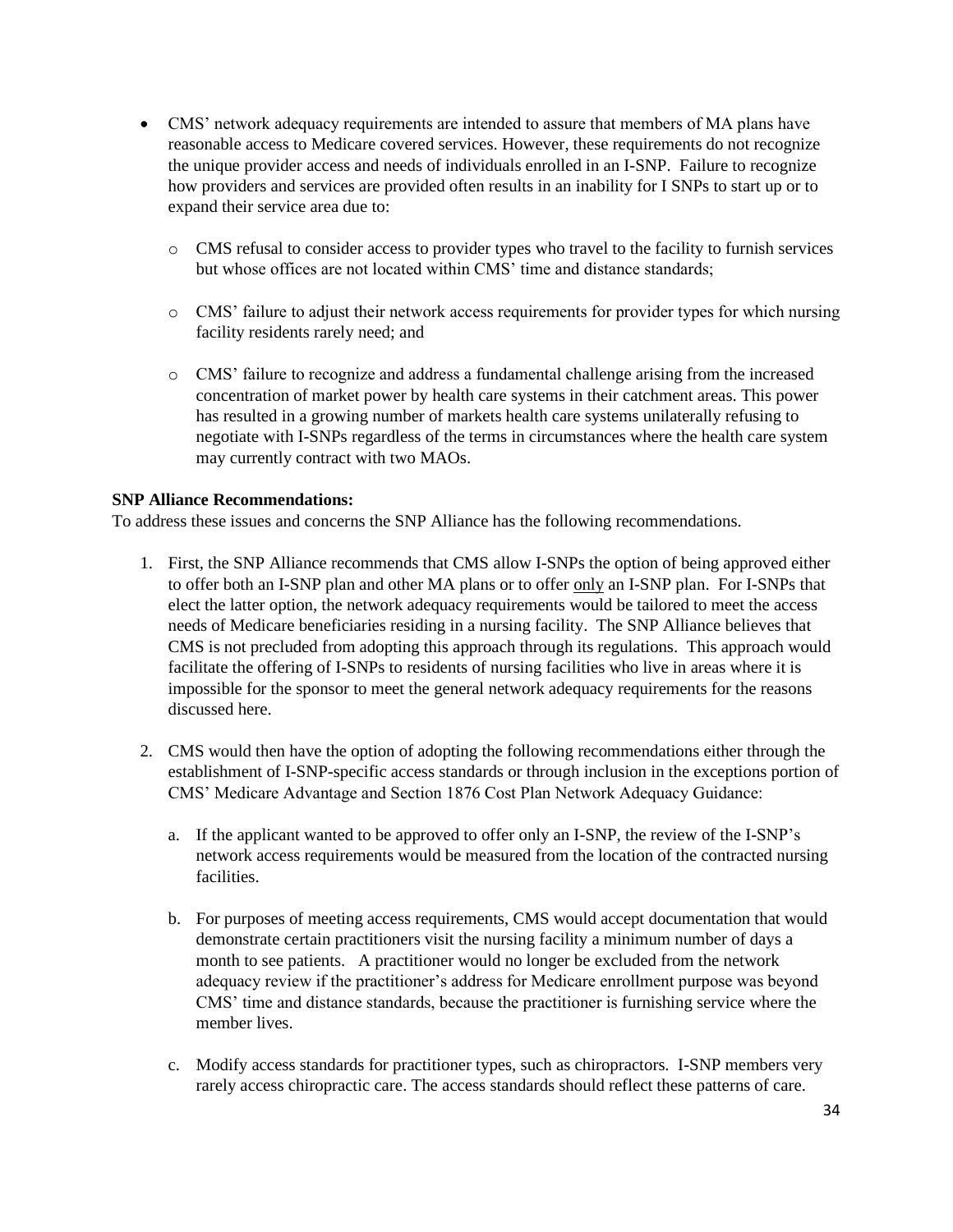- d. If the I-SNP is unable to meet the network adequacy standards through network contracts, allow for the I-SNP to meet  $\frac{1}{2}$  % of the standards by allowing their enrollees to obtain services from non-network providers at in-network cost sharing and the I-SNP would guarantee to hold the member harmless from any liability for services received from nonnetwork providers. There is precedent for this approach in the following two instances:
	- i. CMS allows this for sponsors to meet network adequacy requirements for employer group waiver plans as long as at least 50% of the services are furnished through innetwork providers and
	- ii. CMS allows a comparable approach for MA private fee-for-service plans, which has structure allowing for deemed providers.
- e. Allow for a good-cause exception that would permit an I-SNP to obtain an exception from the network access standards for good cause at the administrative discretion of CMS. This recommendation would allow for exceptions in instances not intended by the specific recommended provisions.

# **D. Part C and Part D Quality Rating System**

*CMS is proposing a specific provision for 2023 Star Ratings for measures derived from the HOS data collection administered in 2020. CMS proposes to amend § 422.166(i) to specifically address the 2023 Star Ratings, for measures derived from the 2021 HOS survey only, by adding § 422.166(i)(12) to remove the 60 percent rule for affected contracts.* 

SNPA is concerned that the use of the HOS instrument and methods to calculate these measures is illadvised, particularly during the measurement years of 2020, 2021 and 2022 as the impact of the pandemic continues.

The virus and mutations remain present in communities and the impact on healthcare, social service, mental health and other providers in the measurement year has been profoundly negative. This has impacted ability of providers to conduct screening, communicate directly with their patients, and has impacted beneficiaries' experience of care. Such external environmental factors impact the self-report of the beneficiary on these HOS-derived measures. In some areas within the measurement year, providers were closed, then there were extended wait times for screening appointments; clinic and diagnostic visits were extremely limited.

Special needs populations are particularly impacted. Individuals, particularly those with complex conditions and high vulnerability to the COVID-19 virus continue to experience difficulties in reaching their providers other than for specific acute symptoms or treatment related to their diseases. Providers have not been able to fully address or coach patients on prevention activities.

We are therefore concerned that data collected from the self-report HOS during these years to generate measures may indicate changes in provider practice or beneficiary behavior (reluctance to go into an office and inability to access telehealth given lack of technology) rather than health plan actions. In addition, survey response rates have been low and may not be representative of the enrolled membership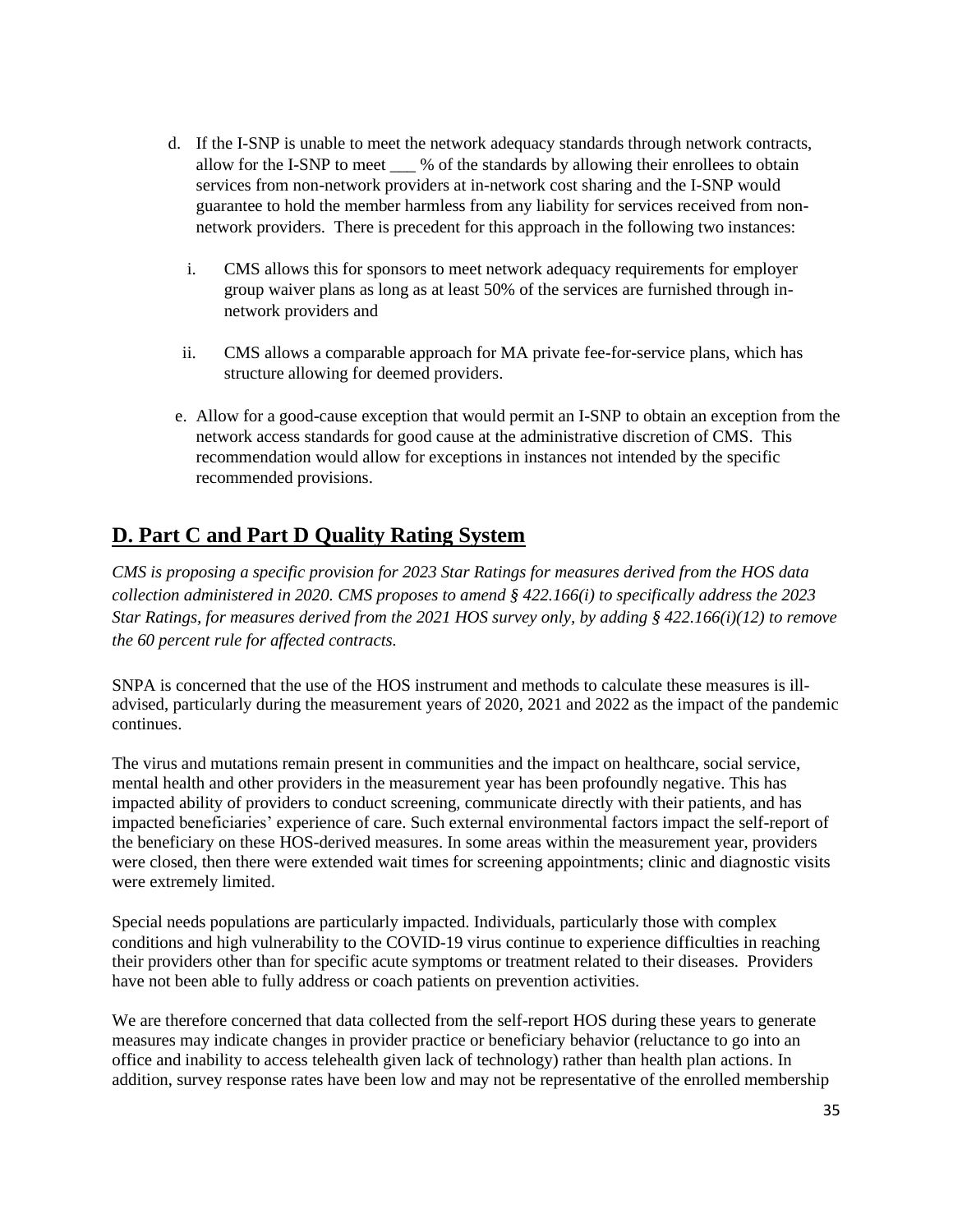in the plan. For these reasons, we cannot support this provision to include these three HOS measures and remove the 60 percent rule.

Instead, we encourage CMS to remove any HOS-generated measure *temporarily* from Stars for the 2023 Star Ratings calculations and instead include these measures as Display only. In this way the information can be compared to previous years to determine if the patterns are anomalous, indicating underlying changes in the environment or significant shifts. These can then be explored further. This would include three measures:

- Monitoring Physical Activity
- Reducing the Risk of Falling
- Improving Bladder Control

### Additional Comments

The SNP Alliance also strongly recommends additional CMS action around quality measure adjustment for Stars 2023. Timing is imperative.

We have been searching for options that offer relief. We believe this is a time to separate out the plans with the highest proportion of individuals who have been most severely affected by COVID-19, pandemic disruption in care, and community impact and make a temporary adjustment. In our proposed option, we have worked to balance the need for some kind of adjustment with the need for administrative consistency, and therefore offer this one strategy with five steps. No new data collection would be needed. CMS already also uses the methods for taking the measure result distribution and calculating five Star-levels. We do not propose any change. We are requesting only that the highest impact plans be separated out for 2023 and that these plans receive a separate set of cut point thresh holds with the option to be scored with peers.

We believe this would offer some relief to the hardest hit plans. Our assumption would need to be verified by CMS, though, so it is theoretical at this point. CMS could use data from last year's measure results to model this approach. It does not seem like a substantial lift, but we do not know the details and what data or methodology issues would arise.

We these caveats, we offer a recommendation which recognizes "High Impact Plans." The five steps for CMS are outlined as follows:

- 1. First, temporarily return the measure weights to pre-pandemic levels for all measures and for all health plans, since the pandemic continued its impact on communities in 2021 and is still doing so in 2022. This helps even out some substantial measure weight changes that were made before the pandemic had occurred and before such dramatic impact had occurred in so many communities.
- 2. Second, separate out the measure results from all high-dual and high-disabled plans –those at Levels 8, 9, and 10--using the deciles and quartile levels already developed by CMS—to create a second cohort of plans.
- 3. Third, calculate a second set of cut point thresholds for measure results for this cohort of plans. Inform these plans of the resulting cut point thresholds for each measure.
- 4. Fourth, apply the cut points and calculate Star ratings and provide opportunity for plan review as usual. Allow the high impact plans to be held harmless—that is, if they would have achieved a higher Star rating through the general MA cohort, they could remain in this general cohort.
- 5. Fifth note the "High Impact Plans" with a new icon on the Medicare Plan Finder indicating the characteristics of the enrolled population served within these plans and note where these plans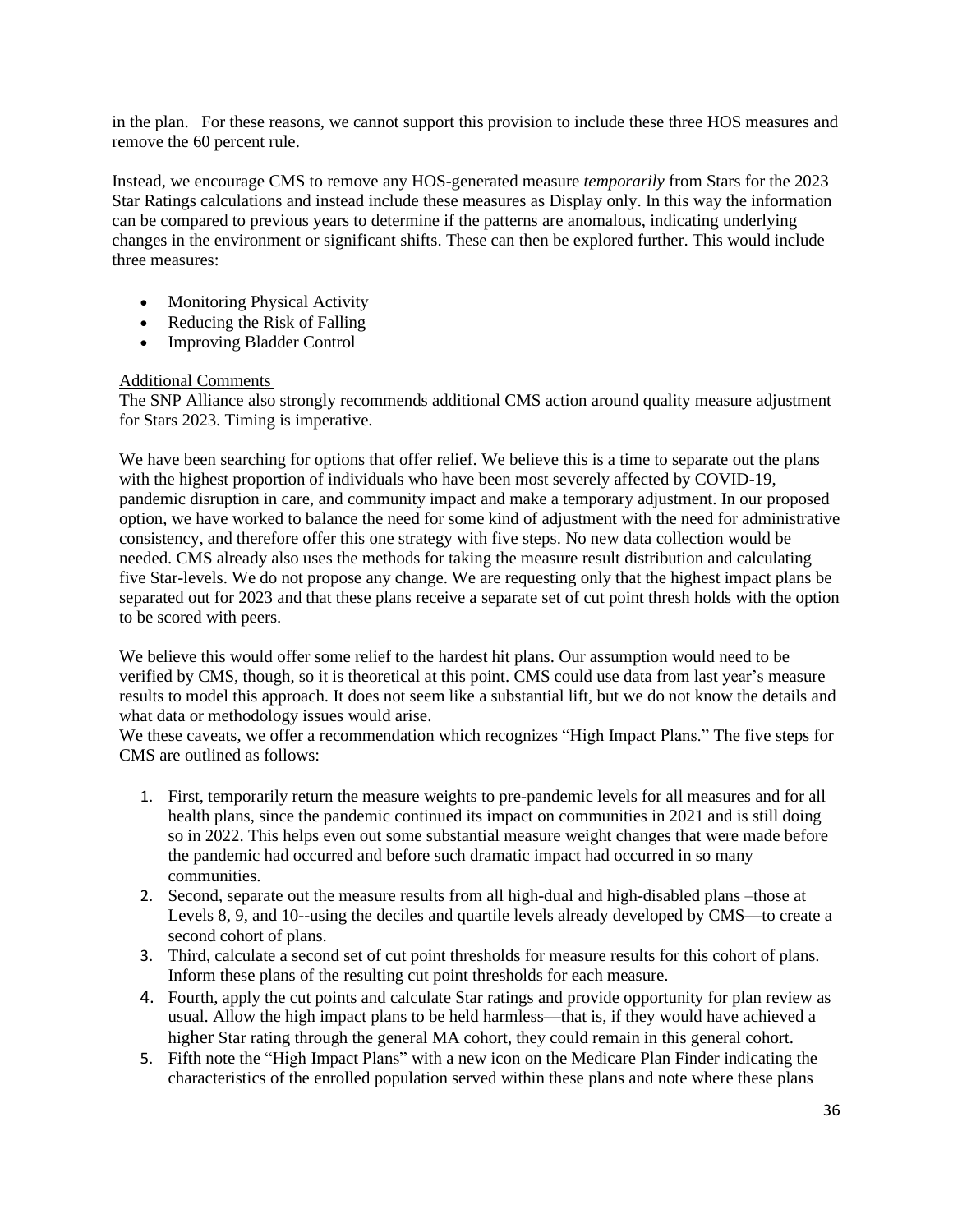achieved higher than average Star ratings (more than 3.0), despite the impact of the pandemic and the challenges faced by individuals within these plans.

# **E. Past Performance (§§ 422.502, 422.504, 423.503, and 423.505)**

*CMS is seeking to include, in §§ 422.502(b)(1)(i)(D) and 423.503(b)(1)(i)(D), a recent history of low Star Ratings as a reason for application denial. We are proposing that CMS would deny an application for a new contract or a service area expansion from any organization that received 2.5 or fewer Stars.* 

The SNP Alliance supports safeguarding beneficiaries around poorly performing health plans, but we need clarification on what is being proposed.

We agree with the goal of limiting or removing organizations with indicators of poor performance, inadequate service, or lack of financial viability from expanding contracts or entering into new contracts. We ask for clarification around this provision – is CMS referring to the overall MA Star rating of 2.5, or is the Agency requiring a 3.0 or above on Part C, Part D, and the overall Star rating? If the reference is to the overall rating, we support this provision. If the plan must achieve 2.5 on every part, we are concerned that this will be overly punitive and suggest at least two years' review, versus a single year performance rating as a reason for application denial.

# **F. Marketing and Communications Requirements on MA and Part D Plans to Assist Their Enrollees (§§ 422.2260 and 423.2260, 422.2267, and 423.2267)**

*CMS proposes to require a standardized multi-language insert in all materials required under §422.2267 (e).* 

**SNP Alliance Comments:** The SNP Alliance supports CMS' proposal for distributing standardized multi-language inserts, which will be particularly important for D-SNPs whose members include large proportions of non-English speaking and diverse communities. These inserts are essential for enabling members to call for assistance in translation so they can understand what the document they are receiving is about. However, CMS should allow D-SNPs with Medicaid contracts where states and plans are working to integrate member materials to utilize a joint form. CMS should assure that similar overlapping Medicaid requirements can be integrated with this Medicare requirement to avoid duplicative documents and conflicting or inefficient approaches for access to translation resources and provide guidance to D-SNPs and states on how best to integrate these language inserts.

# **III. REQUESTS FOR INFORMATION**

# **C. Request for Comment on Data Notification Requirements for Coordination-Only D-SNPs (§ 422.107(d)**

*While integration related data notification requirements have only been in effect for a few months, CMS points out that this coincided with the COVID–19 public health emergency. Through this proposed rule CMS invites MA organizations, States, and other stakeholders to submit comments on their experience implementing the data notification requirements thus far and any suggested improvements for CMS consideration in future rulemaking***.**

# **SNP Alliance Comments:**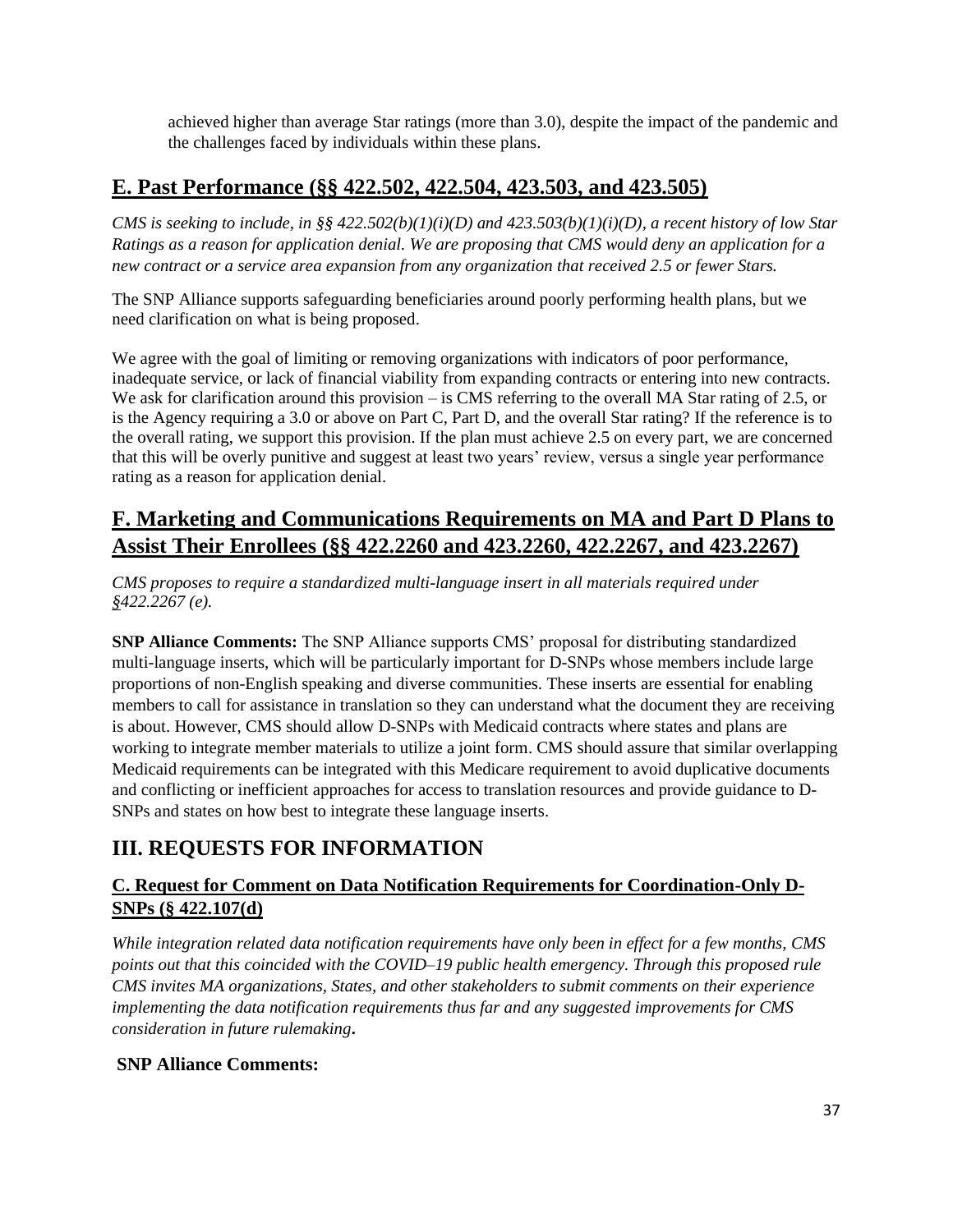The SNP Alliance appreciates CMS asking for this input. Feedback from our members indicates wide variety in these data sharing models, with some state approaches being more effective than others, especially in terms of meeting any expectations around use of required data for any kind of real time care coordination. One message we have heard from many is that it would be helpful if such provider information about discharges and admits was provided directly to the D-SNPs as well as to the state. We recommend that CMS encourage states to include D-SNPs in their data exchange methodologies.

To that point, at the most recent ADvancing States HCBS conference, we became aware of a creative approach in use for sharing data on admissions and discharges among providers, which may be useful to consider for further applicability to some states and plans. While it is not currently being used for integration requirement purposes (that state's D-SNPs are all FIDEs and have other means of sharing information for the time being), it might be instructive for others, especially because of its ability to include smaller HCBS providers, so we are taking this opportunity to highlight it. Below is a brief description and contact information for this program.

# **MN DHS Encounter Alert Service (EAS)**

- Funded by CMS through an Advanced Planning Document (APD) with 90% federal dollars. The state's HIT team worked with the MN DHS Health Care Administration to contract with vendor Audacious Inquiry in September of 2017.
- EAS receives messages from treatment facilities in Minnesota and compares them to patient lists provided by subscribers. When one of the listed patients has an encounter at a participating facility, subscribers receive an alert containing details about that patient's encounter**.**
- EAS delivers HL7 standard "Admit, Discharge, Transfer" messages between registered Minnesota Medical Assistance (MA) providers to quickly and securely notify appropriate providers when a person moves through the system.
- MN's Goal is to have all registered providers of MA-funded services in the EAS
- Beneficiaries are served more effectively when HCBS providers participate in the EAS
- Small HCBS providers can access EAS (with proper consents in place) without needing Electronic Medical Record System
- Website: [https://mneas.org/](about:blank)
- State contacts:

Rolf Hage -Nursing Facility Rates & Policy, MN DHS [rolf.hage@state.mn.us](about:blank) Tom Gossett – Director, Business Integration & Alignment, MN DHS [tom.l.gossett@state.mn.us](about:blank)

# **Conclusion**